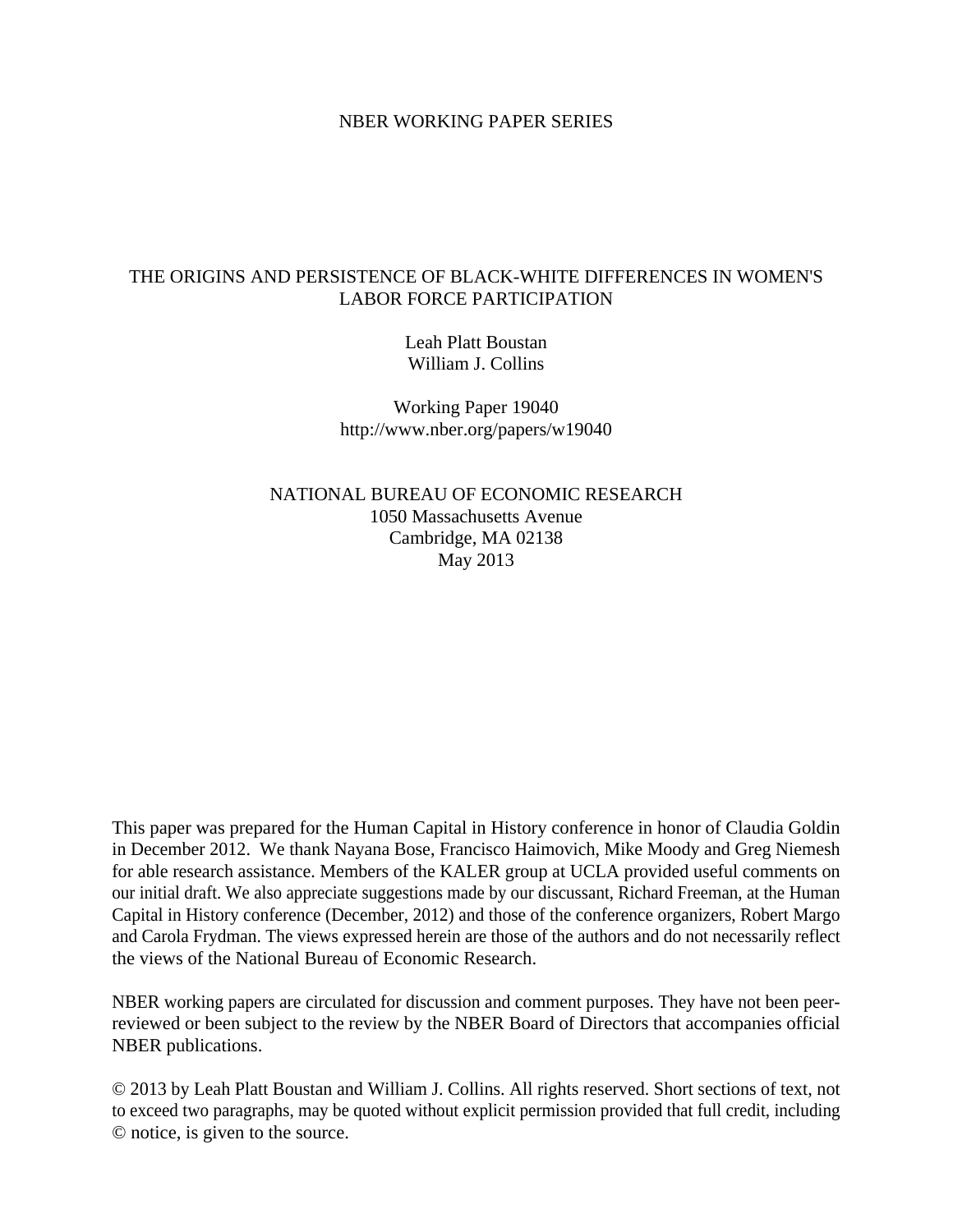The Origins and Persistence of Black-White Differences in Women's Labor Force Participation Leah Platt Boustan and William J. Collins NBER Working Paper No. 19040 May 2013 JEL No. J22,N11,N12

# **ABSTRACT**

Black women were more likely than white women to participate in the labor force from 1870 until at least 1980 and to hold jobs in agriculture or manufacturing. Differences in observables cannot account for most of this racial gap in labor force participation for the 100 years after Emancipation. The unexplained racial gap may be due to racial differences in stigma associated with women's work, which Goldin (1977) suggested could be traced to cultural norms rooted in slavery. In both nineteenth and twentieth century data, we find evidence of inter-generation transmission of labor force participation from mother to daughter, which is consistent with the role of cultural norms.

Leah Platt Boustan Department of Economics 8283 Bunche Hall UCLA Los Angeles, CA 90095-1477 and NBER lboustan@econ.ucla.edu

William J. Collins Department of Economics Vanderbilt University VU Station B #351819 2301 Vanderbilt Place Nashville, TN 37235-1819 and NBER william.collins@vanderbilt.edu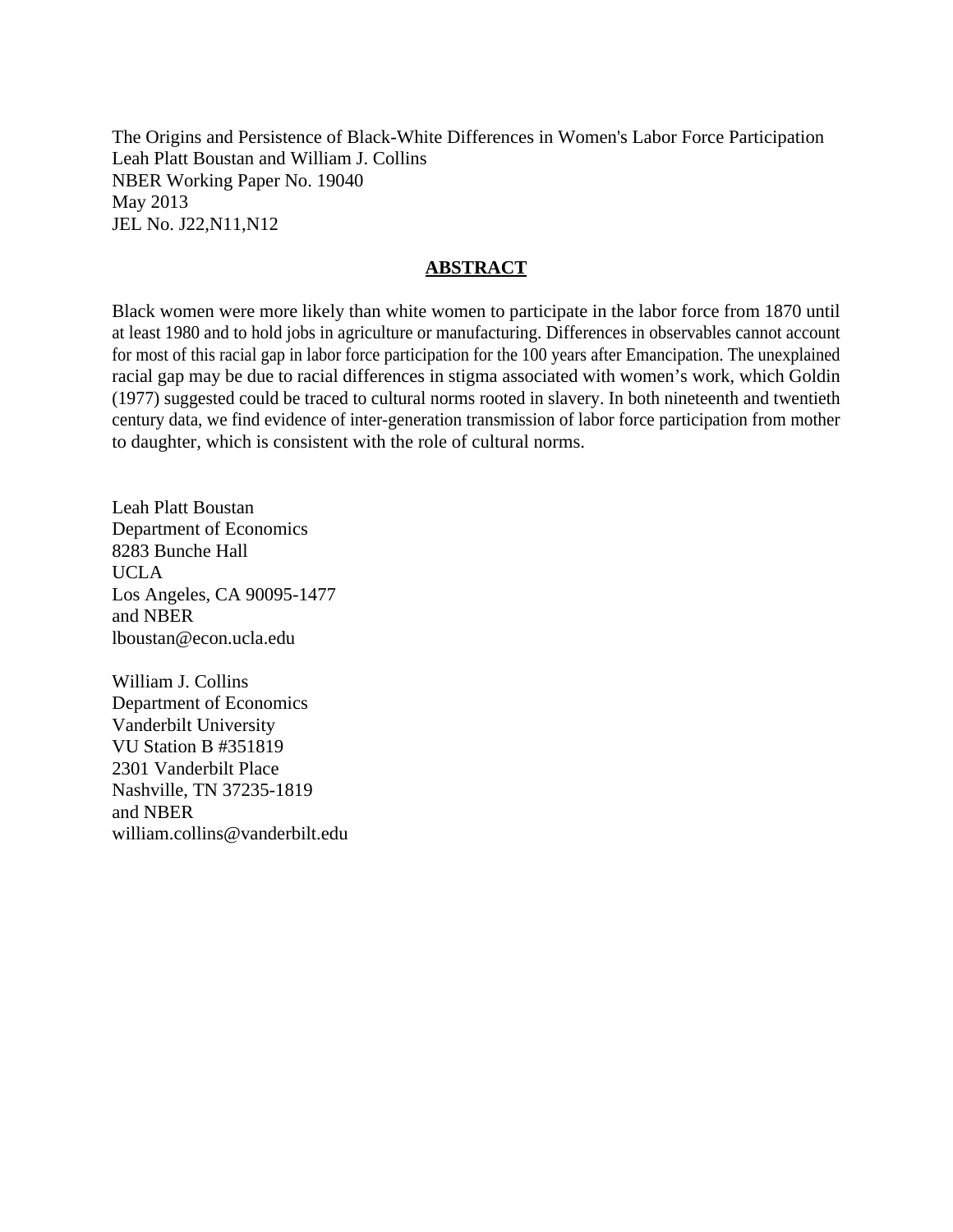The twentieth-century rise in women's labor force participation was one of the most important social changes in American history. The growth in women's market work was precipitated by and, in turn, contributed to a shift in industrial composition from agriculture and manufacturing to services, a revolution in norms and expectations about women's careers, and changes in marriage, fertility, and human capital investment. Writing this complex story documenting it, analyzing it, and placing it into its social context—has been one of Claudia Goldin's great contributions to scholarship.

As with so many other social trends, the levels and changes in female labor force participation have been notably different for black and white women in the United States. Goldin (1977, 1990) proposes that these long-standing racial differences can, in part, be traced back to a "double legacy" of slavery. The widespread poverty and low levels of education in the black population after the Civil War may have had a direct effect on the labor force participation of black women relative to white women. In addition, slavery may have had an indirect effect by shaping prevailing social norms in the black community about women's work. In particular, Goldin hypothesizes that because black women worked intensively under slavery, African Americans developed norms and expectations about women's work that were different from those of most whites and that were carried into the post-Emancipation era.<sup>1</sup> Goldin (1977) demonstrates that observable economic and demographic characteristics cannot account fully for black-white differences in women's labor force participation in the immediate post-bellum

<sup>&</sup>lt;sup>1</sup> Weiss (1999) estimates an overall participation rate for black women (free and slave, over age 15) of about 82 percent in 1860. The high rates of LFP for female slaves is well-documented in the historical literature. Wayne (2007) summarizes this view: "At cotton-picking time everyone, including children and the elderly, worked in the fields. A male slave from South Carolina remembered: "Women worked in de field same as de men. Some of dem plowed jes' like de men and boys. Couldn't tell'em apart in de field, as dey wore pantalets or breeches." Besides working in the field, women might be used as housekeepers, nannies for white children, laundresses, cooks, personal servants, caregivers for slave children (usually elderly women), or sexual mistresses for the master" (p. 130). See also Jones (1985).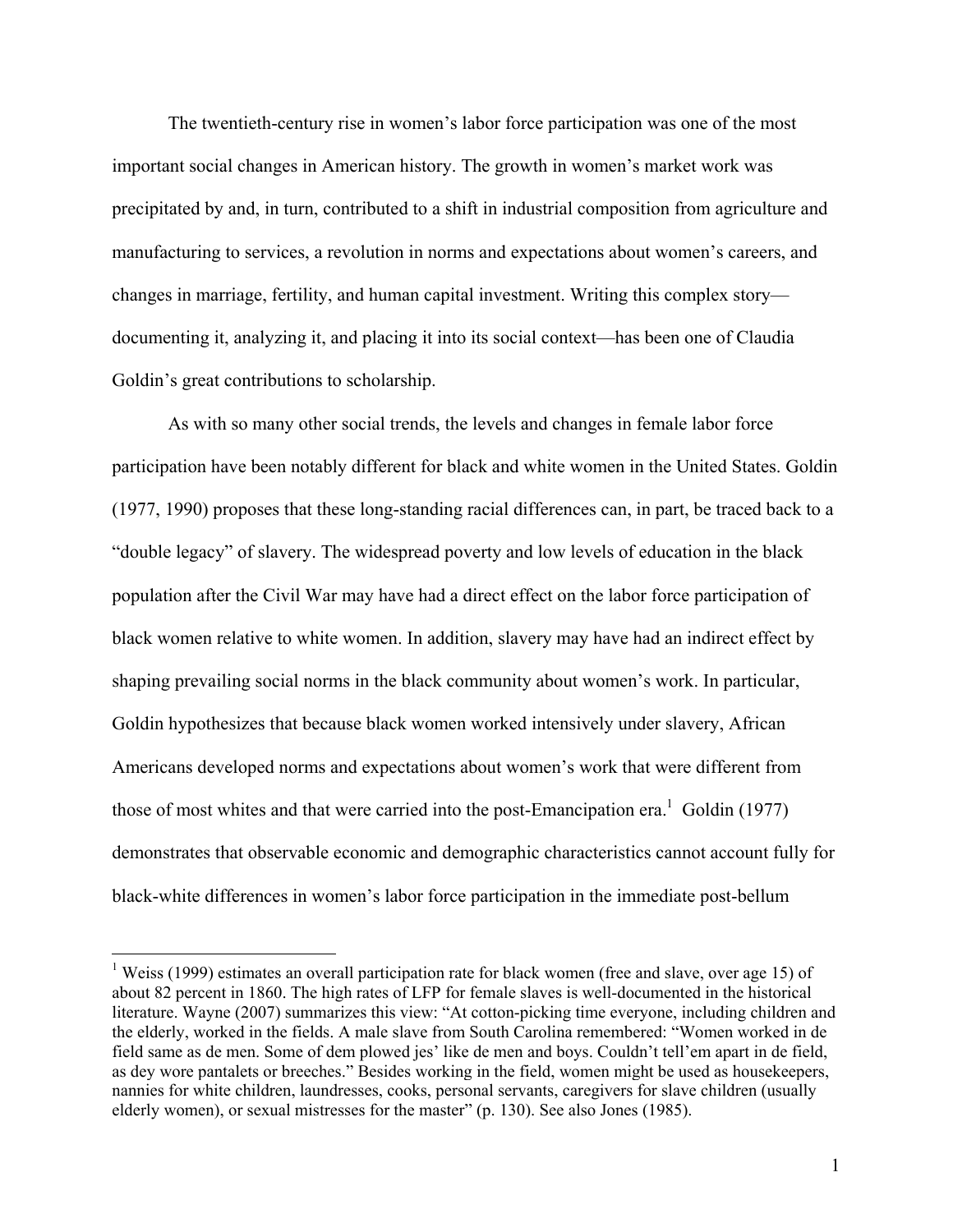period, a fact that is consistent with the idea of disparate social norms about women's work by race.

In this paper we explore how the intergenerational transmission of work behavior from mother to daughter may have influenced racial differences in women's labor force participation well into the twentieth century. We begin by describing trends in labor force participation rates among black and white women from 1870 to the present. Participation in market work is the outcome of a labor supply decision that is influenced by non-labor income, market wage offers, and non-pecuniary aspects of employment, including social stigma against women's work in particular kinds of jobs that may vary by race. The market wage offers to women and work conditions, in turn, reflect evolving patterns of labor demand and discrimination, which again may vary by race. Guided by this framework, we document the presence of a large racial gap in participation rates even after controlling for proxies for income and wages. This suggests that racial differences in social norms may play some role in explaining differences in market activity.

We then present new evidence that daughters who were raised by working mothers are themselves more likely to work. Given that social norms are transmitted, at least in part, within families from parents to children, this intergenerational correlation may reflect racial differences in norms about women's work outside of the home, although it could also suggest that daughters with working mothers develop skills, gather information, or build networks that are conducive to their subsequent work activity. Higher labor force participation rates for black mothers, coupled with the intergenerational correlation in work behavior between mother and daughter, can explain one third of the racial gap in female labor force participation in the early twentieth century and around 10 percent of the remaining gap in the mid-twentieth century. This aspect of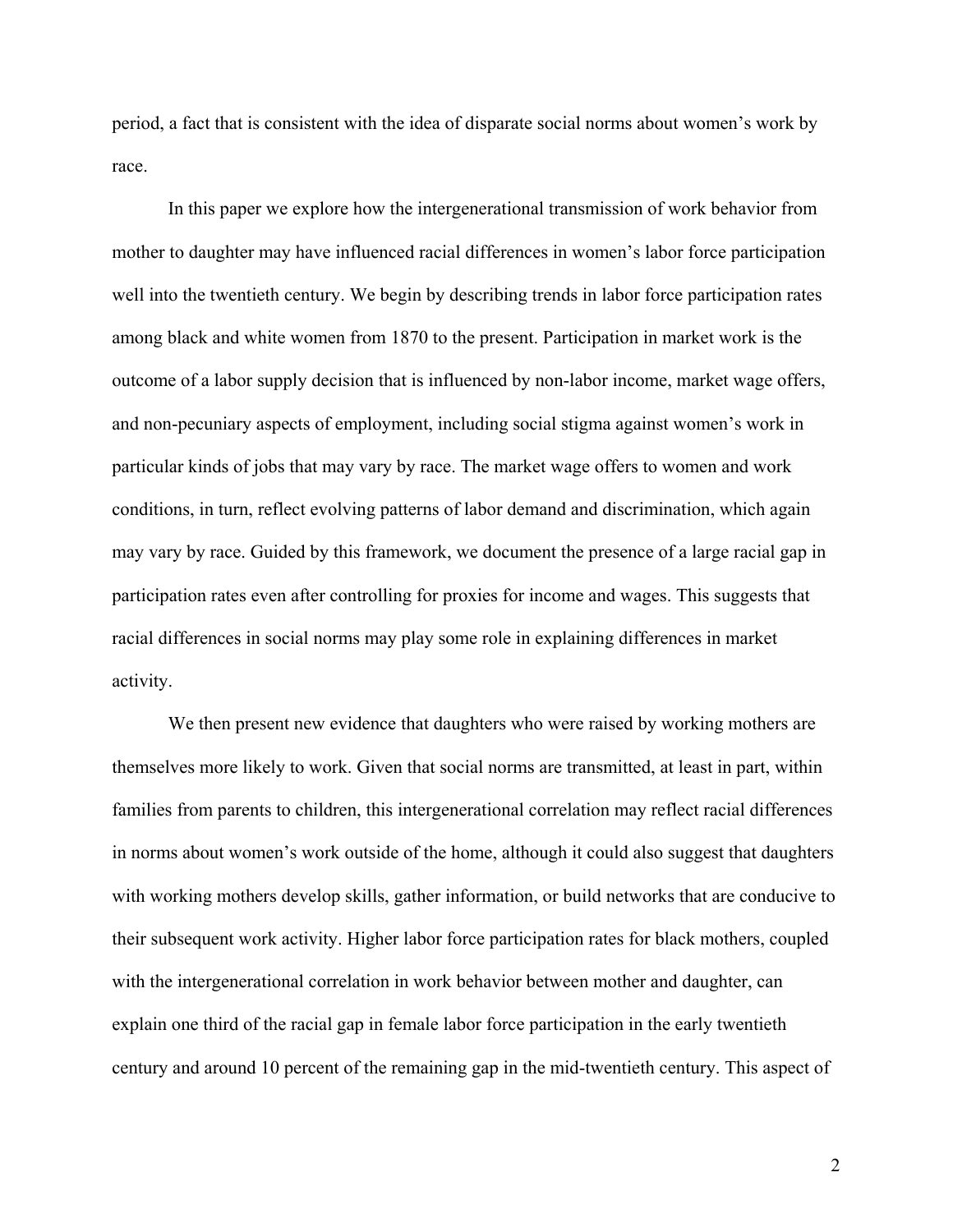our paper contributes to the growing literature on the role of "culture" in explaining variation in female labor force participation across groups (e.g., Reimers 1985, Farré and Vella 2007, Fernández and Fogli 2009, and Blau et al. 2012).

### **1. Trends in female labor force participation by race**

 $\overline{a}$ 

In this section, we begin by presenting trends in labor force participation (henceforth "LFP") among black and white women. We confirm and extend patterns that are familiar to readers of Goldin (1990, chapter 2). Our data are drawn from the Integrated Public Use Microdata Series (IPUMS, Ruggles et al. 2010), which are based on the federal *Census of Population* manuscripts.<sup>2</sup> Some of our analysis will focus specifically on participation by married women, where the changes for whites have been largest, but for the most part we present data for all women regardless of marital status to give a wider perspective on the range of women's activities.

 The characterization of changes in LFP over such a long period is, of course, accompanied by some caveats. The modern concept of labor force participation was implemented with the 1940 census, whereas earlier censuses collected occupational information for "gainful workers." Complete consistency between these two concepts is impossible due to inherent differences in their definitions and year-to-year variation in enumerator instructions and practices. In addition to these conceptual differences, the late nineteenth-century censuses appear to undercount female workers relative to later years, particularly among married white women living on farms and those taking in boarders in urban areas. Goldin (1990, appendix to chapter 2) explores this issue in depth, drawing on a variety of sources to adjust figures for 1890. She

<sup>&</sup>lt;sup>2</sup> The 2010 data are from the American Community Survey. See dissertations by Matthew Sobek (1997) and Evan Roberts (2007) for detailed discussion of the census data on women's work.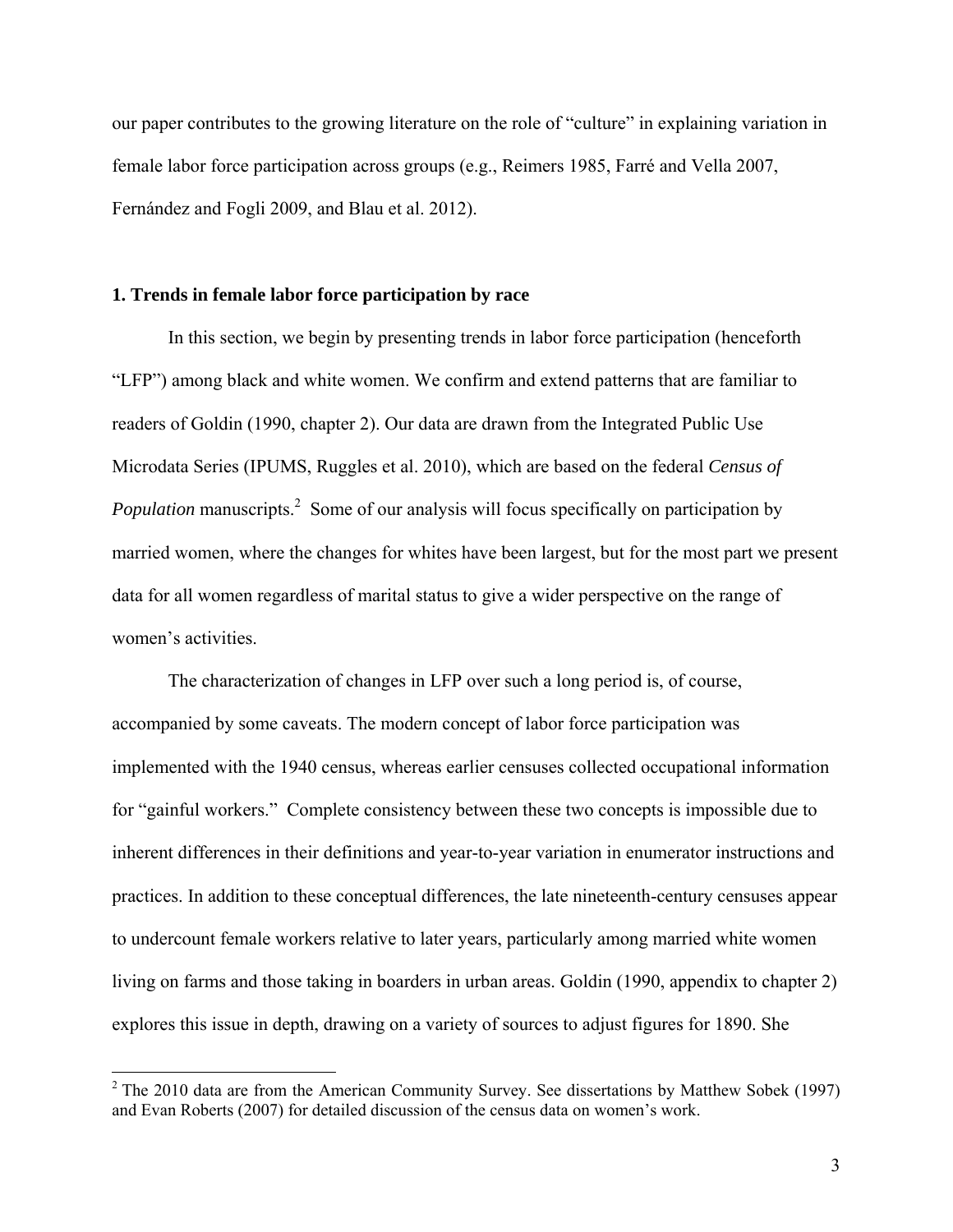concludes that the LFP for married women was understated by at least 10 percentage points in that year; for all women (single and married), the undercount is at least 7 percentage points. Most of our description and analysis relies on the IPUMS-based labor force variable without modification, but we have attempted some adjustments (discussed below) to get a sense of the potential magnitude of miscounting.

Figures 1A and 1B show participation rates in samples of black and white women, ages 25 to 54 from 1870 to 2010, taking the IPUMS coding of LFP at face value. In each census year, women are in one of four mutually exclusive categories: in the labor force and married (with spouse present); in the labor force and not married (or spouse not present); not in the labor force and not married; and not in the labor force and married. The combination of the first two groups yields the overall share of women in the labor force. Appendix Table A1 provides the data that underlie Figure 1, along with some additional summary statistics.

A few key facts are clear from Figures 1A and 1B. First, the conventionally measured participation rate among black women was much higher than among white women in the late nineteenth and early twentieth centuries. From 1870 to 1900, black LFP was around 40 percent, whereas white LFP was below 15 percent, with the vast majority of white workers consisting of unmarried women. Even in our upward adjusted LFP rates, discussed below, the overall white participation rate did not reach 40 percent until 1960, almost a full century later than for blacks.<sup>3</sup>

Second, whereas an increase in the number of *married* workers drove the twentiethcentury rise in white women's participation, an increase in the number of *unmarried* workers

<sup>&</sup>lt;sup>3</sup> For perspective, it is important to recognize that the LFP rate for black women was *much* higher before Emancipation. As mentioned above, Weiss (1999) estimates an overall participation rate for black women (free and slave, over age 15) of about 82 percent in 1860, compared to 35 percent in 1870. The sharp postwar decline reflects the end of coercion under slavery (Ransom and Sutch 1977) and may also reflect a fall in southern wages and labor productivity (Margo 2004). Whether the remaining black-white gap is attributable to differences in observable socioeconomic variables is explored in the next section.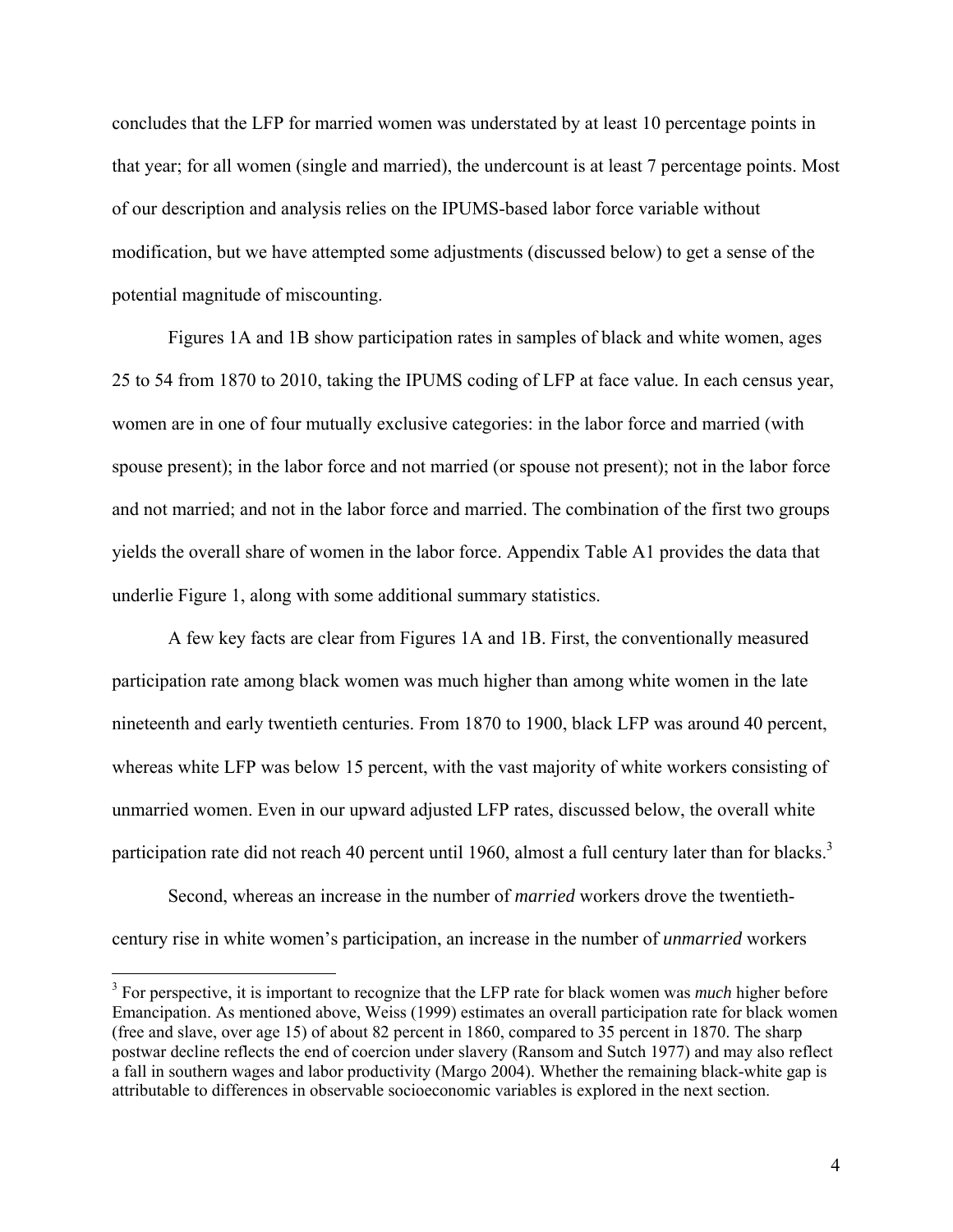accounts for most of the rise in black women's participation, especially after  $1970<sup>4</sup>$ . This is not because the participation rate within the group of married black women fell or stagnated (to the contrary it increased), but rather because the share of black women who were married (with spouse present) declined sharply, from more than 60 percent through 1960 to just 29 percent in 2010. Focusing exclusively on married women would miss this important aspect of black women's labor market participation. Although selection into marriage is outside the focus of this paper, the trend among black women is likely to be connected in complex ways to the declining share of black men in the labor force (Wilson 1990).

Third, and shown directly in Figure 1C, the racial gap in women's LFP narrowed significantly between 1920 and 1950 (from 27 to 14 percentage points), as the white rate increased over this period while the black rate remained nearly constant. As we discuss below, the rise among white women reflects both a shifting demand for clerical workers, as firms and the federal government grew larger and more complex, and a shifting supply of high-school educated white women. Black women, on the other hand, were generally barred from the expanding clerical sector, and relatively few had had the opportunity to attend high school.<sup>5</sup>

After 1950, both black and white rates rose steeply and almost in parallel until 1970. Over the next few decades, the overall gap narrowed again and was nearly eliminated by 1990. It is notable that the gap in LFP narrowed as much between 1920 and 1950 as it did between 1950

<sup>&</sup>lt;sup>4</sup> The overall LFP among whites increased by 61 percentage points from 1900 to 2000, of which 47 points can be attributed to higher participation by married women (subject to caveats about undercounts of married women's work circa 1900). Among blacks, the overall LFP increased by 32 percentage points from 1900 to 2000, of which only 13 points can be attributed to married women. From 1970 to 2010, the share of married-and-working women *declined* among blacks by 8 points (despite rising participation within the married group), but this was more-than-offset by the growth of the not-married-and-working group in driving an increase in overall participation.<br><sup>5</sup> There were remarkably few public high schools for black students in the South in the early decades of

the twentieth century.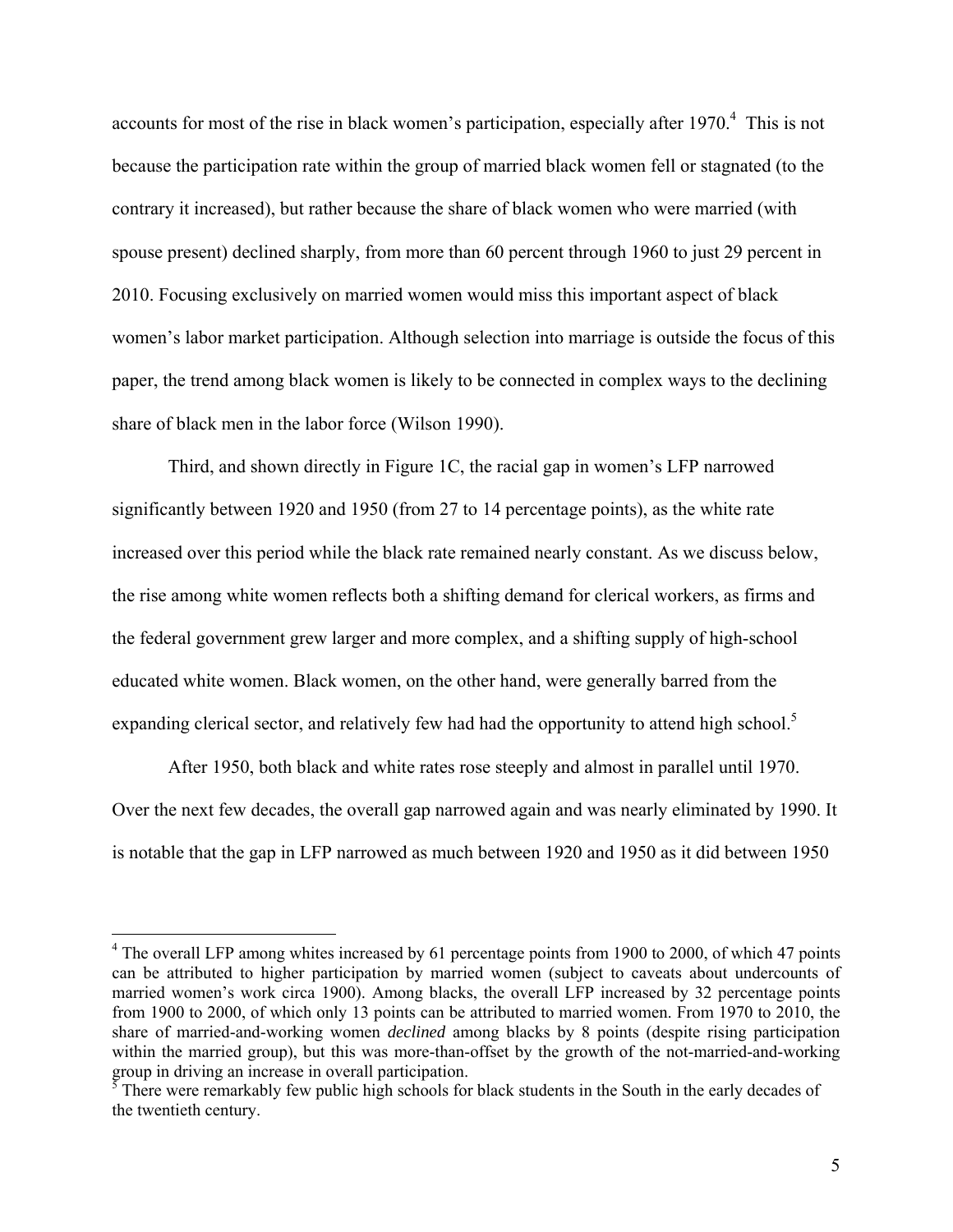and 1990. It is worth re-emphasizing that the entire gain in white LFP between 1920 and 1950 came from an increase in married workers.

Our attempts to account for under-enumeration of women's work, particularly on farms or in boarding houses, are reported in Appendix Table A2. In the microdata, we simply reassigned LFP for women who lived on farms or had boarders present (and were "head of household" or "spouse-of-head", substituting the LFP rate observed in the same race/region/farm/married/boarder-status cells for later census years (1920, 1940, or 1960), all of which had more careful enumerator instructions about how to count female workers. For white women between 1870 and 1900, the adjusted rates are 1 to 15 percentage points higher, depending on the year chosen as the basis for the adjustment. Because within-cell rates are substantially higher in 1960 than previously (particularly on farms), using 1960 as the base year leads to the largest adjustments. For black women, however, the modifications lead to relatively small differences in LFP. Thus, the magnitude of the racial gap at any point in time is sensitive to adjustments for differential undercounting of white women, but it remains in all cases a sizable difference.

### *Stigma, the rise of white-collar work, and the rise of women's LFP*

Goldin explains that, "The social stigma against wives working in paid manual labor outside the home is apparently widespread and strong… The stigma is a simple message. Only a husband who is lazy, indolent, and entirely negligent of his family would allow his wife to do such labor" (1995, p. 71). In a static model of women's labor supply, building on Gronau (1977), Goldin (1995) shows how such a stigma may affect a woman's likelihood of entering the labor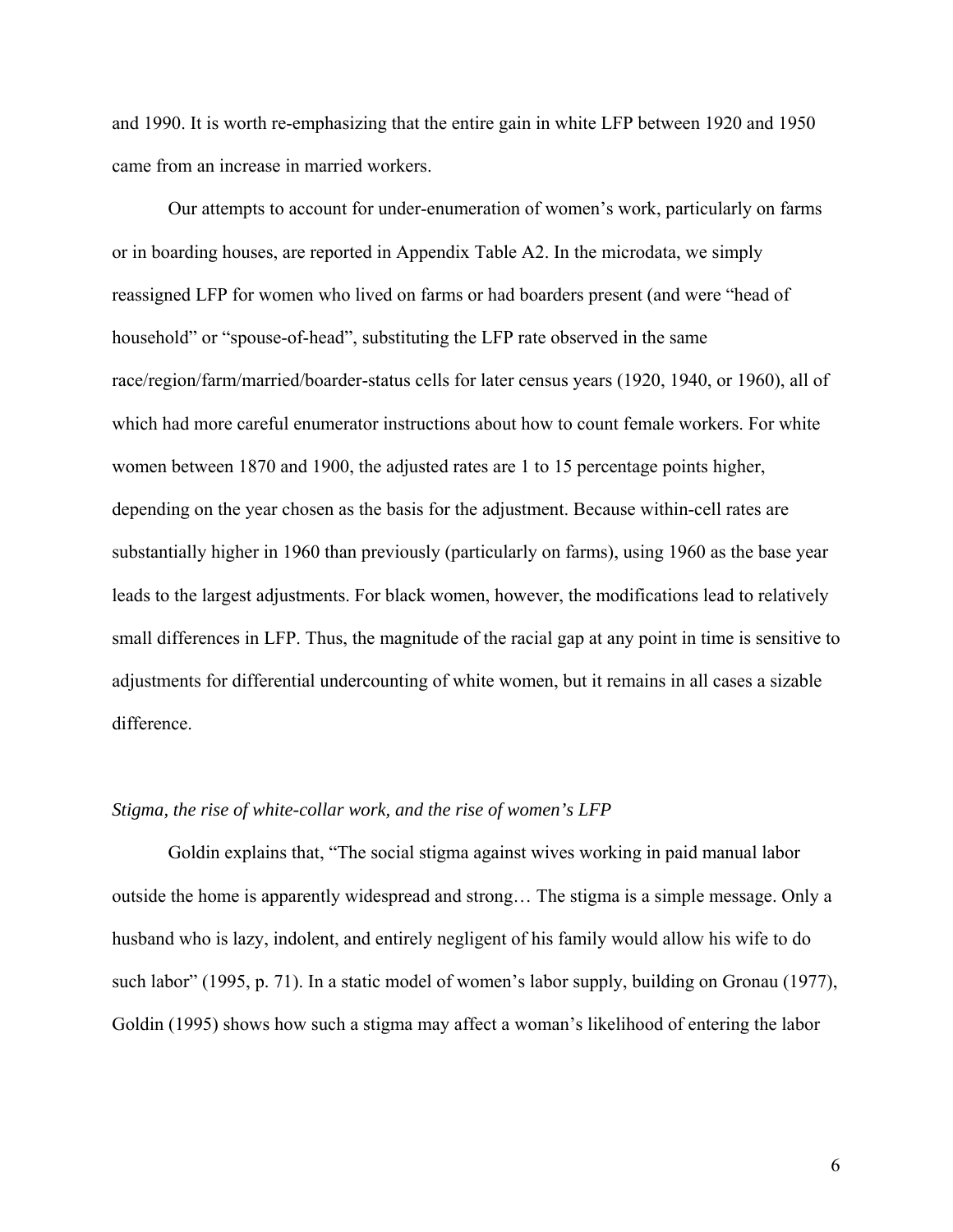force. The key idea is simply that when the household's utility loss from the stigma is greater than the utility gain from working outside the home, then a woman will not enter the labor force.

In this framework, a higher level of stigma would lead to a lower rate of labor force participation for married women, all else the same. A higher level of family income, conditional on existing levels of stigma, would also lower the likelihood of a wife's participation in the labor market because the utility gain from her marginal income would be low (e.g., a high income husband is unlikely to have a wife working in a factory). <sup>6</sup> On the other hand, a higher market wage for women, perhaps associated with higher levels of (or returns to) education or experience, or improving non-pecuniary job characteristics would tend to pull women into the labor force. In this sense, changes on the demand-side of the labor market may be critical to drawing women into the labor force.

For white women, rising levels of education and the growing availability of "clean jobs" offered the opportunity to work without incurring the stigma associated with physically demanding or dirty tasks. Figure 2A shows the occupational distribution for white women, including a category for not-in-labor-force to provide a broad view of the range of women's activities. It is striking that white women's participation increased almost in lockstep with the rise in white-collar work (professional, clerical, manager, and sales occupations). Clerical work was a key component of this growth up to 1970 (Appendix Table A3), and clerical sector experience early in a woman's career was relatively conducive to persistent labor force participation (Goldin 1989). Even women who left the workforce to raise children found that they could re-enter clerical jobs later in life.

 $6$  A goal of Goldin (1995) is to explain not only the twentieth-century rise in women's LFP, but also the apparent decline in the late nineteenth century. The model with stigma attached to women's manual labor predicts that, as average income rises in the late nineteenth century, women's LFP will fall, thereby explaining the downward portion of the U-shaped pattern.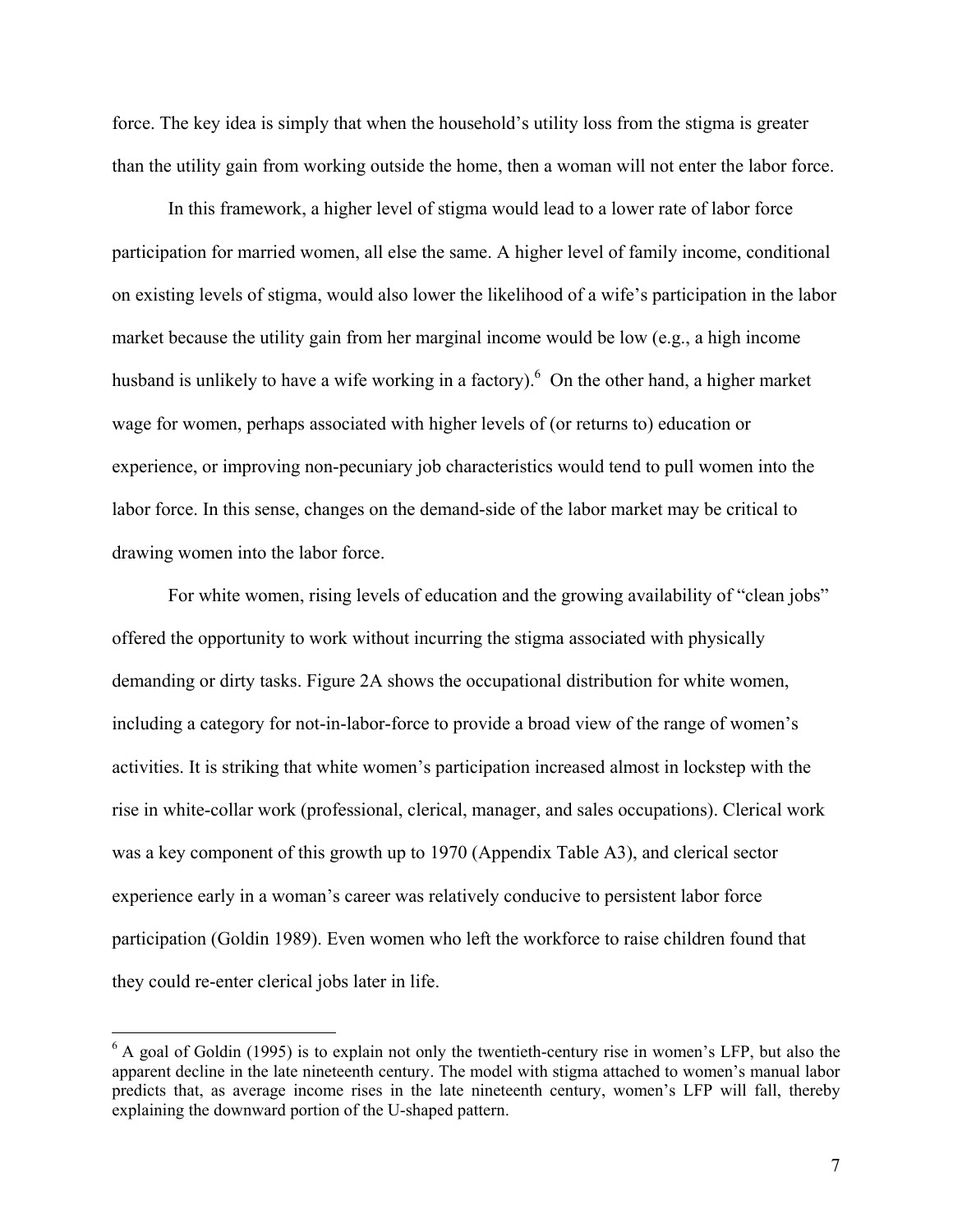The rise of black women's labor force participation over the twentieth century was associated with some of the same forces that influenced white women, but this rise also differed in key respects. One important difference is that black women completed high school in large numbers a full generation after white women. This educational delay was due, in large part, to the black population's concentration in the South, which lagged behind the rest of the country in education in general and under-supplied schools for black children (Collins and Margo 2006). As a result, a relatively small share of black women was prepared for office work in the early twentieth century. In addition, on the demand-side of the market, discrimination against black women in clerical work delayed the rise in black women's work in this sector until the 1960s even as their educational attainment increased (Sundstrom 2000).<sup>7</sup> Figure 2B shows that the rise in black women's LFP did coincide with a rise in white-collar work, but only after 1950. The jump in black women's clerical employment from 4 percent of all black women in 1960 to 18 percent by 1980 is especially noteworthy (Appendix Table A4); this includes a sizable increase in government employment from 1.6 to 5.3 percent of all black women.

A second salient feature of Figure 2B is that black women were heavily concentrated in agriculture and domestic service until the latter part of the  $20<sup>th</sup>$  century, exactly the kind of arduous labor that was heavily stigmatized for married white women. Thus, not only were black women far more likely to be in the labor force than white women, but they were also far more likely to endure difficult working conditions once in the labor force.

One possible explanation for the gap in women's LFP is that black families were poorer than white families, implying that the marginal income from female employment was more valuable. In combination with low levels of human capital and hiring discrimination in the

 $7$  Goldin (1990, p. 147) cites the prevalence of racial discrimination in clerical employment revealed in a Women's Bureau survey of firms in 1940. Collins (2003) finds that anti-discrimination laws implemented at the state level in the 1940s and 1950s had positive effects on black women's labor market outcomes.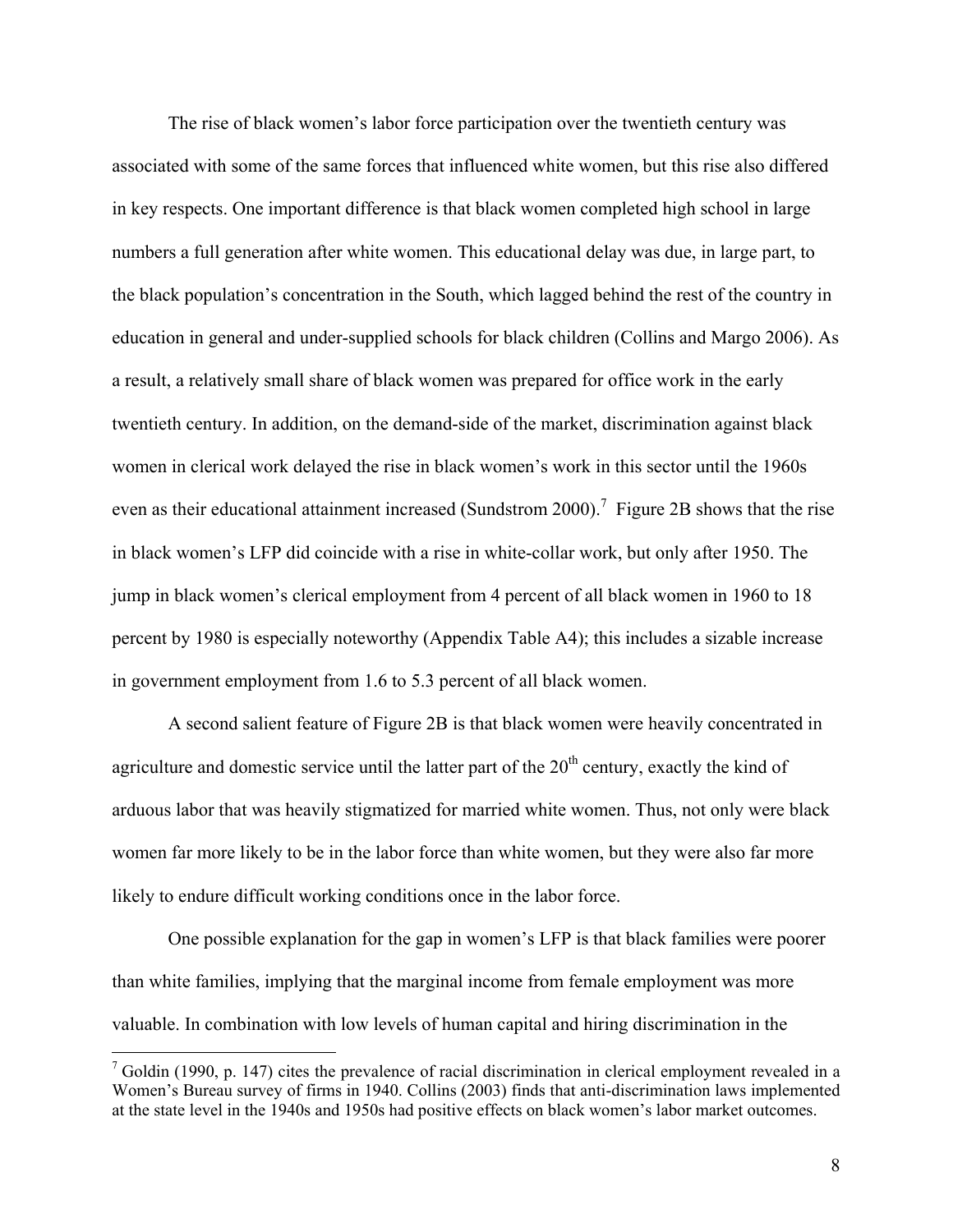clerical sector, this would lead to a concentration of black women in "dirty jobs." Another potential explanation is that the stigma associated with married women's work applied to a smaller share of black women because fewer black women were married. In addition, women's work in arduous tasks may have been less subject to stigma in the black community, which leads us back to Goldin's hypothesis—that the historically high rates of women's work under slavery may have shaped attitudes towards married women's work in the black community. We explore this hypothesis in more detail in the next two sections.

#### **2. Observables and racial differences in women's LFP, 1870-2010**

This section explores the extent to which differences in observables can account for the racial gap in LFP over the last 140 years. In a simple model of labor supply, a person's decision to enter the labor force depends on a comparison of the available market wage and the person's reservation wage. The reservation wage, in turn, depends on the level of non-labor income, wealth, costs associated with taking up work, and preferences. Therefore, one might expect large racial differences in women's labor force participation to be accounted for by differences in education, location, family composition, and household economic characteristics. We argue that the portion of the gap in LFP that cannot be explained by these socio-economic factors may be due to unobservable differences in the stigma associated with market work between white and black populations.

 The 1870 *Census of Population* is an especially interesting place to start our investigation. It is, of course, the first post-Emancipation census, and unlike all subsequent censuses, it includes information about the value of personal and real property (i.e., wealth). Goldin (1977) collected a random sample of census manuscripts from seven southern cities in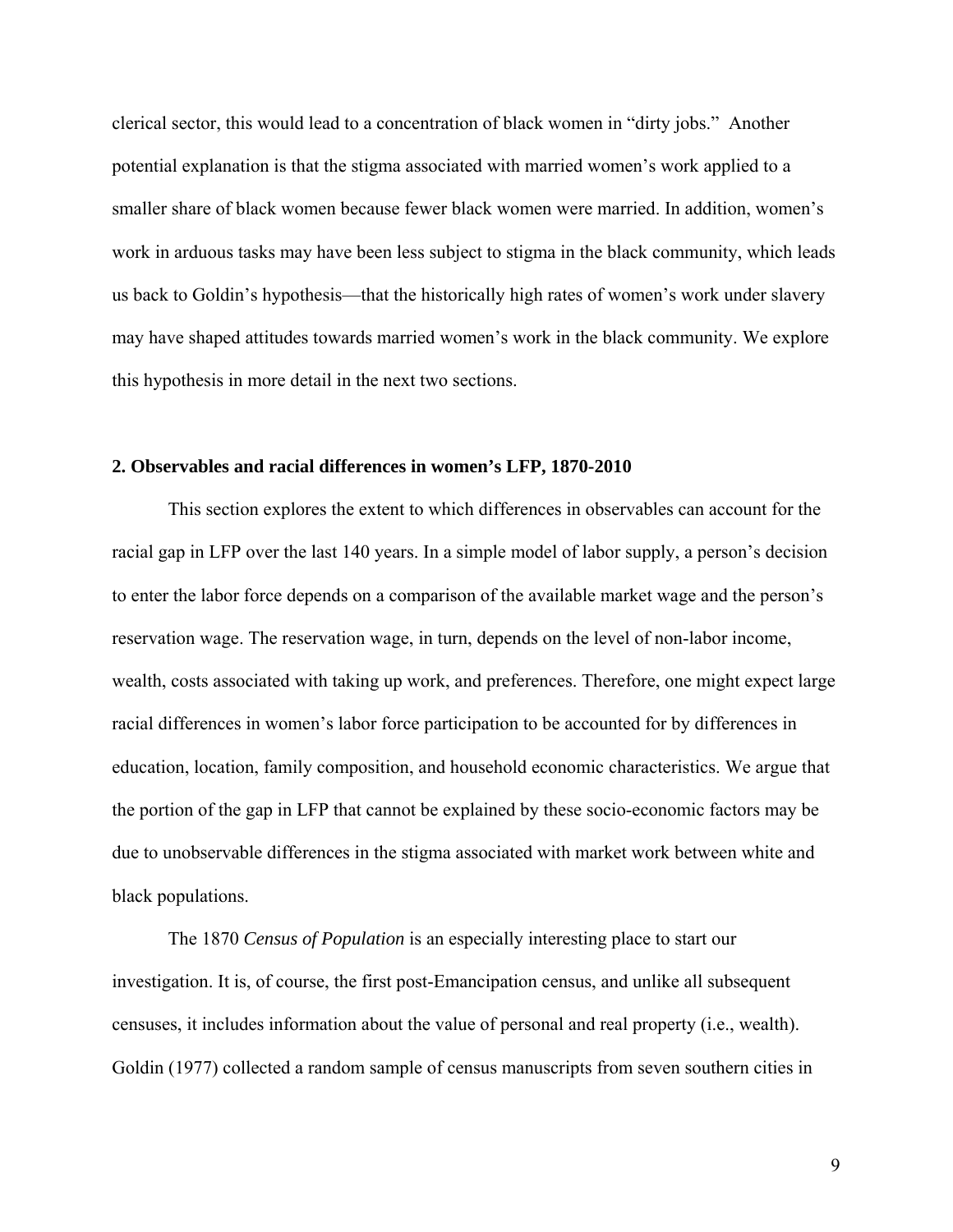1870 and 1880, and found that large black-white differences in LFP remained after adjusting for differences in observable characteristics. We use the national IPUMS one-percent sample for 1870 to present simple regressions that confirm Goldin's conclusion in a broader dataset, yield some additional insights, and dovetail with our analysis for later years.

 Given the scarcity of individual wage and non-wage income data in this period, we do not attempt to estimate a standard labor supply equation.<sup>8</sup> Rather, our goal is simply to determine whether an extensive set of personal and household observables can account for the large difference in black and white LFP rates. These observables may control for a large part of slavery's "direct effect" on labor market behavior, operating through low family income, wealth, place of birth, education, and family structure. The residual difference in LFP may then reflect differences in norms or expectations about women's work outside the home, potentially an "indirect" product of slavery. Of course, given the scope for omitted variables and endogeneity, interpreting the residual requires caution and qualification. For example, black women may have been more likely to work than white women (controlling for observables) because they expected a higher likelihood of marital instability or believe that their husbands have a higher risk of unemployment or mortality, expectations that we cannot observe in the census data.

 Table 1 reports coefficients from separate linear probability model regressions of LFP on an indicator for race (black=1) in 1870.<sup>9</sup> The base sample in Panel A includes all women, age 25

 $8$  In addition to Goldin (1990), see Fraundorf (1979) and Rotella (1980) for efforts to estimate women's labor supply equations with historical data. A large literature on the topic emerged in the 1960s, including notable contributions from Mincer (1962) and Bowen and Finegan (1969). See Heckman and Killingsworth (1986) for a review of this literature and Blau and Kahn (2007) for more recent evidence.

<sup>&</sup>lt;sup>9</sup> The analyses in Tables 1 and 2 are pooled regressions (black and white women) with a race indicator and controls for observables. The coefficient on the race indicator can be interpreted as the "unexplained" portion of a version of the Blinder-Oaxaca decomposition in which the intercepts for each group are constrained to be equal but opposite. See Fortin (2008) for elaboration. In this setting, we see that the unexplained portion of the gap is large relative to the overall gap in LFP. We have implemented a version of this decomposition with a detailed breakdown within the explained and unexplained categories such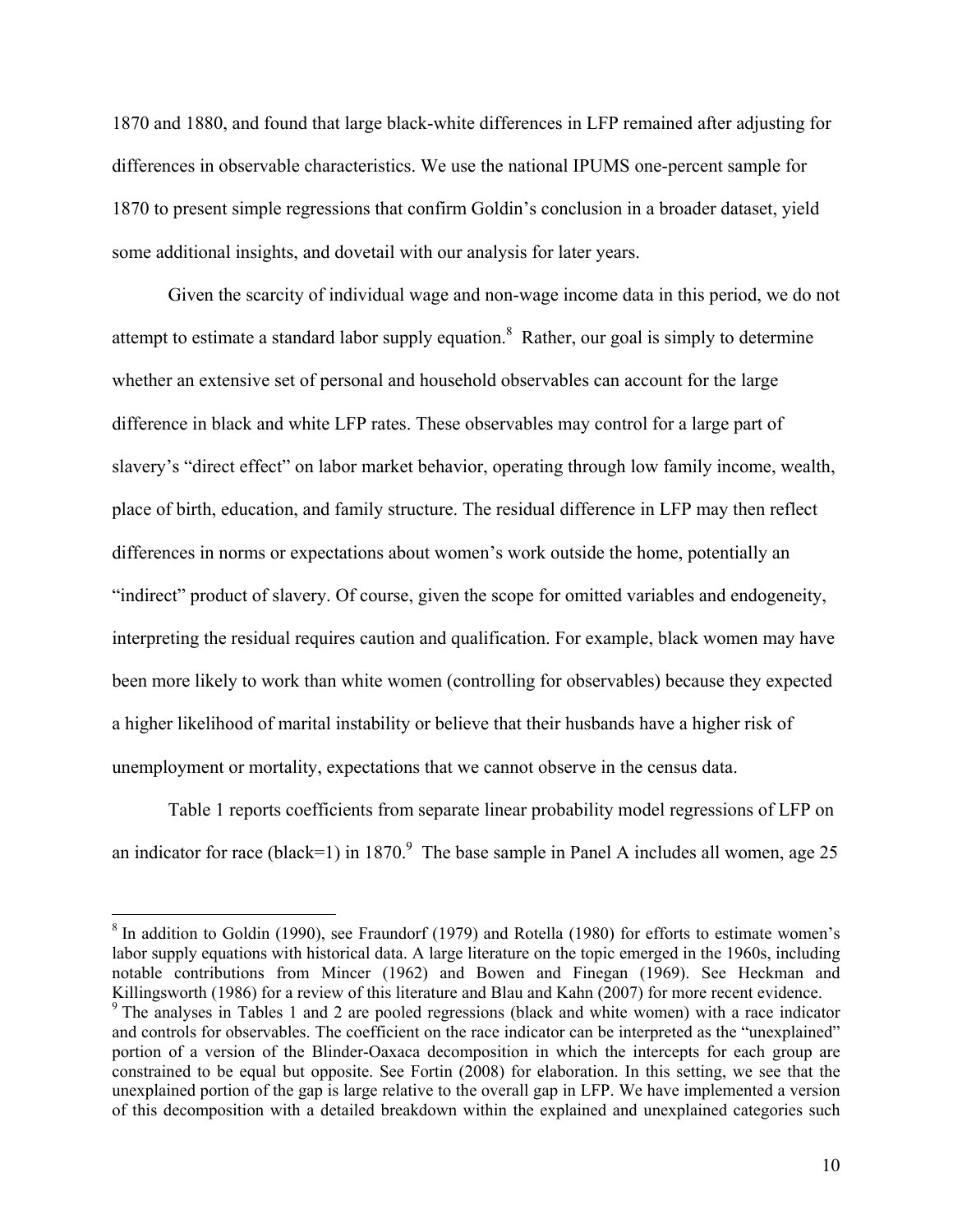to 54; Panel B presents results for a subsample of married women. Within each panel, we estimate separate regressions for samples from the entire U.S., the South, and the non-farm South to see if narrowing the basis of comparison affects the main results. Column 1's specification includes only the race dummy, reflecting the unadjusted racial difference in participation rates. Column 2 adds fixed effects for state of birth and age, our limited set of clearly exogenous background variables. Column 3 adds controls for several other observables, including literacy, the number of own children in the household (separate categorical variables for children under and over 5 years of age), city-resident status, farm-resident status, household wealth (four categories), and husband's status (9 occupational categories and a no-husband-present category).

 Among women in the South, the racial difference in LFP is approximately 32 percentage points in 1870. Our extensive set of control variables and fixed effects account for very little of the racial difference, approximately 5 percentage points out of 32. The levels are slightly different in the other rows of Panel A (all U.S. and non-farm South), but the basic story is unchanged: observables account for little of the large racial gap in women's labor force participation in the wake of the Civil War.

 Among married women who reside with their spouse, the magnitude of the base racial gap is smaller (Panel B, Column 1) than in Panel A. This sample composition effect reflects both the relatively high level of participation among unmarried black women and the relatively large share of unmarried women among blacks. Adjusting for observables can explain more of the racial LFP gap for married women in Panel B than for all women in Panel A. Nonetheless, the residual gap in women's LFP is still greater than 15 percentage points, more than half of the unadjusted gap. The large residual gap is notable because the 1870 data provide a measure of

that the breakdown is invariant to the choice of omitted categories (Jann 2008). Much of the unexplained portion of the gap is located in the differences in the constant terms, as opposed to differences in responsiveness to observables.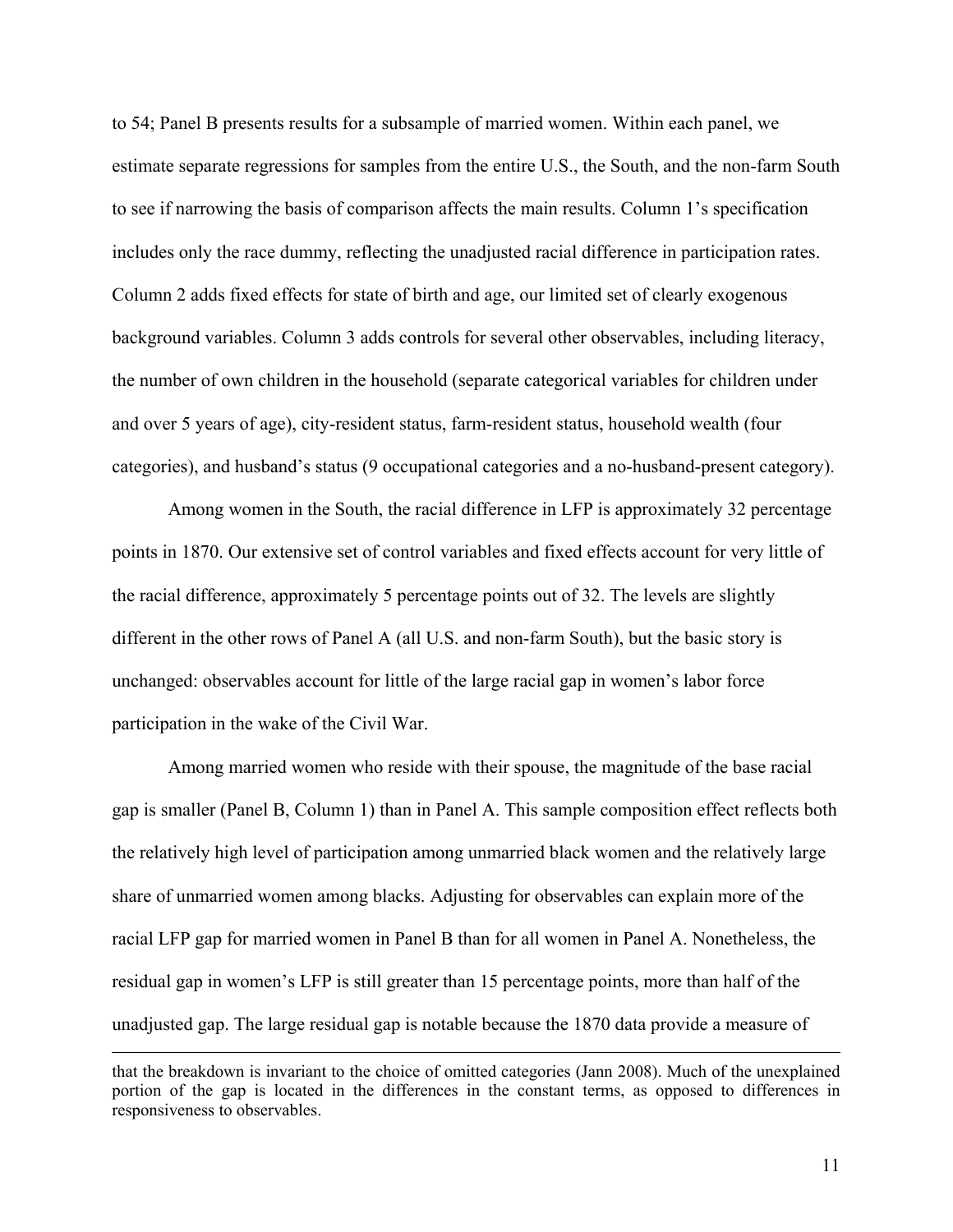household wealth, which is typically an omitted variable in contemporary studies of women's labor force participation.<sup>10</sup> The presence of a large residual gap in women's LFP, as Goldin (1977) found, is consistent with differences in social norms or stigma associated with women's work by race, which may be an indirect legacy of slavery.

 The "unexplained" gap in women's labor force participation persisted for more than 100 years, although this residual narrowed alongside the overall gap. Figure 3A plots three sets of coefficients from regressions that are similar to those described above for a national sample of black and white women: one plot simply shows the difference in black-white LFP at each census date (unadjusted), whereas the other two show adjusted differences in LFP rates (i.e., the coefficient on black, conditional on observables). One of the adjusted plots begins in 1940 because that year is the first in which we can observe women's educational attainment in detail (as opposed to just "literacy" in earlier years).<sup>11</sup> Censuses after 1870 do not provide measures of wealth, but husband's occupation and the other covariates should capture wealth differences to some extent.<sup>12</sup>

Consistent with earlier depictions of LFP levels, Figure 3A documents a large but declining unadjusted difference in black-white LFP. The new information in this graph is conveyed by the plots showing the size of the racial gap conditional on observables. Until 1930, controlling for observables makes little difference in the size of the racial gap. Around mid-

 $10$  Relative to households with zero wealth (about one quarter of the sample) and controlling for other observables (including husband's status), women from wealthier households were more likely to be in the labor force, though the coefficients vary across the subsamples of Table 1. This could simply reflect the endogeneity of household wealth with respect to women's past work.

 $11$  For the "adjusted" plot that runs from 1880 to 2010 we have a literacy variable in all specifications. Up to 1930, this is based on the ability to read and write, as reported by the census enumerator. From 1940 onward, when the census did not inquire about literacy but did inquire about educational attainment, we code women as literate if they went beyond fourth grade.

<sup>&</sup>lt;sup>12</sup> Results from the fully specified regressions for married women in 1870 are not much different if the categorical wealth controls are omitted.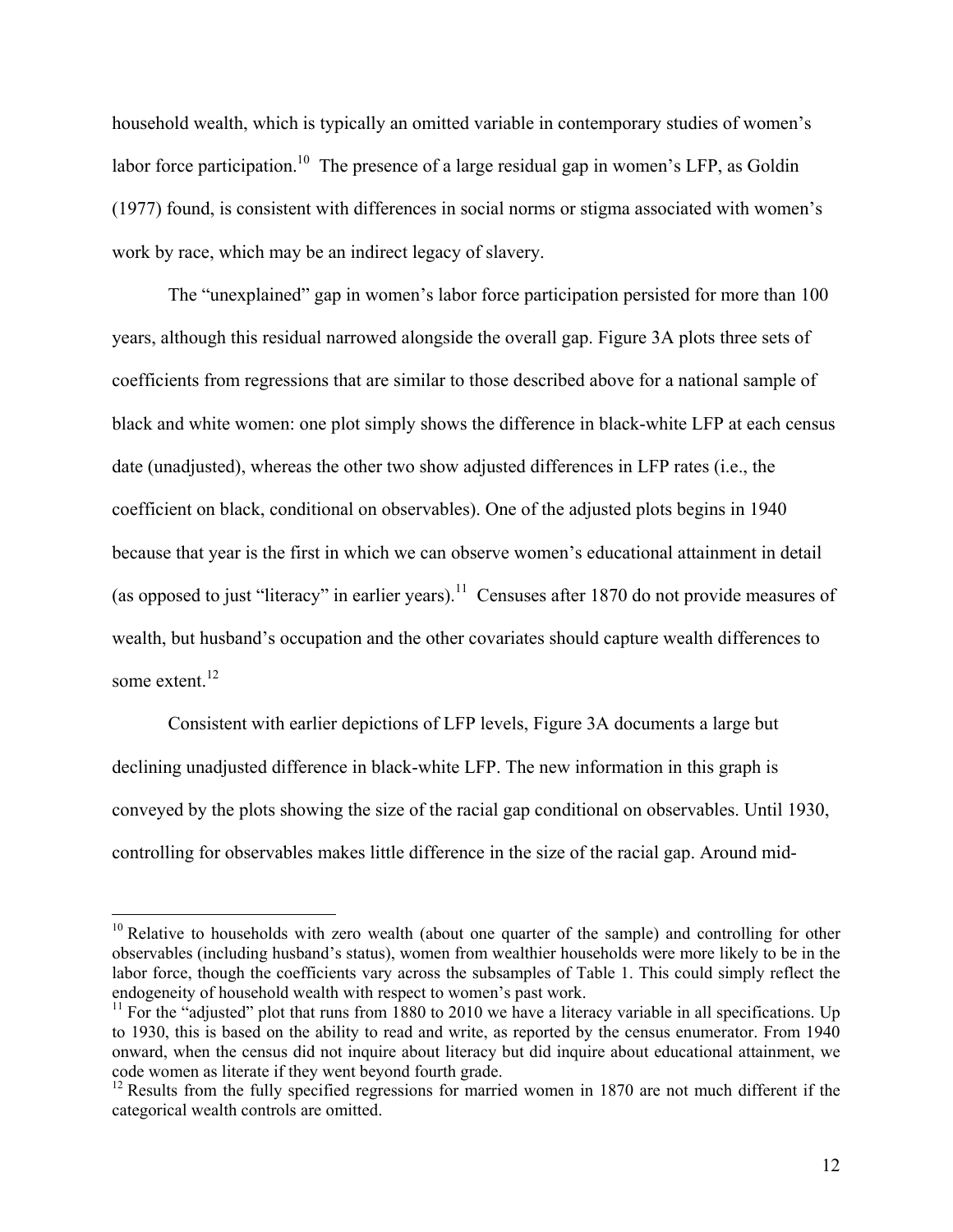century (1940-70), observable differences begin to account for a larger portion of the gap, both absolutely and relative to the gap's unadjusted size. By 1990, however, the overall black-white gap is very small by historical standards, and, in contrast to the earlier years, adjustments for observables tend to *increase* the racial gap.13

For reference, at 20-year intervals, coefficients for key variables from linear probability models of LFP are reported in Table 2, where the omitted "husband category" consists of women who were "single, never married." By 1940, there is a strong positive link between educational attainment and women's LFP, even after controlling for husband's occupation. Relative to nevermarried women, LFP for married women declines from 1880 to 1920 across all categories of husbands' occupations, but then the pattern reverses, such that by 2000 the differences between married and unmarried women are small by historical standards. Blinder-Oaxaca decompositions corresponding to the regression specifications in Table 2 are reported in Appendix Table A5.<sup>14</sup> In this setting, differences in husband's presence and occupation may account for some portion of the racial difference in women's LFP, which is consistent with the expectation that for most of U.S. history single women and women married to men in relatively low-earning occupations are more likely to work for pay than others. The estimated contribution ranges from 4 percentage points in the early twentieth century to 7 percentage points in 1960, but differences in other observables tend to have little explanatory power. As noted earlier, given that education is

<sup>&</sup>lt;sup>13</sup> Starting in 1940, we are able to add more detailed educational attainment variables as controls (up to this point, literacy is the only human capital variable). Higher educational attainment is associated with higher labor force participation rates. In each year, black women lower educational attainment (on average) than white women. Therefore, adjusting for educational attainment tends to increase the coefficient on the black indicator variable.

 $14$  The usual caveats about decompositions apply here, as well. See Fortin, Lemieux, and Firpo (2011) for an extended discussion. In addition to the mechanical (but important) issues related to the choice of coefficient vectors, omitted categories, and linear versus non-linear methods, we note that some of the variables in our regressions are likely endogenous to women's labor force participation. We present the decomposition results for descriptive purposes.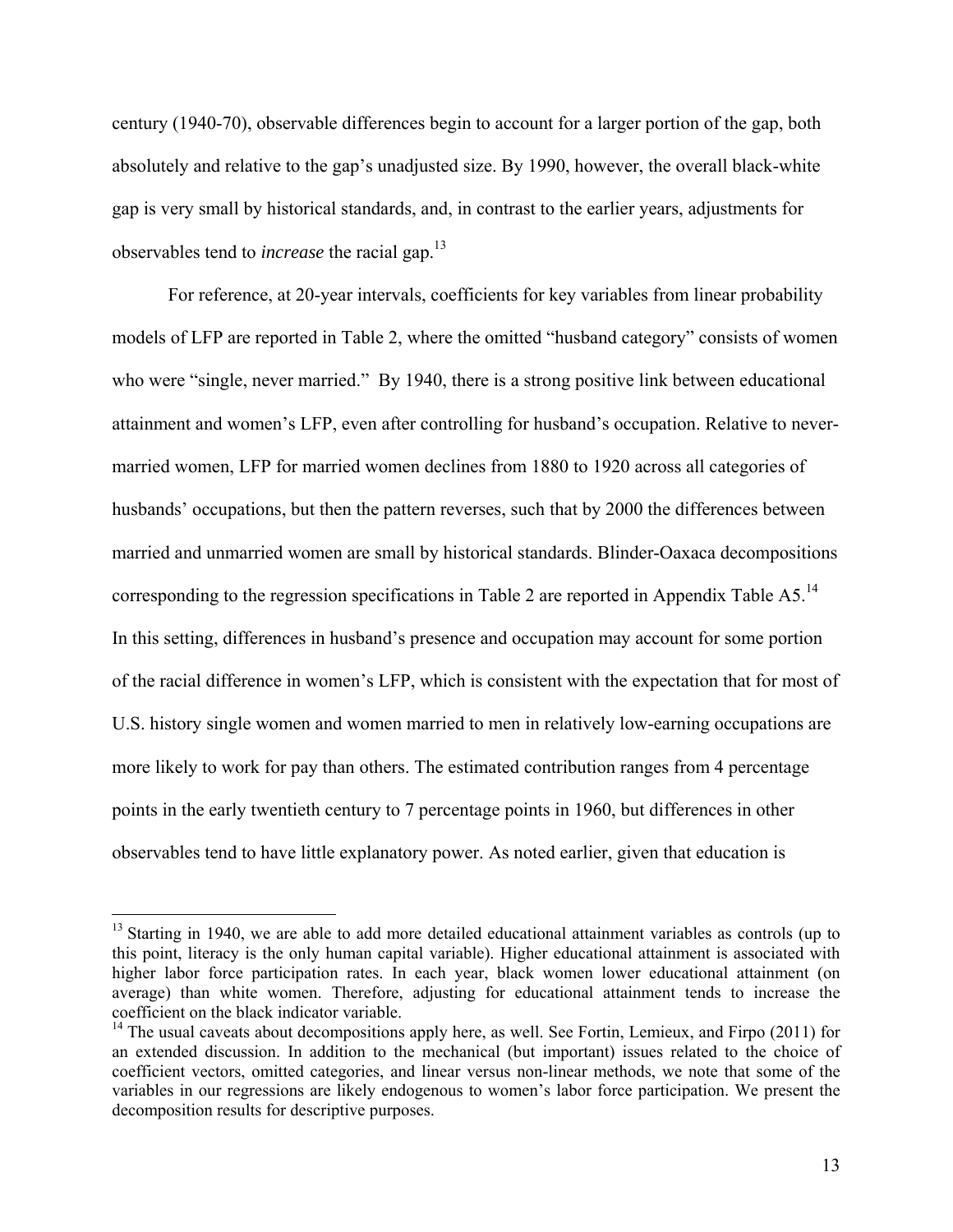positively associated with LFP, racial differences in educational attainment cannot explain the relatively high level of black women's participation.

 Figure 3B shows that the racial gap in the likelihood of working "dirty jobs" was large throughout most of the twentieth century, even with controls for marital status, husband's occupation, number of children, birthplace, and literacy or highest grade of education. From 1940 onward, we see that controlling for years of educational attainment accounts for a sizable share of the gap, though a nontrivial share remains unexplained despite a pronounced decline in agricultural and household-service employment as a share of all women's work (Bailey and Collins 2006). $15$ 

 In sum, for at least 100 years after Emancipation, black women participated in the labor force at significantly higher rates than white women. Prior to 1950, observable characteristics fail to account for most of this gap, suggesting that something else that is correlated with race mattered, and that it mattered more in the decades immediately after the Civil War than later in the twentieth century. . Differences between blacks and whites in the strength of the stigma against married women's work in physically demanding jobs, reflecting an indirect legacy of slavery, might help account for this pattern. To be a persuasive interpretation of the patterns described above, this influence would have to be found to persist across generations. The next section looks for traces of intergenerational transmission in attitudes towards women's work.

<sup>&</sup>lt;sup>15</sup> Restricting the sample to non-Hispanic whites has little impact on the size of the conditional gap in the late twentieth century relative to what is shown in Figure 3B.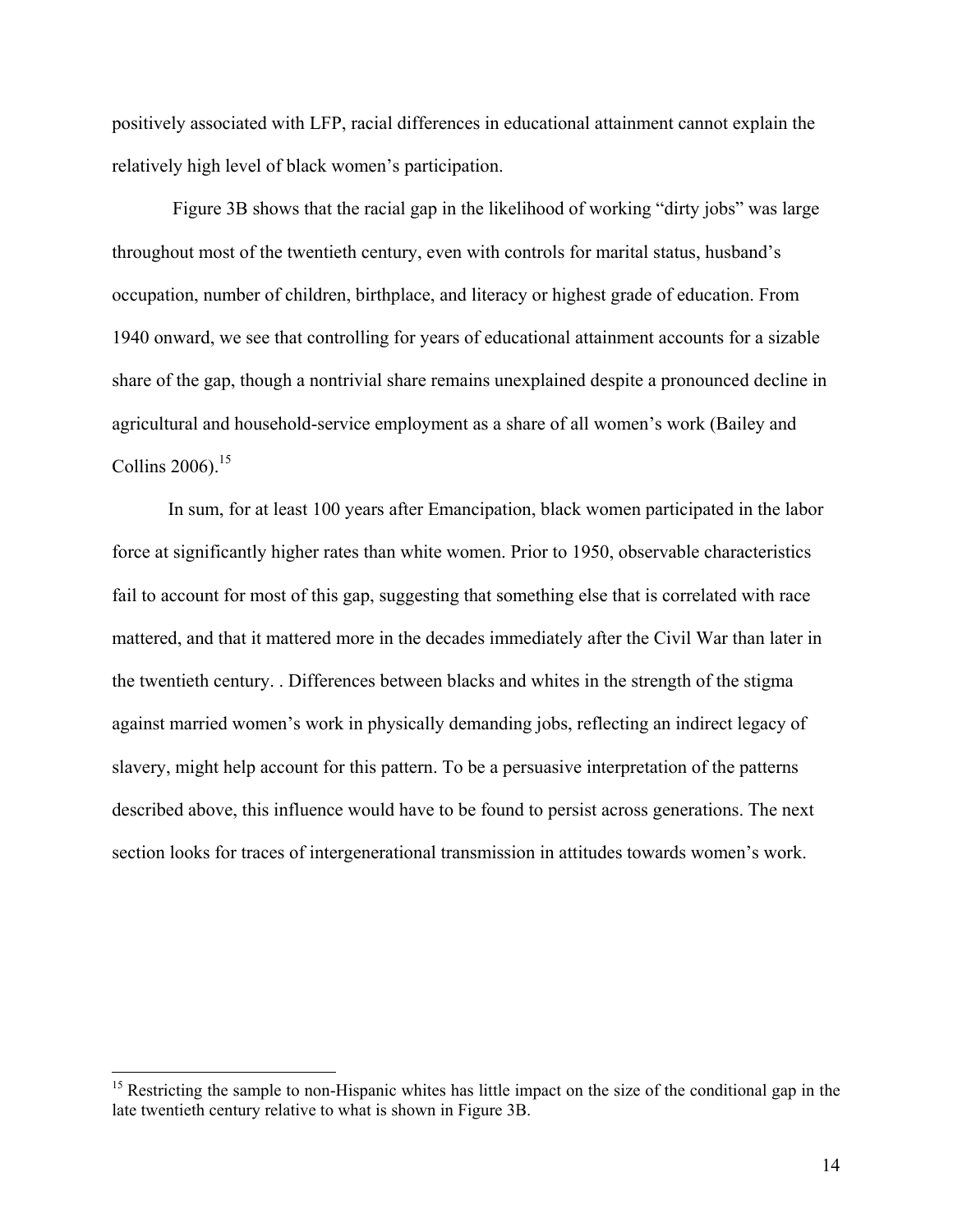#### **3. Evidence on intergenerational transmission**

Thus far, we have presented indirect evidence that racial differences in social norms about women's work may have contributed to the generation and perpetuation of the racial gap in female LFP. In particular, we interpreted the presence of a residual in a regression of women's LFP on a set of socio-economic traits as suggestive evidence that other factors, including social norms, are needed to explain the racial participation gap. In this section, we present more direct evidence about the role of historical differences in women's work activity by race, stemming from the era of slavery, in sustaining the racial gap in women's work behavior over time. We demonstrate a strong association between the work activity of mothers and daughters in both the late nineteenth century, a generation after Emancipation, and in the mid-twentieth century. As a result, initial differences in women's work behavior have persisted over time. The link between mothers' and daughters' behavior is large enough to explain up to a third of the black-white gap in female LFP a generation or more after slavery.

Racially distinct attitudes and expectations about women's work outside the home provide one explanation for the observed correlation in work behavior between mothers and daughters. Social norms about women's work (and many other social phenomena) are transmitted to children, in part, through interactions with their parents (Moen, et al., 1997). These norms may be transmitted tacitly, as young women observe the work behavior of their mother, or they may be actively conveyed through conversation and exhortation. Alternatively, working mothers may provide their daughters with skills or a labor market network, which could increase her economic return to market work. Although we cannot econometrically distinguish between the transmission of attitudes and norms, on the one hand, or of skills and information on the other, estimating the reduced-form relationship between the work behavior of mothers and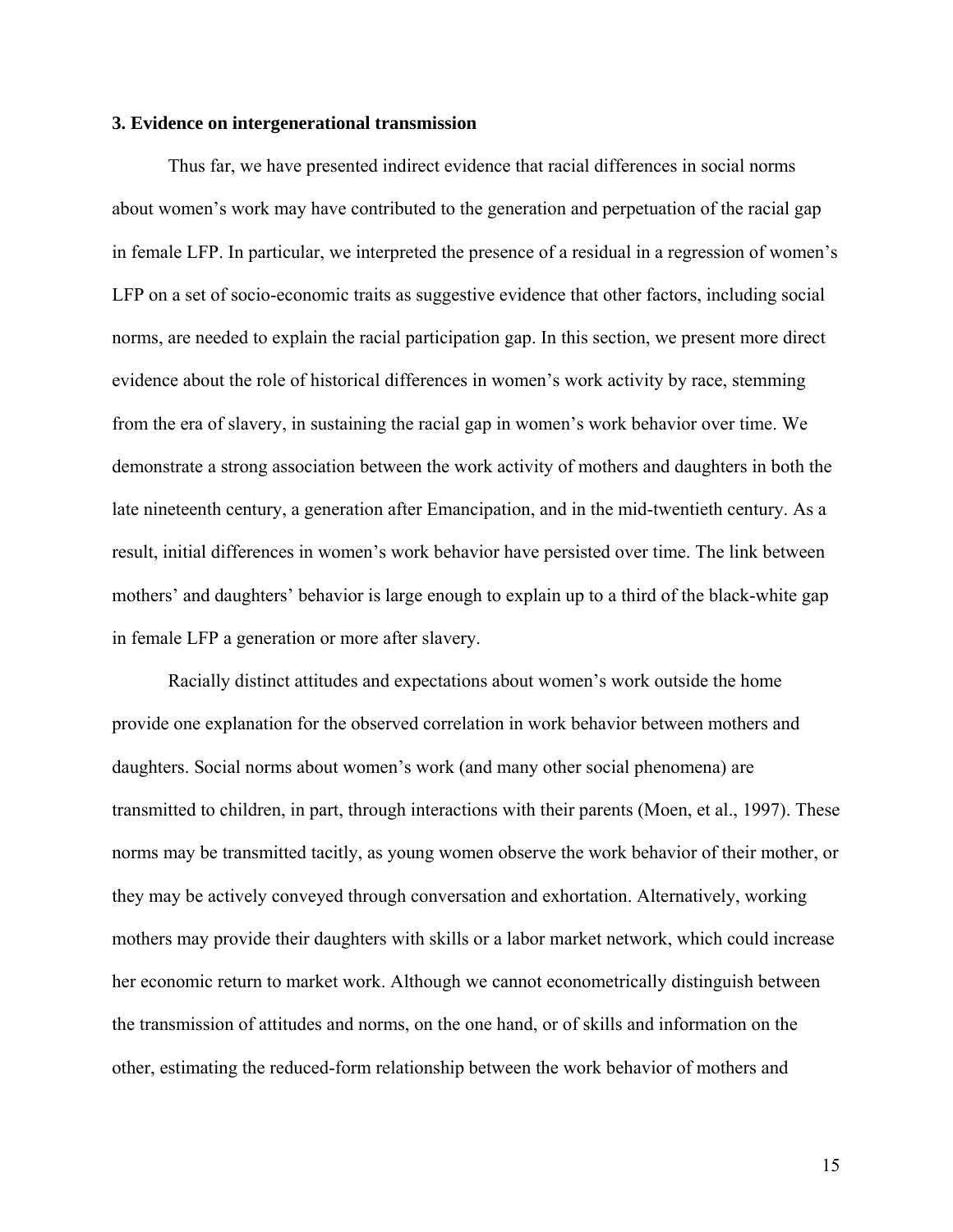daughters is interesting in its own right and may help account for racial differences in the propensity to work outside of the home.

Our analysis is related to a series of recent papers that has investigated the role that "culture," broadly defined as beliefs or preferences, plays in explaining differences in women's market work across groups (Fernandez and Fogli, 2009; Blau, Kahn, Liu and Papps, 2012; Farré and Vella, 2007). Because attitudes about women's work are formed in a particular economic context, it is an empirical challenge to disentangle the effect of culture on female LFP from the role of economic conditions. For this reason, the recent literature has focused on the work behavior of immigrant women. Immigrants leave the economic environment in which their preferences were first formed but may still carry with them specific attitudes or norms shaped in their source country. Consistent with this hypothesis, Fernandez and Fogli (2009) show that the LFP of immigrant women is correlated with lagged female LFP in their source country, and Blau, et al. (2012) find an association between the LFP of first- and second-generation immigrant women from the same country of origin.

### *Nineteenth-century data*

We begin our analysis of the intergenerational correlation of women's work behavior by investigating the generation of daughters born immediately after Emancipation. We focus on the birth cohorts of 1866 to 1884, members of which were old enough to participate in the labor force in 1900. For this group, we ask whether women whose mothers were born into slavery were themselves more likely to engage in market work in adulthood. Data are drawn from the five-percent IPUMS sample of 1900. Although mother's slave status is unknown, we assume that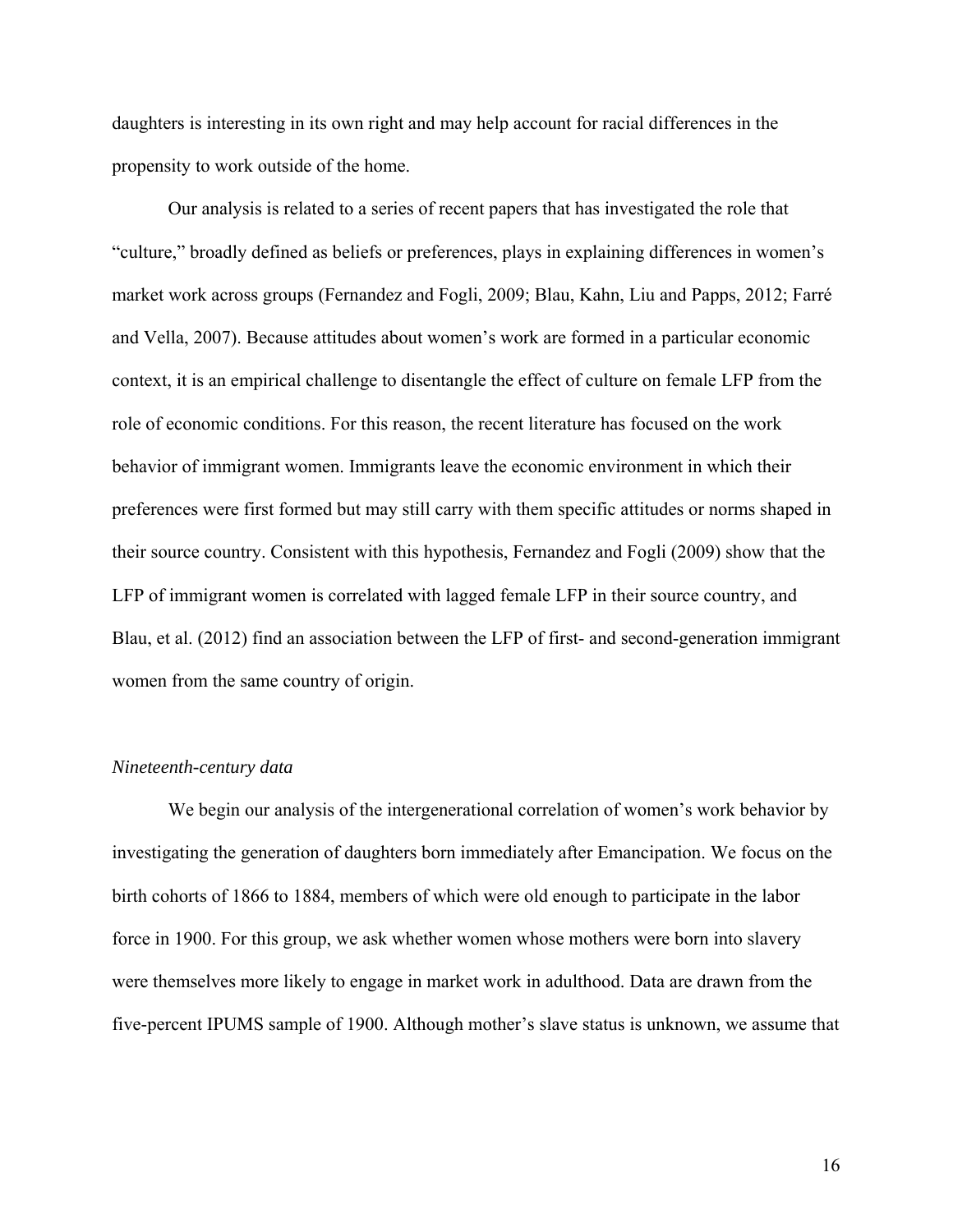black daughters whose mothers were born in the South are the direct descendants of slaves (see also Sacerdote, 2005).<sup>16</sup>

In particular, we estimate:

 $\overline{a}$ 

I(daughter works) = α + β1 I(black) + β2 I(mother born in South) + **(1)** β3 [I(mother born in South) \* I(black)] + γ1 I(born in South) + γ2 [I(born in South) \* I(black)] + (X') Δ + ε.

The dependent variable is an indicator equal to one if the daughter participates in the labor force in 1900. The coefficient  $\beta_1$  identifies the racial gap in labor force participation.  $\beta_2$  compares the work behavior of all women, both white and black, whose mothers were born in the South. The coefficient of interest is  $\beta_3$ , which isolates any additional effect of having a mother who was born in the South for black women. We interpret the additional effect in  $\beta_3$  as reflecting the effect of being a descendant of slaves. Daughters of former slaves differ from daughters of free blacks both in the likelihood that their own mothers worked, which may have influenced their own attitudes about the value and suitability of women's work, and also, perhaps, in other aspects of family background such as accumulated wealth.  $\beta_3$  estimates the net effect of these various differences between the descendants of slave and free blacks.

Daughters of southern-born mothers are themselves more likely to live in the South. We therefore control for the daughter's own place of birth (alone and interacted with race) to account for contemporaneous regional differences in industrial composition or agricultural practice that may influence women's labor force participation. We also include a quadratic in age and a dummy variable for literacy in the vector X.

<sup>&</sup>lt;sup>16</sup> The youngest daughter in the sample was 16 years old in 1900. As long as her mother was 20 years old at the time of her birth, her mother would have been born under slavery.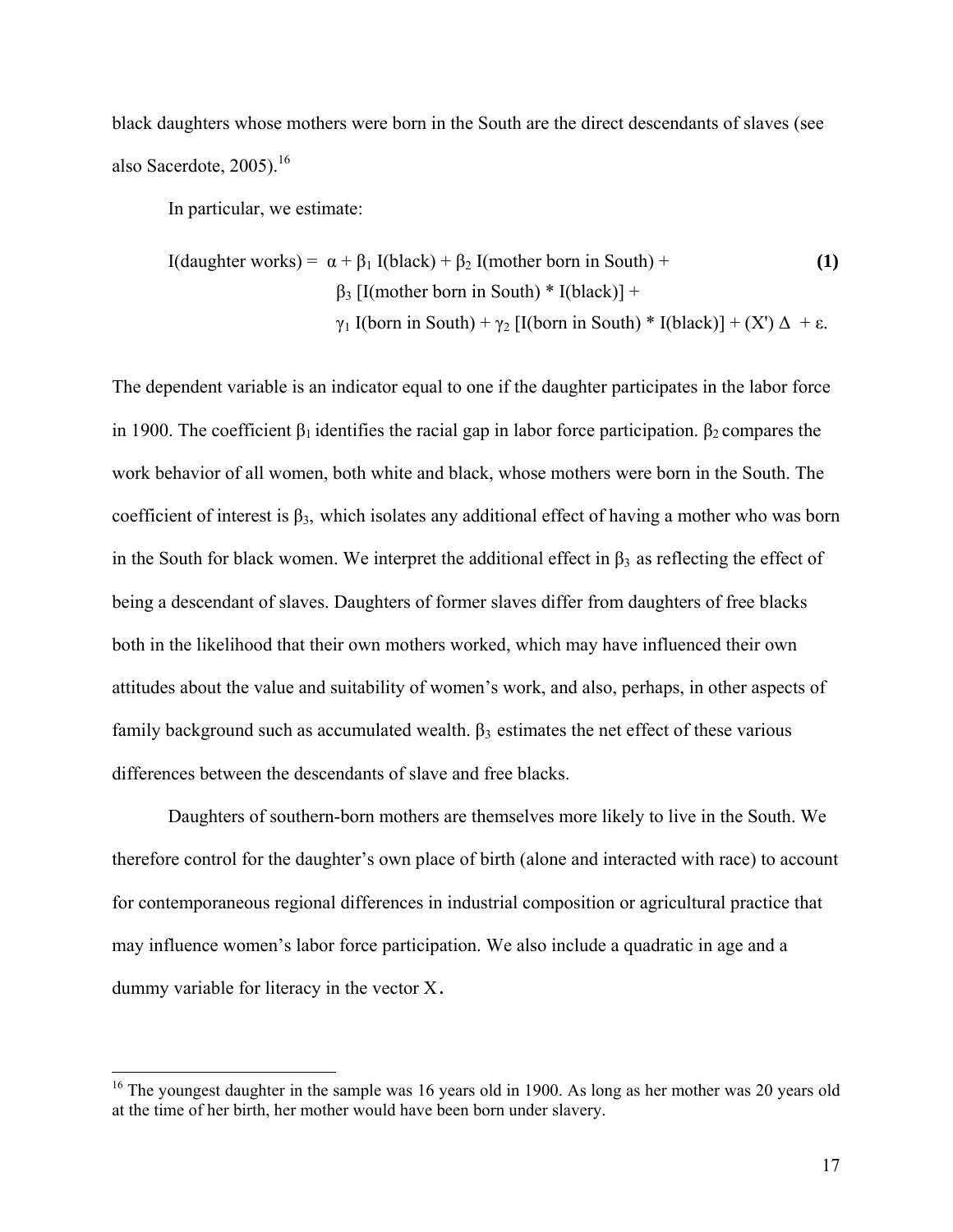Results for this estimation are reported in Table 3. The first column uses an expansive definition of the South, while the second column excludes the "border states."<sup>17</sup> In both cases, we find that black daughters whose mothers spent their first few decades (or more) under slavery are themselves 5 to 9 percentage points more likely to be in the labor force, even after controlling for daughter's region. The relationship is stronger if we contrast daughters whose mothers grew up in the Deep South to mothers who grew up either under freedom or in a border state. In both cases, we find that white daughters whose mothers came of age in the antebellum South were *less* likely to work outside the home, perhaps because they absorbed a white southern attitude that work outside of the home was fit only for slaves.<sup>18</sup>

In the early twentieth century, black women were 27 percentage points more likely than white women to be in the labor force (see Figure 1C). Therefore, our estimates imply that up to 33 percent of the black-white gap in female LFP may be attributed to the inter-generational effects of slavery, which include both the direct effect of slavery on household wealth as well as the indirect effect of slavery on attitudes towards women's work  $(= 9/27)$ .

Columns 3 and 4 provide suggestive evidence that mother's slave status influences daughter's work behavior through transmission of attitudes, skills or networks between mother and daughter, rather than through the direct effect of slavery on later socio-economic status. Column 3 considers an older cohort of daughters born between 1836 and 1855. Members of this cohort were old enough to have worked as slaves and absorbed the bundle of norms about and

 $17$  The expansive definition of the South includes all states in the three southern Census regions. The narrower definition excludes the District of Columbia, Delaware, Maryland, Missouri, Oklahoma and West Virginia. Despite the fact that slavery was legal in the border states, the slave population in these areas was unlikely to work on large plantations or in the cultivation of cotton where the norm of women's work was the most well-developed (Jones, 1985).

<sup>&</sup>lt;sup>18</sup> In the antebellum South, white women primarily engaged in home production. "Southern white women of all classes managed farms, homes, children, and sometimes slaves… they were responsible for tasks such as organizing the household, food production, attending to the medical needs of their families, and educating their own children" (Wayne, 2006, p. 135).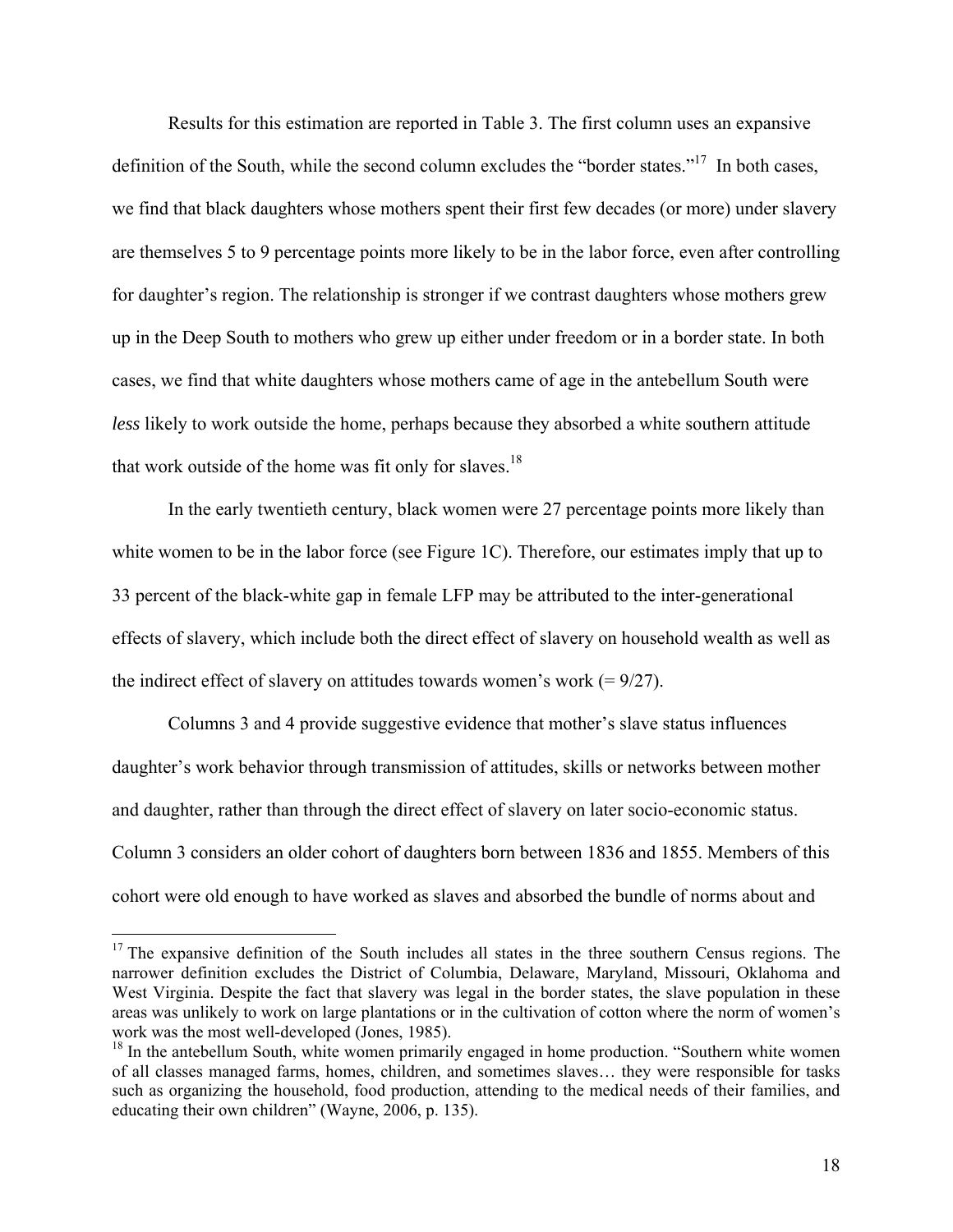skills related to women's work inherent in the slave system on their own. Therefore, after controlling for daughter's own place of birth, we do not expect mother's place of birth to have an additional effect on daughter's work behavior due to transmission between mother and daughter– and, indeed, we find no association between mother's slave status and daughter's labor force participation in this older cohort. Column 4 looks instead at sons born after Emancipation. We do not expect a mother's slave status to influence her son's propensity to work given the strong norm of near-universal male LFP in both the slave and non-slave economy. Reassuringly, mother's slave status has no effect on son's behavior either.

# *Mid-twentieth century data*

The nineteenth century data allow us to observe work behavior of the descendants of slaves and free people in the first generation after Emancipation. It is also of interest to assess whether the intergenerational continuity of the higher participation rates under slavery lasted beyond the first generation of black women and can help explain the racial gap in LFP in the second or third generation after slavery. For this, we examine data from the first cohort of young women in the National Longitudinal Survey (NLS), which was initiated in 1968. These women (the daughters, in our analysis) were born between 1944 and 1954; their mothers were typically born between 1910 and 1930. In other words, many of their mothers belonged to the second generation after Emancipation, while they belong to the third (or fourth) generation.

At the survey's inception, women were asked a series of questions about their family background, including whether or not their mother worked for pay during their own teenage years. Women were then re-surveyed and asked to report on aspects of their own work and family life every three years. We investigate a series of associations between the work behavior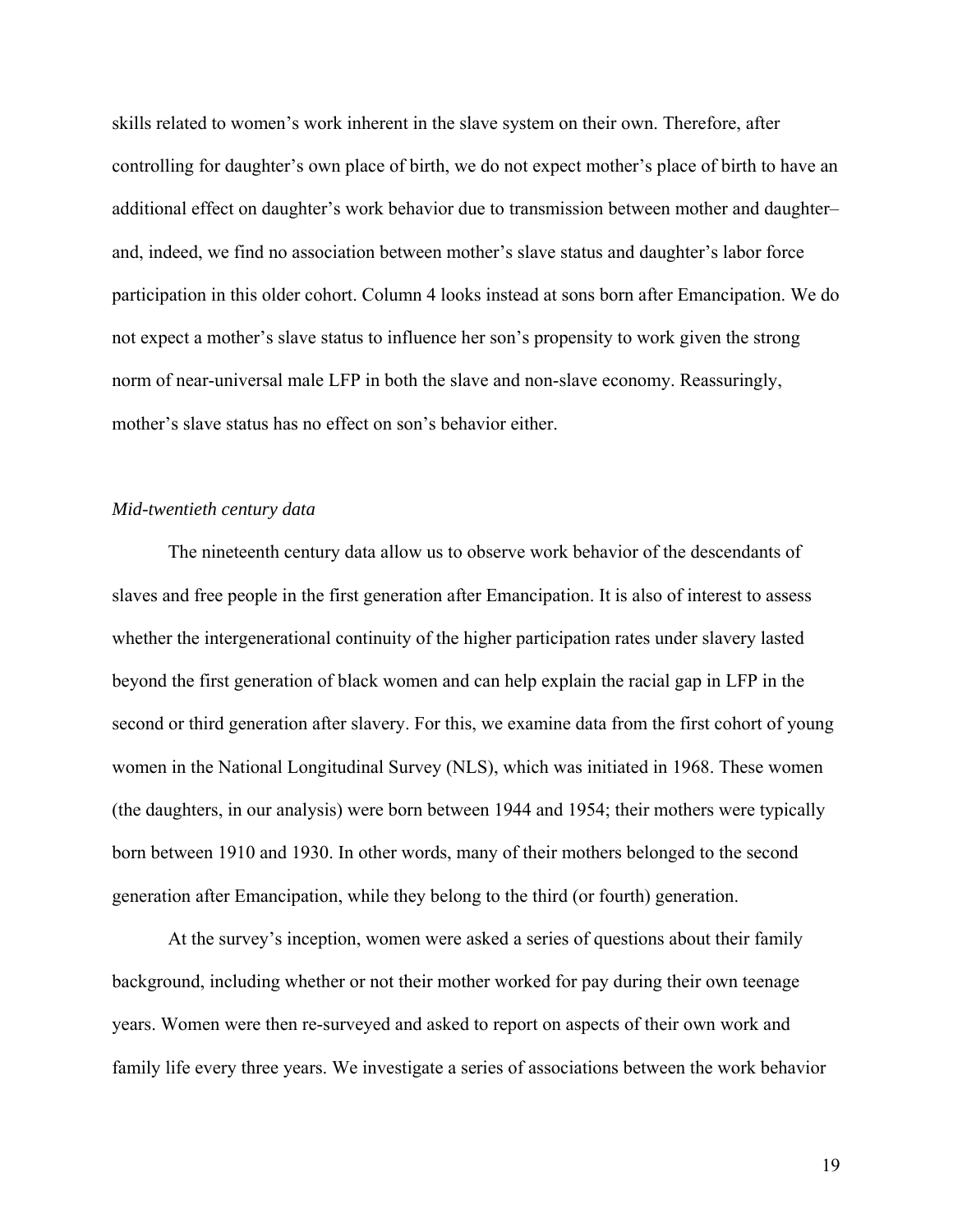of a mother and her daughter, asking: Does growing up with a working mother change a daughter's expectations about working for pay? Are women whose mothers worked during their formative years more likely to work themselves? And is this relationship equally strong for all women or is it particularly powerful for black women, perhaps because the values transmitted by a working mother are reinforced by more affirming attitudes towards women's work in the wider black community?

We address these questions in a set of regressions relating a daughter's work behavior to an indicator for whether or not her mother worked when she was 14 years old. In particular, we estimate:

Daughter's behavior<sub>iy</sub> = α + β I(black)<sub>i</sub> + γ<sub>1</sub> I(mother worked at age 
$$
14
$$
)<sub>i</sub> +  
γ<sub>2</sub> [I(mother worked)<sub>i</sub> \* I(black)<sub>i</sub>] + (X<sub>1i</sub>) Δ + (X<sub>2iy</sub>) Θ + ε<sub>iy</sub>

Our main dependent variable is an indicator variable equal to one if daughter *i* works for pay in calendar year *y*. We estimate this relationship in six separate years, beginning in 1977 when the typical respondent was 28 years old and ending in 1993, when she was 44 years old. We also consider other aspects of a daughter's work and family life that could be influenced by her mother's work behavior, including her expectations about engaging in market work in 1968 (at the modal age of 19) and her marital and fertility history.

 The explanatory variable of interest is an indicator for whether a respondent's mother worked for pay when she was 14 years old (in the modal year of 1963). We interact this indicator with a race variable equal to one for black respondents to test whether the association between mother's and daughter's work behavior was stronger in the black community. In some specifications, we also include vectors of family background characteristics  $(X_{1i})$  or contemporaneous measures of a daughter's economic circumstance  $(X_{2*y*)$ . The family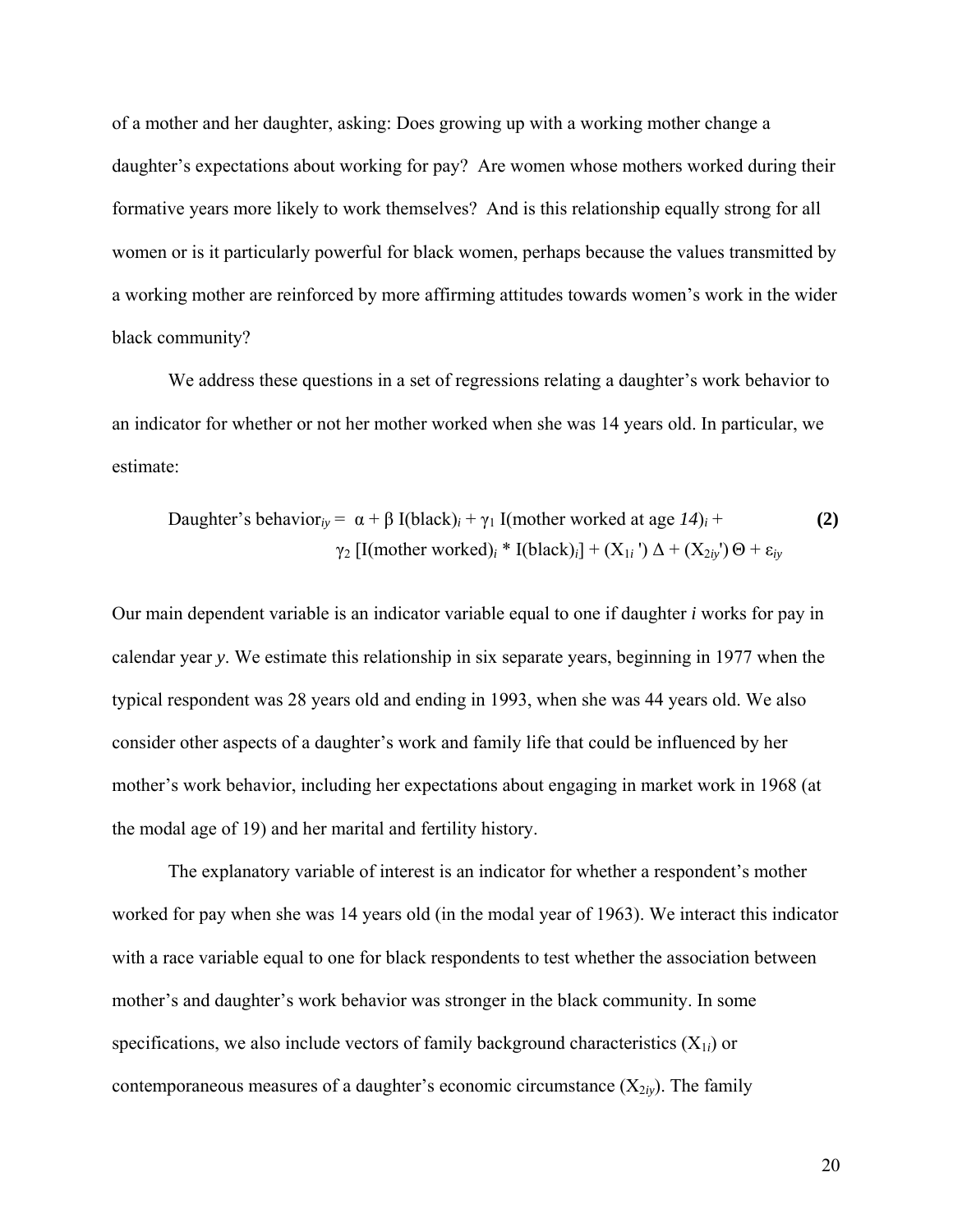background characteristics include mother's and father's educational attainment, father's occupation (in four categories), a dummy variable for whether the daughter lived with both of her parents at age 14, and an indicator for whether the daughter had a library card at age 14, a common measure of family resources and commitment to education.<sup>19</sup> Contemporaneous economic measures consist of the daughter's educational attainment, her marital status and the presence of children in her household. All regressions are weighted to account for the fact that the NLS oversampled poor households.

 Table 4 reports characteristics for the 3,565 daughters in our sample, 24 percent of whom are black. In 1977, at the average age of 28, 55 percent of the white women and 61 percent of the black women were in the labor force, a 6 percentage-point gap in participation by race. By 1991, when the typical respondent was 42 years old, the labor force participation rate rose to 72 percent for whites and 74 percent for blacks.

 The racial gap in LFP was larger among mothers of sample women: 36 percent of white mothers and 50 percent of black mothers worked for pay when their daughters were 14, in the modal year of 1963. These figures, which are derived from daughters' recollections in the first survey period (1968), match labor force participation rates for married women for this year reasonably well (according to interpolations between the 1960 and 1970 census years, 35 percent of white married women and 45 percent of black married women were in the labor force in 1963).

Our family background measures reveal large differences in the socio-economic status of the households in which white and black respondents were raised. Only 50 percent of black women held a library card at age 14, compared to 79 percent of white women, and the mothers of

<sup>&</sup>lt;sup>19</sup> We classify father's occupation into four categories as follows: high white collar (professional, managerial), low white collar (clerical, sales), high blue collar (craftsmen, operatives), low blue collar (service, labor).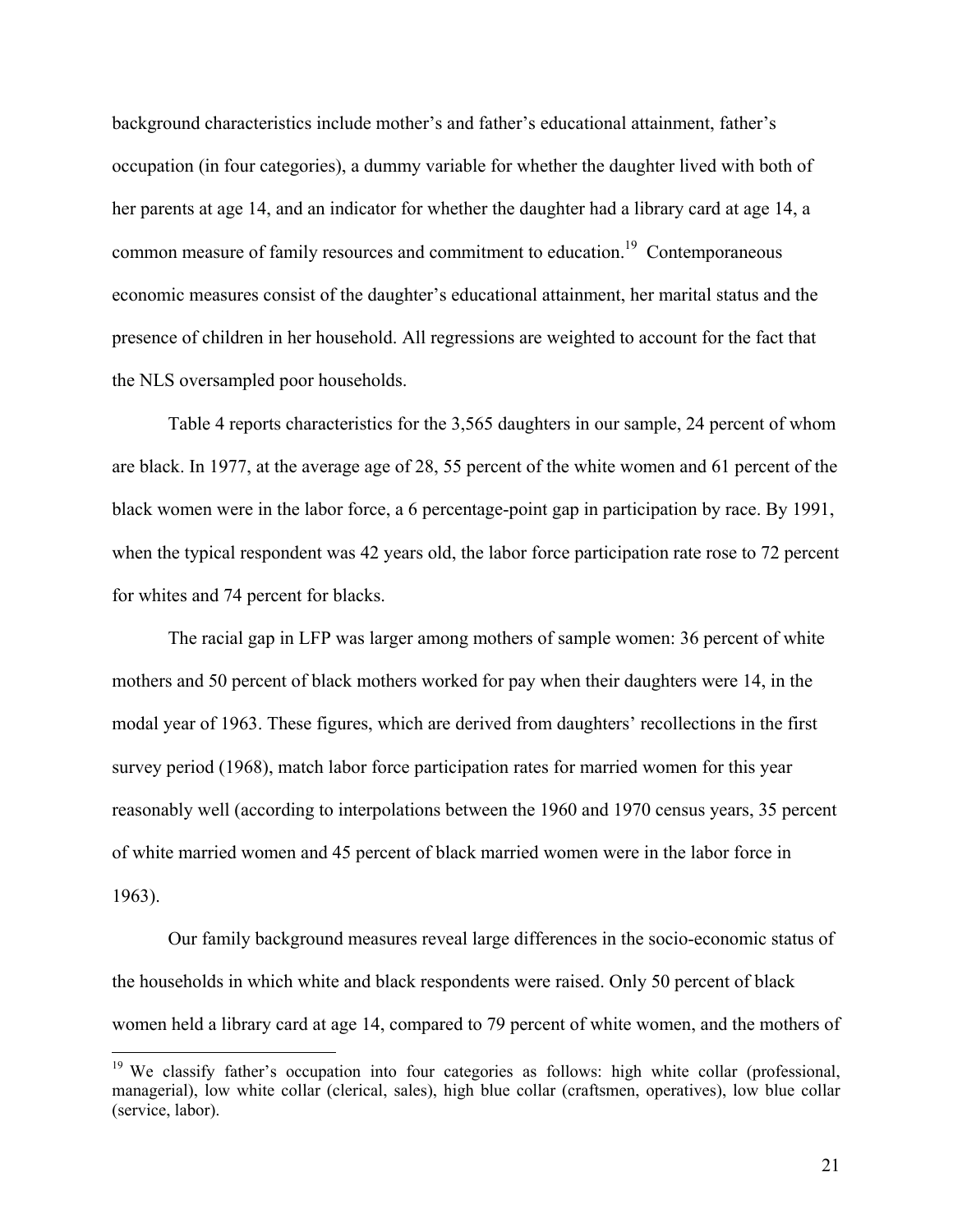black women had two fewer years of education than their white counterparts (9.2 versus 11.2 years). By the daughters' generation, the racial gap in educational attainment had declined but had not disappeared entirely. Black daughters completed one fewer year of schooling than white daughters (12.4 versus 13.4 years). In addition, black daughters were more likely to have children in their twenties (despite little difference in the probability of ever having a child), and were less likely to be married both in their twenties and in their thirties.

Table 5 investigates the relationship between a daughter's labor force participation and her mother's work behavior in 1977 at the average age of 28. Model 1 contains only dummy variables for race and for having a working mother during one's teenage years, and the interaction between the two. We find that daughters of working mothers are 3.4 percentage points more likely to be working themselves at age 28; this relationship is statistically significant at the 10 percent level. Having a working mother has an even stronger effect on one's own propensity to be in the labor force for black women although the interaction between race and mother's work cannot be statistically distinguished from zero.

These estimates suggest that eight percent of the black-white labor force participation gap in 1977 can be explained by inter-generational transmission of labor force behavior from mother to daughter. Black mothers were 14 percentage points more likely than white mothers to be in the labor force in 1963, and, by our estimate, women with working mothers are 3.4 percentage points more likely to be in the labor force themselves. Together, these figures imply that intergenerational transmission can explain eight percent of the black-white participation gap in 1977  $(=[0.14 \text{ mother's gap} * 0.034 \text{ effect of mother's work}] / 0.06 \text{ gap}.^{20}$ 

 $20$  In Model 1, which contains limited controls, it appears that the effect of mother's work may be stronger for black daughters. However, after controlling for family background in Model 2, this interaction disappears.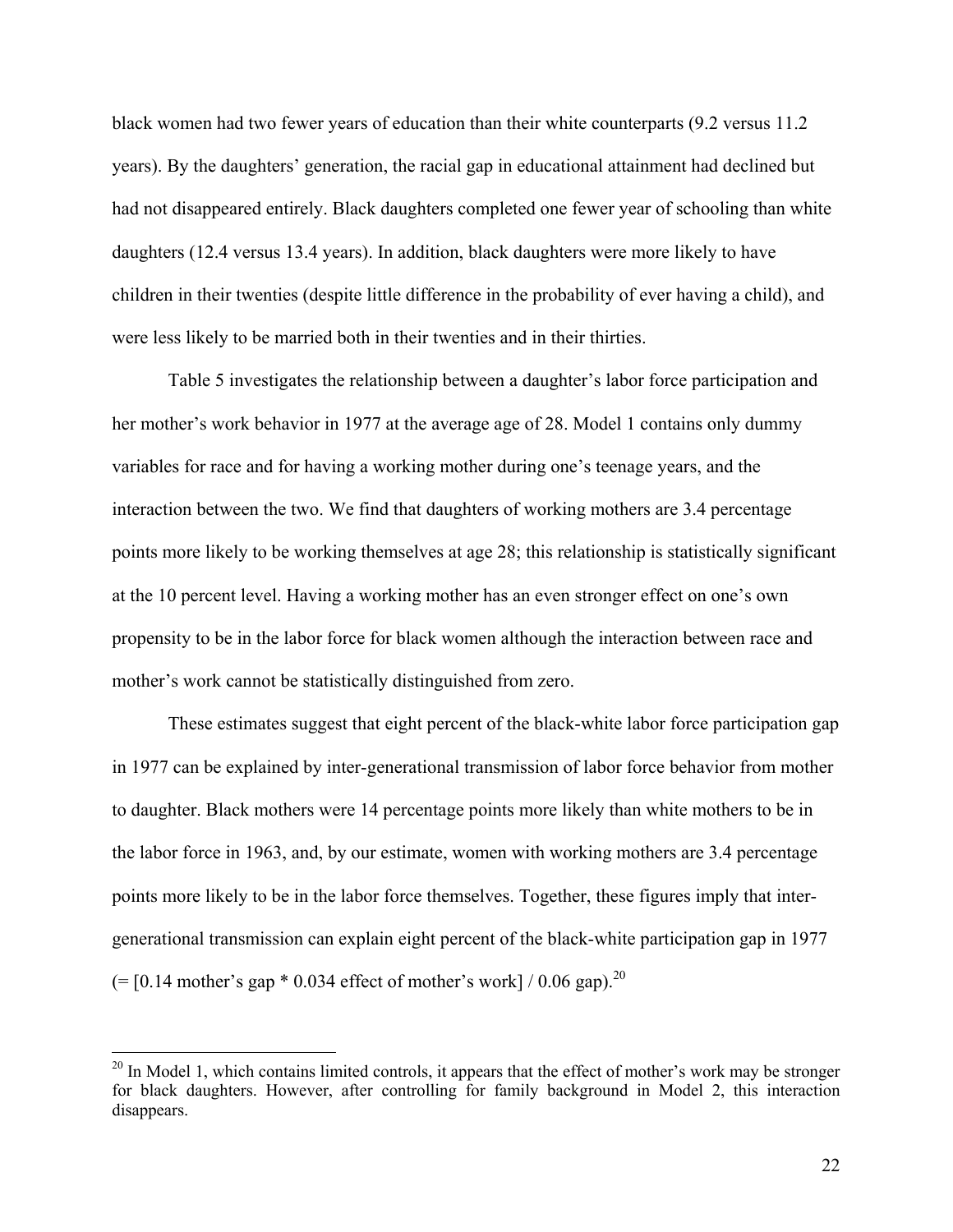Model 2 controls for our family background measures to account for the fact that growing up with a working mother may be an indication of a family's socio-economic circumstances, which could itself influence a daughter's propensity to work, either through attitudes or through a daughter's acquisition of human capital. Daughters from families of higher socio-economic status – those with a library card or those whose father graduated from high school – are more likely to work, perhaps because they have more skills and thus can earn higher wages for doing so. However, these factors have no effect on the core relationship between mother's and daughter's propensity to work.<sup>21</sup>

Model 3 controls for a daughter's own educational attainment to assess whether mother's work behavior has a direct effect on a daughter's LFP beyond any indirect effects it may have on a daughter's human capital acquisition.<sup>22</sup> Daughters who have graduated from high school (college) are 12 (24) percentage points more likely to be in the labor force than are high school dropouts. Yet, adding daughter's educational attainment to the model does not weaken the relationship between mother's work behavior and daughter's labor force attachment. However, we do note that accounting for a daughter's educational attainment eliminates any association between our family background measures and a daughter's propensity to be in the labor force, suggesting that the relationship between socio-economic status and labor force participation operates through investments in human capital.

Model 4 demonstrates that a daughter's labor force participation is strongly related to her own family circumstance. Daughters with children in the household are 36 percentage points less likely to be currently in the labor force. Daughters who never married (or who are widowed or

<u>.</u>

 $2<sup>21</sup>$  Model 2 requires us to drop the 557 women who do not report one or more of the family background items. Results are nearly unchanged if we re-run Model 1 for this reduced sample.

 $^{22}$  A daughter's educational aspirations could be directly influenced by her mother's work behavior; in this sense, educational attainment is an endogenous variable (as are marital and fertility history in Model 4).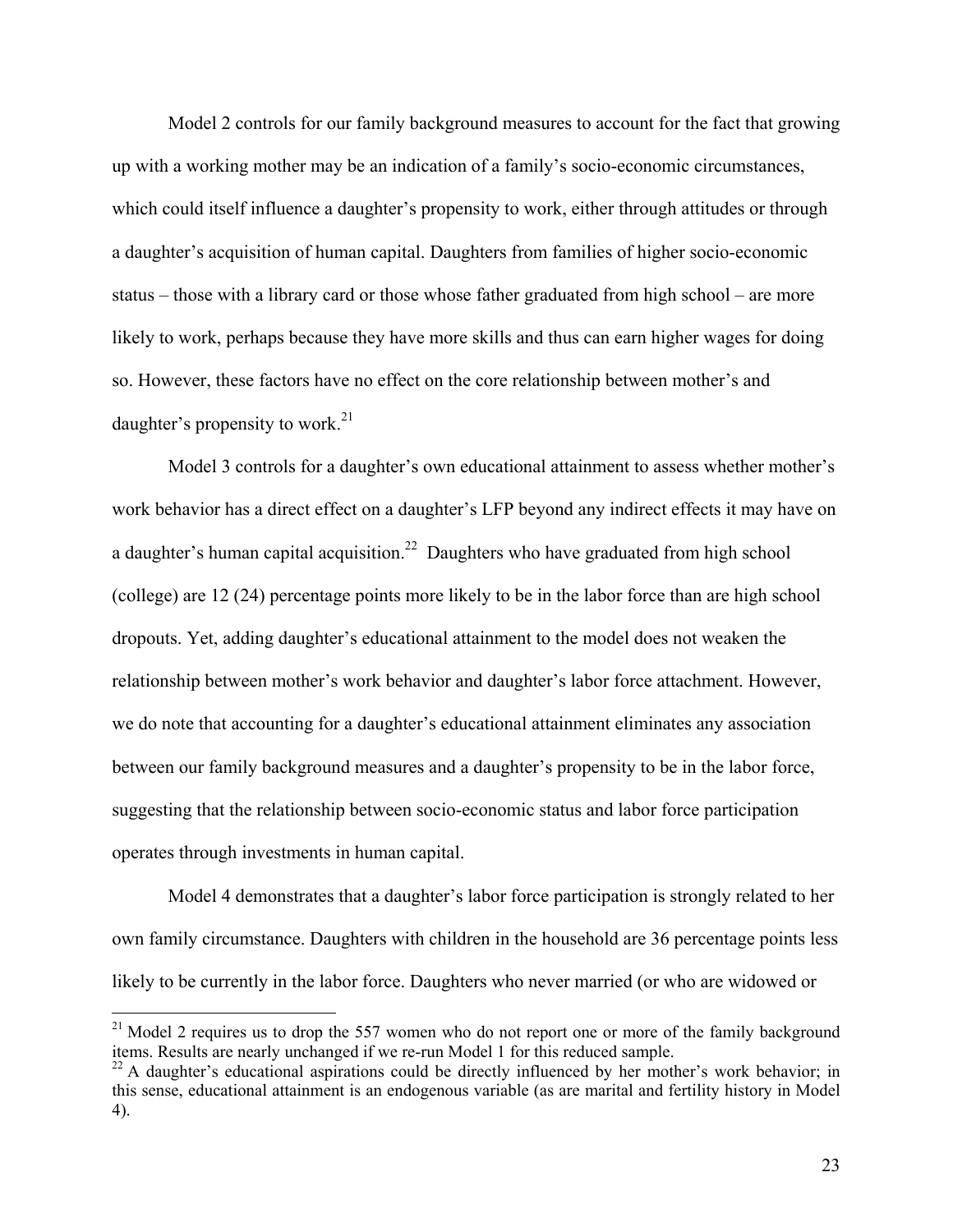divorced) are 13 (25) percentage points more likely to be in the labor force than are those who are currently married. Somewhat surprisingly, accounting for a daughter's domestic situation *increases* the association between a daughter's and her mother's labor force participation by 60 percent. This pattern is consistent with findings below demonstrating that daughters of working mothers are more likely to be currently married and to have a child living at home.

Thus far, we have considered the effect of a mother's work behavior on her daughter's outcomes in 1977 when daughters were in their mid- to late-twenties. The influence of one's mother's example may be strongest in these years because daughters are still relatively young and thus turning to their parents for guidance. In addition, women's labor force participation tends to increase over the lifecycle as their children age, leaving less scope for individual factors (like differences in mother's work behavior) to generate differences in outcomes (Goldin, 1990).

Figure 4 graphs the estimated effect of having a working mother on a daughter's propensity to be in the labor force according to the baseline specification (Model 1) in six survey years: 1977, 1982, 1985, 1988, 1991 and 1993. We find a strong and stable association between a mother's work behavior and her daughter's labor force attachment in the 1970s and early 1980s. In these years, daughter in the NLS cohorts are still likely to have young children at home (average ages of 28, 33 and 36). However, in the late 1980s and 1990s, when the daughters are older, we no longer find that a daughter's labor force participation is related to her mother's work behavior. The coefficient on mother's work at age 14, as well as the interaction between mother's work and race, fall nearly to zero for daughters between the ages of 39 and 45. Because we are only able to follow a single cohort in the NLS, we cannot identify whether the declining association between mother's and daughter's work behavior is a period or an age effect. Our data are consistent with the possibility that the example set by one's own mother has become less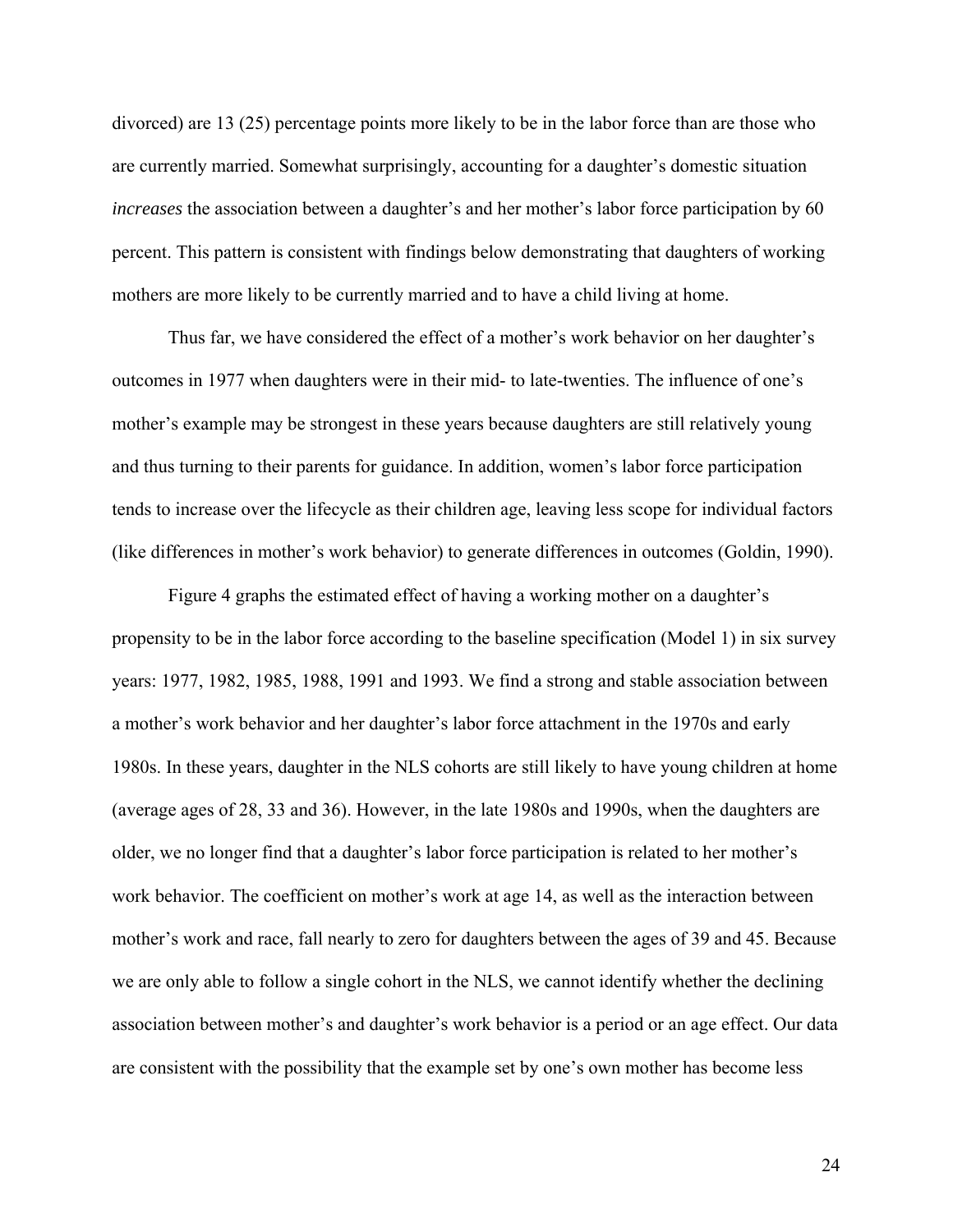relevant over time as female LFP became more commonplace. Alternatively, it could be that having a working mother as a role model is particularly important to a woman's decision to couple work with childrearing but is less relevant for women without children or women with older children, many more of whom work outside of the home.

Table 6 explores the channels through which a mother's work behavior influences her daughter's own labor force attachment. Following Goldin (2006), we suspect that having a working mother changes daughters' expectations about the course of their own lives. Rather than presuming that they will marry and specialize in home production, daughters of working mothers may expect that they too will work outside of the home, as their mothers did. As a result, they may be more likely to invest in human capital to increase the return to this market work and may delay marriage until after completing their schooling.

We find some evidence consistent with these conjectures but other patterns that are quite contrary to them. As expected, column 1 demonstrates that daughters of working mothers are 4.9 percentage points less likely to expect that they will be employed as a housewife when they reach the age of 35, even after controlling for other family background measures. These expectations are elicited in the first survey wave when the daughters are, on average, 19 years old. Yet despite holding more ambitious expectations in their teenage years, daughters of working mothers do not attain more years of education on average and are no more likely to graduate from college or attain a post-baccalaureate degree (last result not shown). Even more surprisingly, mother's work is associated with a higher probability of ever marrying and, among those who do marry, with *earlier* ages of first marriage and first child birth (by 0.5 to 0.6 of a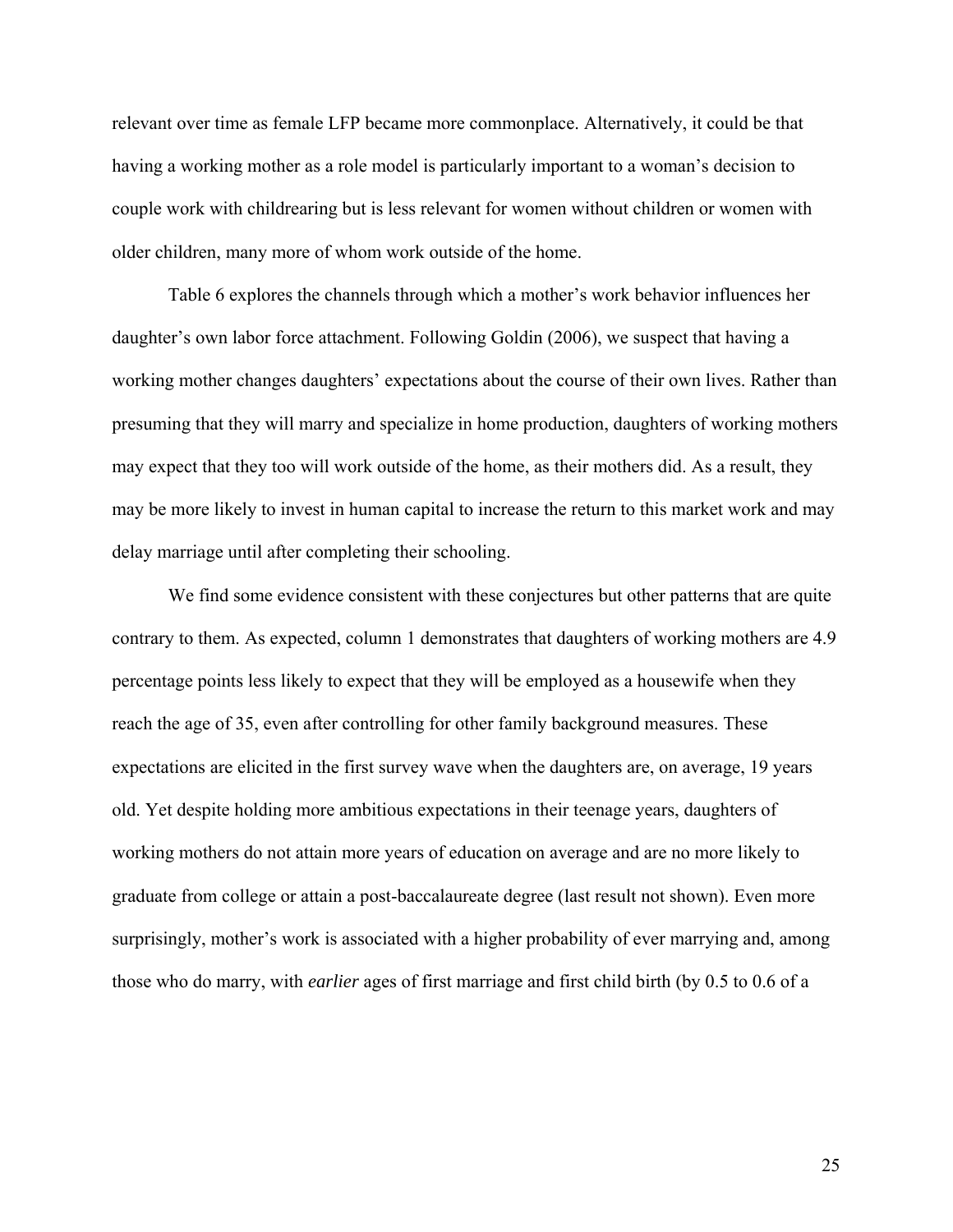year).23 In contrast, having a father or mother who graduated from high school raises the age of first marriage and first birth by one to two years, respectively; moreover, living with both parents in childhood and having a library card at age 14 are also associated with delay of childbearing.

The positive association between mother's work and early marriage is somewhat of a puzzle. Perhaps daughters whose mothers worked outside of the home have adopted a more equitable view of marriage and do not associate marriage with specialization in home production. In that case, the cost of marrying in terms of foregone earnings or independence would be lower and therefore these daughters would be more likely to marry and to do so at younger ages. Alternatively, this early marriage may simply reflect the fact that poorer families are more likely to have two working parents and that daughters from a lower socio-economic status background are more likely to marry and engage in childbearing at younger ages (although this interpretation would be difficult to reconcile with the higher levels of educational attainment at the top end of the attainment distribution).

#### **4. Conclusion**

 $\overline{a}$ 

 Large racial differences in women's labor force participation persisted for more than 100 years after the Civil War. Following Goldin (1977), we hypothesize that these differences might, in part, reflect an indirect legacy of slavery that operated through differences in social norms about women's work in arduous occupations. We find that well into the twentieth century only a portion of the racial difference in women's LFP (or in their work specifically in physically demanding jobs) can be attributed to differences in observable characteristics, which is

<sup>&</sup>lt;sup>23</sup> That daughters of working mothers marry at younger ages (and, for this reason, are less likely to be in the labor force) explains why controlling for marital status *augments* the relationship between mother's work and daughter's labor force participation in Table 5.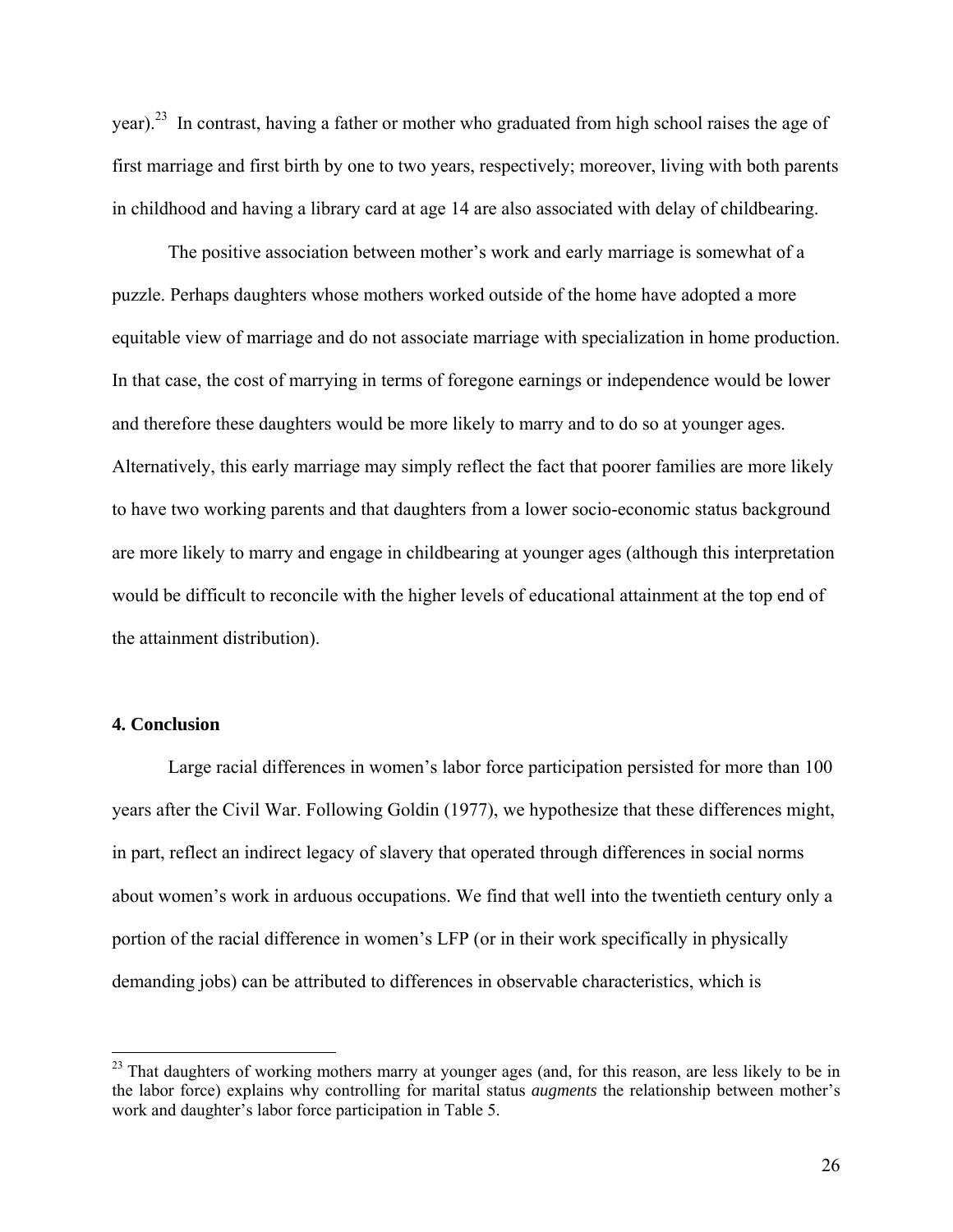consistent with the presence of some persistent propensity toward work outside of the home that initially derived from the institution of slavery.

 Two separate analyses further test the inter-generational transmission of female labor force participation. In 1900, it appears that women born to ex-slaves were significantly more likely than other black women to be in the labor force. Later in the twentieth century, the NLS data reveal that daughters of working mothers were more likely to work themselves even when controlling for a number of background characteristics.

 The structural transformation of the US economy and rapid gains in educational attainment greatly expanded the scope for women's work in relatively "clean" jobs. White women started moving into such jobs in the early decades of the twentieth century, but black women did not make large inroads in white-collar work until after World War II. Thereafter, participation rates for both white and black women increased as white-collar jobs became more prevalent, such that by the end of the twentieth century, the racial gap in women's labor force participation had greatly narrowed. A small residual difference remained in terms of employment in more arduous occupations, perhaps a last trace of a long-standing difference in social norms with respect to such work.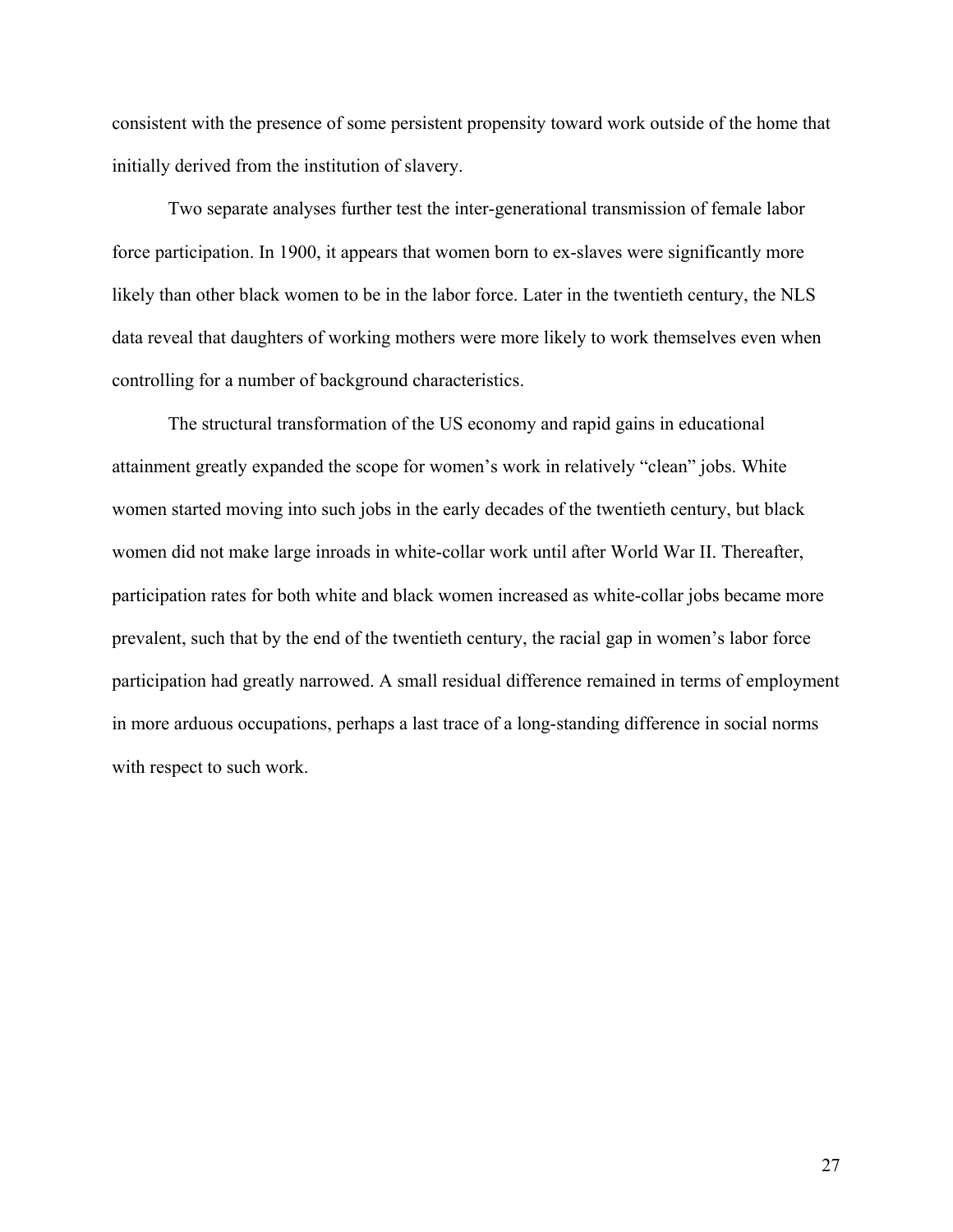# **References**

Bailey, Martha J. and William J. Collins. 2006. "The Wage Gains of African-American Women in the 1940s." *Journal of Economic History* 66, 3: 737-777.

Blau, Francine D., Lawrence M. Kahn, Albert Yung-Hsu Liu, and Kerry L. Papps. 2012. "The Transmission of Women's Fertility, Human Capital and Work Orientation Across Immigrant Generations." *Journal of Population Economics*.

Blau, Francine D. and Lawrence M. Kahn. "Changes in the Labor Supply Behavior of Married Women: 1980-2000." *Journal of Labor Economics* 25: 393-438

Bowen, William G. and T. Aldrich Finegan. 1969. *The Economics of Labor Force Participation*. Princeton, NJ: Princeton University Press.

Collins, William J. 2003. "The Labor Market Impact of State-level Anti-discrimination Laws, 1940-1960." *Industrial and Labor Relations Revie*w 56 (2): 244-272.

Collins, William J. and Robert A. Margo. 2006. "Historical Perspectives on Racial Differences in Schooling in the United States." In E. Hanushek and F. Welch (eds.), *Handbook of the Economics of Education*, Volume 1, 107-154. Amsterdam: North-Holland.

Farré, Lidia and Francis Vella. 2007. "The Intergenerational Transmission of Gender Role Attitudes and Its Implications for Female Labor Force Participation." IZA Discussion Paper 2802.

Fernández, Raquel and Alessandra Fogli. 2009. "Culture: An Empirical Investigation of Beliefs, Work, and Fertility." *American Economic Journal: Macroeconomics* 1(1): 146-177.

Fortin, Nicole M. 2008. "The Gender Wage Gap among Young Adults in the United States: The Importance of Money versus People." *Journal of Human Resources* XLIII (4): 884-918.

Fortin, Nicole M., Thomas Lemieux, and Sergio Firpo. 2011. "Decomposition Methods." In O. Ashenfelter and D. Card (eds.), *Handbook of Labor Economics*, Volume 4A, 1-102. Amsterdam: North-Holland.

Fraundorf, Martha Norby. 1979. "The Labor Force Participation of Turn-of-the-Century Married Women." *Journal of Economic History* 39: 401-418.

Goldin, Claudia. 1977. "Female Labor Force Participation: The Origin of Black and White Differences, 1870 to 1880." *Journal of Economic History* 37, 1: 87-108.

Goldin, Claudia. 1989. "Life-Cycle Labor Force Participation by Married Women: Historical Evidence and Implications." *Journal of Labor Economics* 7: 20-47.

Goldin, Claudia. 1990. *Understanding the Gender Gap: An Economic History of American Women*. New York, NY: Oxford University Press.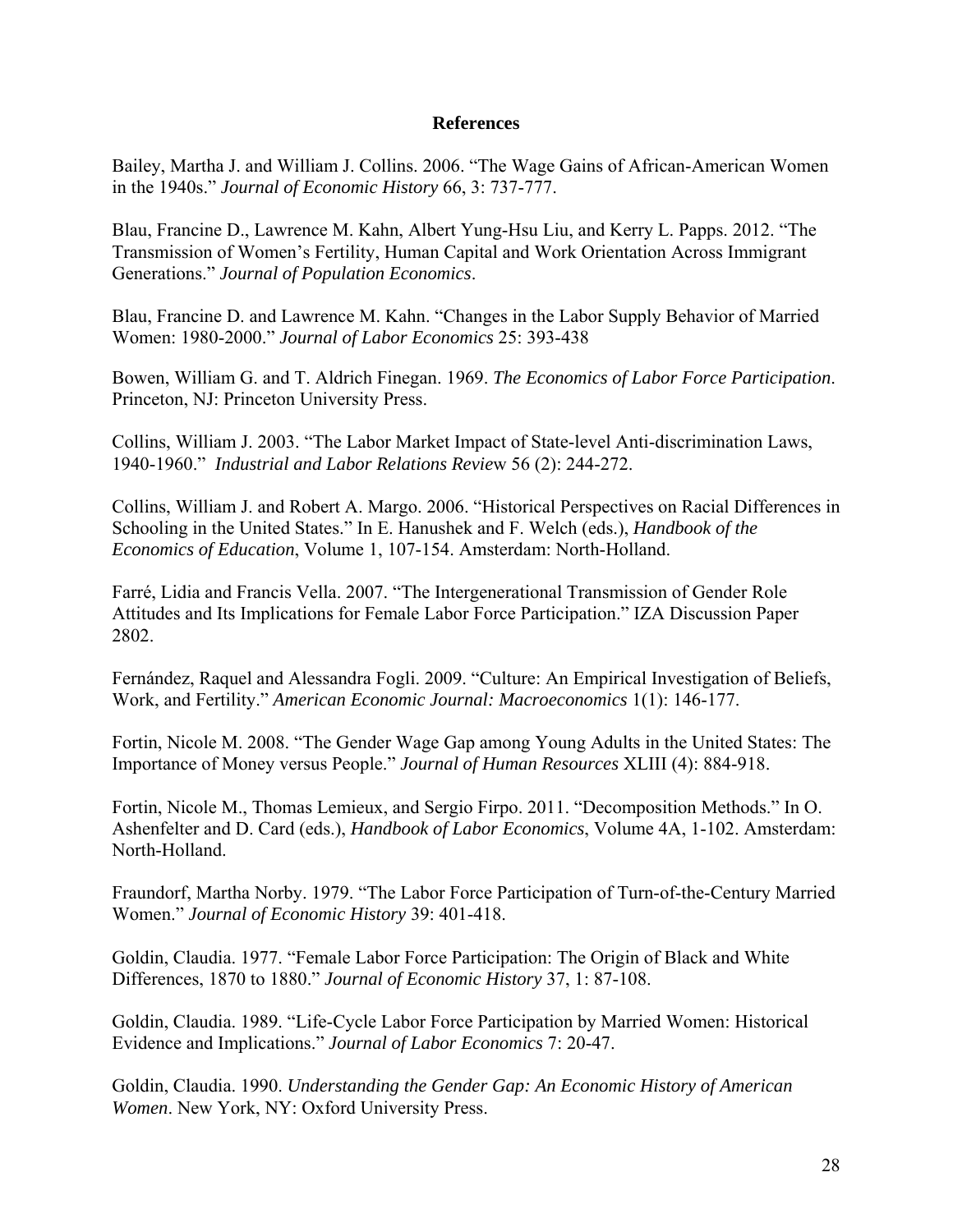Goldin, Claudia. 1995. "The U-Shaped Female Labor Force Function in Economic Development and Economic History." In T. Paul Schultz, ed., *Investment in Women's Human Capital*. Chicago, IL: University of Chicago Press.

Gronau, Reuben. 1977. "Leisure, Home Production, and Work—the Theory of the Allocation of Time Revisited." *Journal of Political Economy* 85, 6: 1099-1124.

Jann, Ben. 2008. "The Blinder-Oaxaca Decomposition for Linear Regression Models." *Stata Journal* 8 (4): 453-479.

Jones, Jacqueline. 1985. *Labor of Love, Labor of Sorrow: Black Women, Work, and the Family from Slavery to the Present*. New York: Basic Books.

Killingsworth, Mark R. and James J. Heckman. 1986. "Female Labor Supply: A Survey." In O. Ashenfelter and R. Layard (eds.), *Handbook of Labor Economics*, Volume 1, pp. 103-204. Amsterdam: Elsevier.

Margo, Robert A. 2004. "The North-South Wage Gap Before and After the Civil War." In D. Eltis, F. Lewis, and K. Sokoloff (eds.), *Slavery in the Development of the Americas*, pp. 324-351. New York: Cambridge University Press.

Mincer, Jacob. 1962. "Labor Force Participation of Married Women." In *Aspects of Labor Economics*. National Bureau of Economic Research. Princeton, NJ: Princeton University Press.

Moen, Phyllis, Mary Ann Erickson and Donna Dempster-McClain. 1997. "Their Mother's Daughters? The Intergenerational Transmission of Gender Attitudes in a World of Changing Roles." *Journal of Marriage and the Family* 59(2): 281-293.

Ransom, Roger L. and Richard Sutch. 2001 [1977]. *One Kind of Freedom: The Economic Consequences of Emancipation*. New York, NY: Cambridge University Press.

Reimers, Cordelia W. 1985. "Cultural Differences in Labor Force Participation among Married Women." *American Economic Review*, Papers and Proceedings 75, 2: 251-255.

Roberts, Evan Warwick. 2007. *Her Real Sphere? Married Women's Labor Force Participation in the United States, 1860-1940*. Ph.D. thesis, University of Minnesota.

Rotella, Elyce. 1980. "Women's Labor Force Participation and the Decline of the Family Economy in the United States." *Explorations in Economic History* 17: 95-117.

Ruggles, Steven, Trent Alexander, Katie Genadek, Ronald Goeken, Matthew B. Schroeder, and Matthew Sobek. 2010. *Integrated Public Use Microdata Series: Version 5.0* [Machine-readable database]. Minneapolis, MN: University of Minnesota.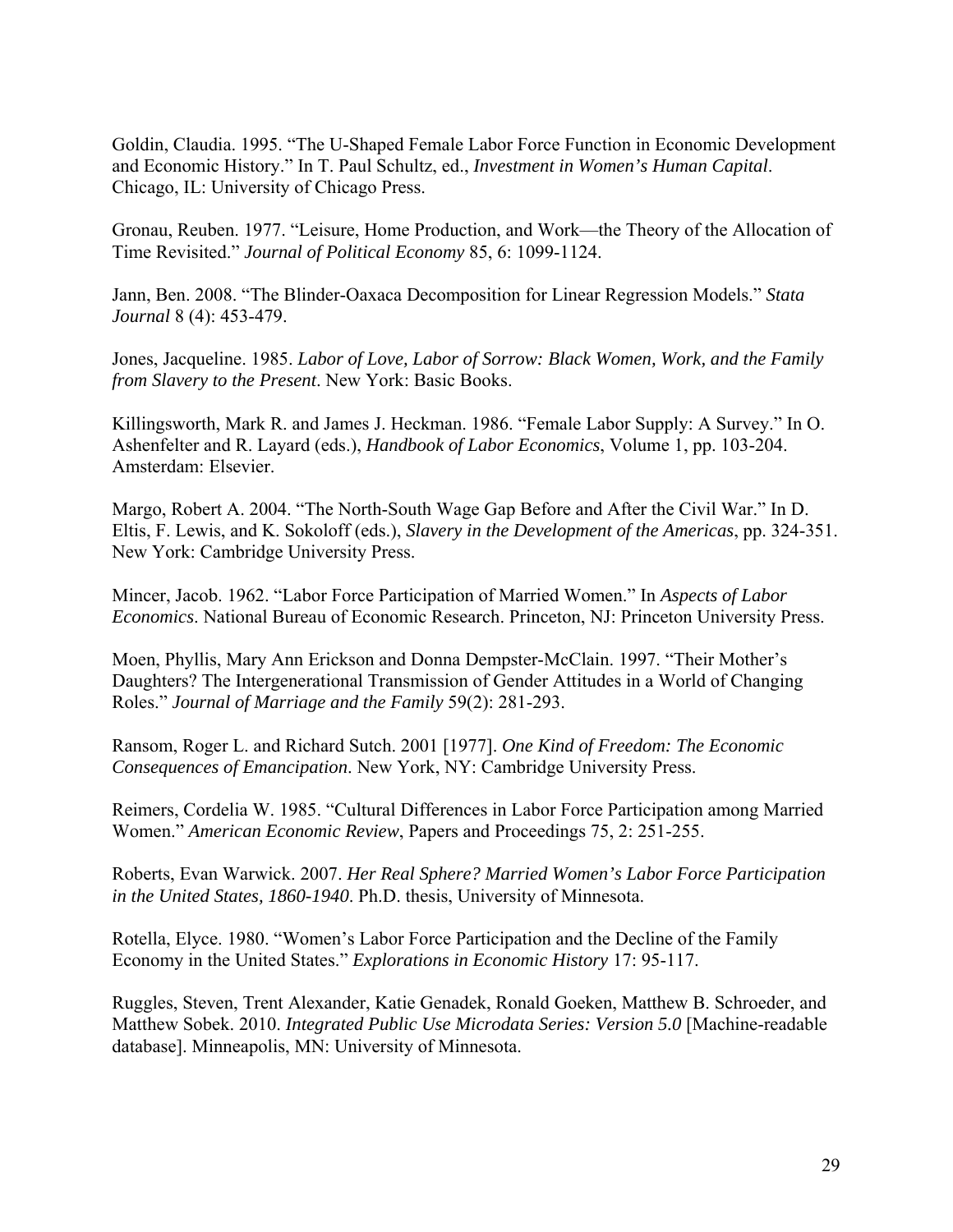Sacerdote, Bruce. 2005. "Slavery and the Intergenerational Transmission of Human Capital." *Review of Economics and Statistics* 87, 2: 217-234.

Sobek, Matthew Joseph. 1997. *A Century of Work: Gender, Labor Force Participation, and Occupational Attainment in the United States, 1880-1990*. Ph.D. thesis, University of Minnesota.

Sundstrom, William A. 2000. "From Servants to Secretaries: The Occupations of African-American Women, 1940-1980." Unpublished paper, Santa Clara University. Wayne, Tiffany K. 2006. *Women's Roles in Nineteenth Century America*. Santa Barbara, CA: ABC-Clio.

Weiss, Thomas. 1999. "Estimates of White and Nonwhite Gainful Workers in the United States by Age Group, Race, and Sex: Decennial Census Years, 1800-1900." *Historical Methods* 32: 21- 35.

Wilson, William Julius. 1990. *The Truly Disadvantaged: The Inner City, the Underclass, and Public Policy*. Chicago, IL: University of Chicago Press.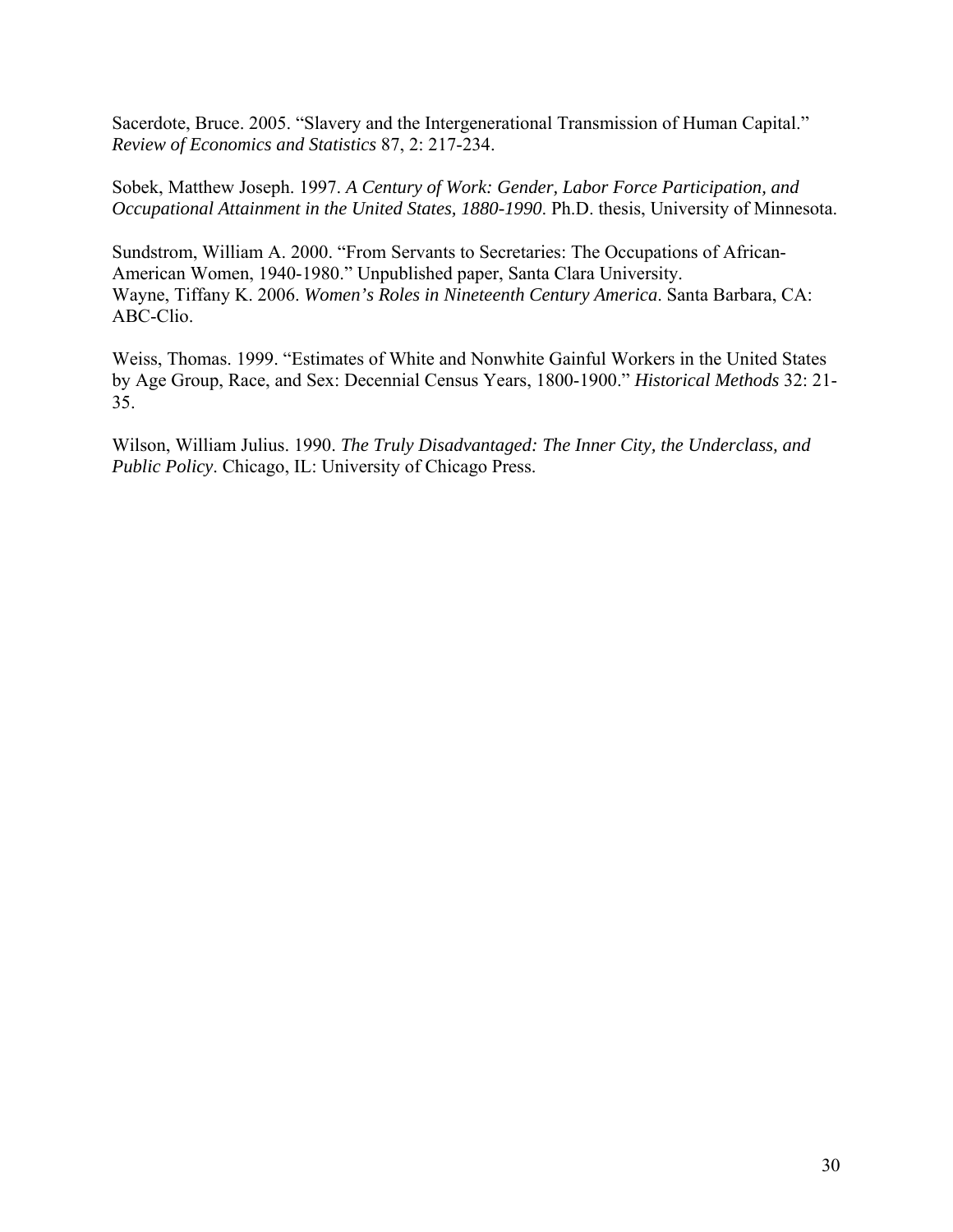

**Figure 1A: White Women's Labor Force Participation, 1870-2010** 

**Figure 1B: Black Women's Labor Force Participation, 1870-2010** 



 $\boxtimes$  Not Married and Not In Labor Force  $\Box$  Married and Not In Labor Force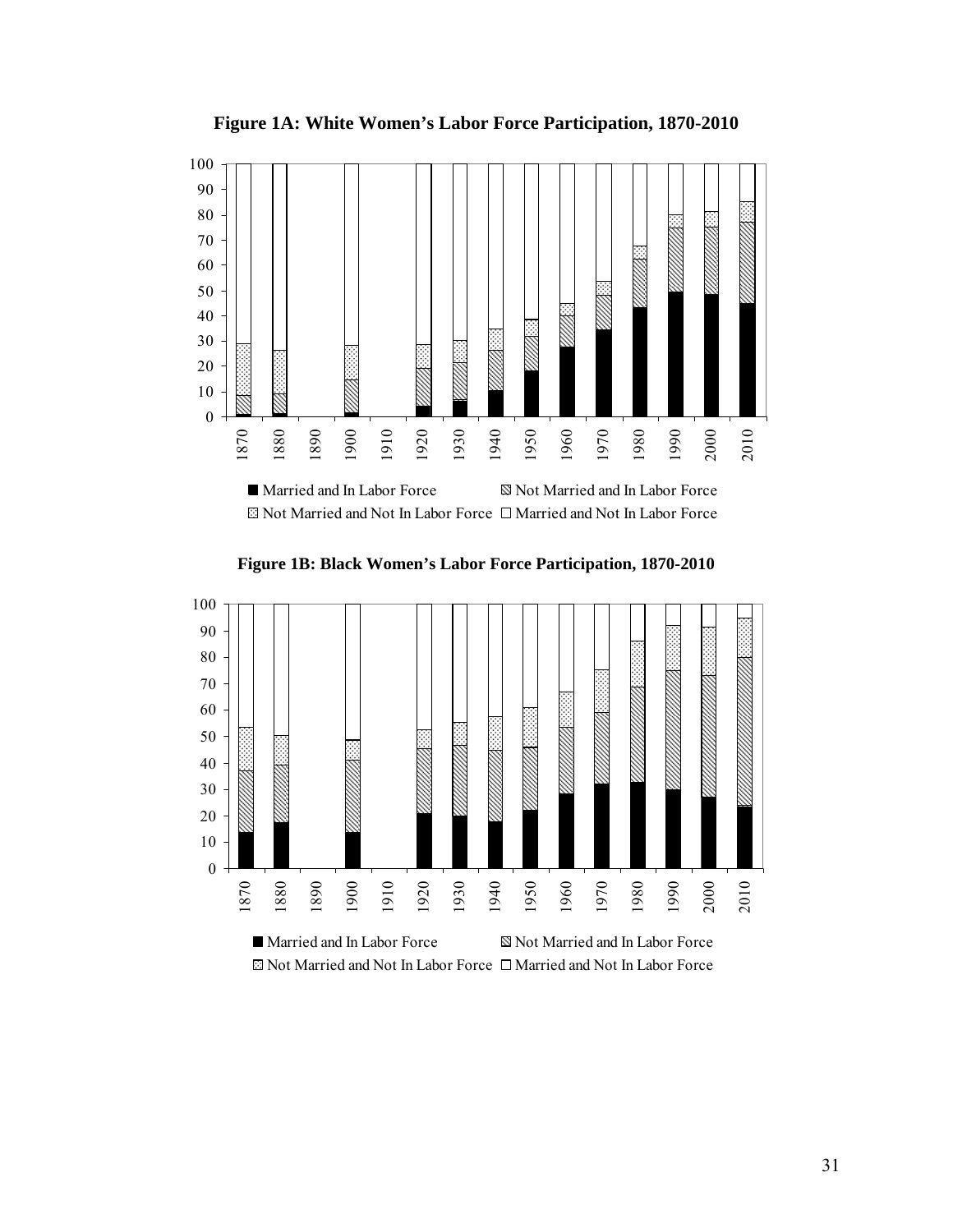

**Figure 1C: Levels and Gaps in Overall LFP among Women, 1870 to 2010** 

Notes: The sample includes women ages 25 to 54. From 1870 to 1930, "participation" is determined by whether the person reported a "gainful occupation". See the text for discussion of this issue. The 1910 census counted gainful occupations (especially for black women in agriculture) in a manner that appears to be inconsistent with earlier or later practice and is therefore omitted here. We define "married" as "married and spouse present." In 1870, the IPUMS does not include a marital status variable, and so "married" is determined by whether the relation to household head is "spouse."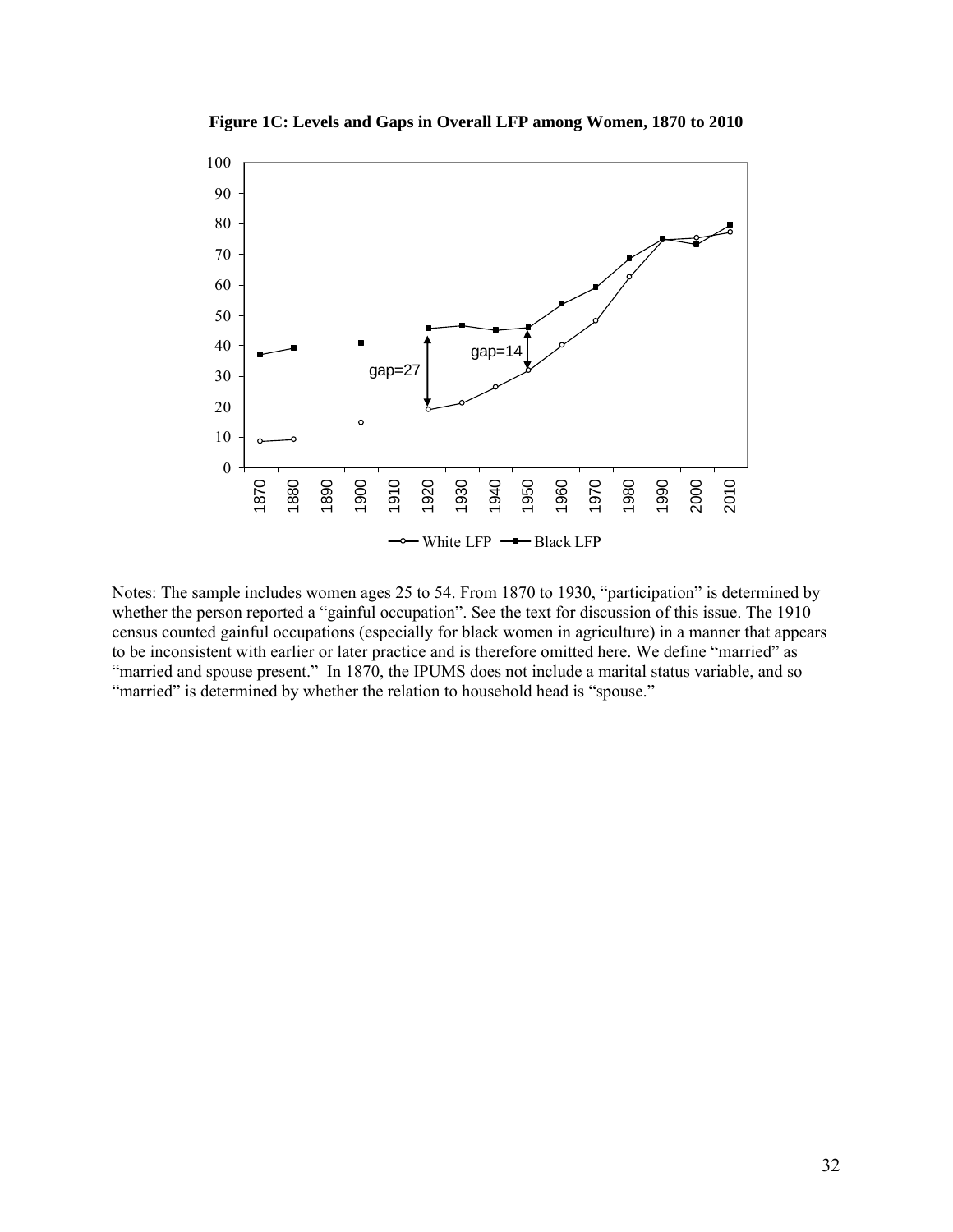**Figure 2A: White Women's LFP and Occupational Distribution, 1870-2010** 



**Figure 2B: Black Women's LFP and Occupational Distribution, 1870-2010** 

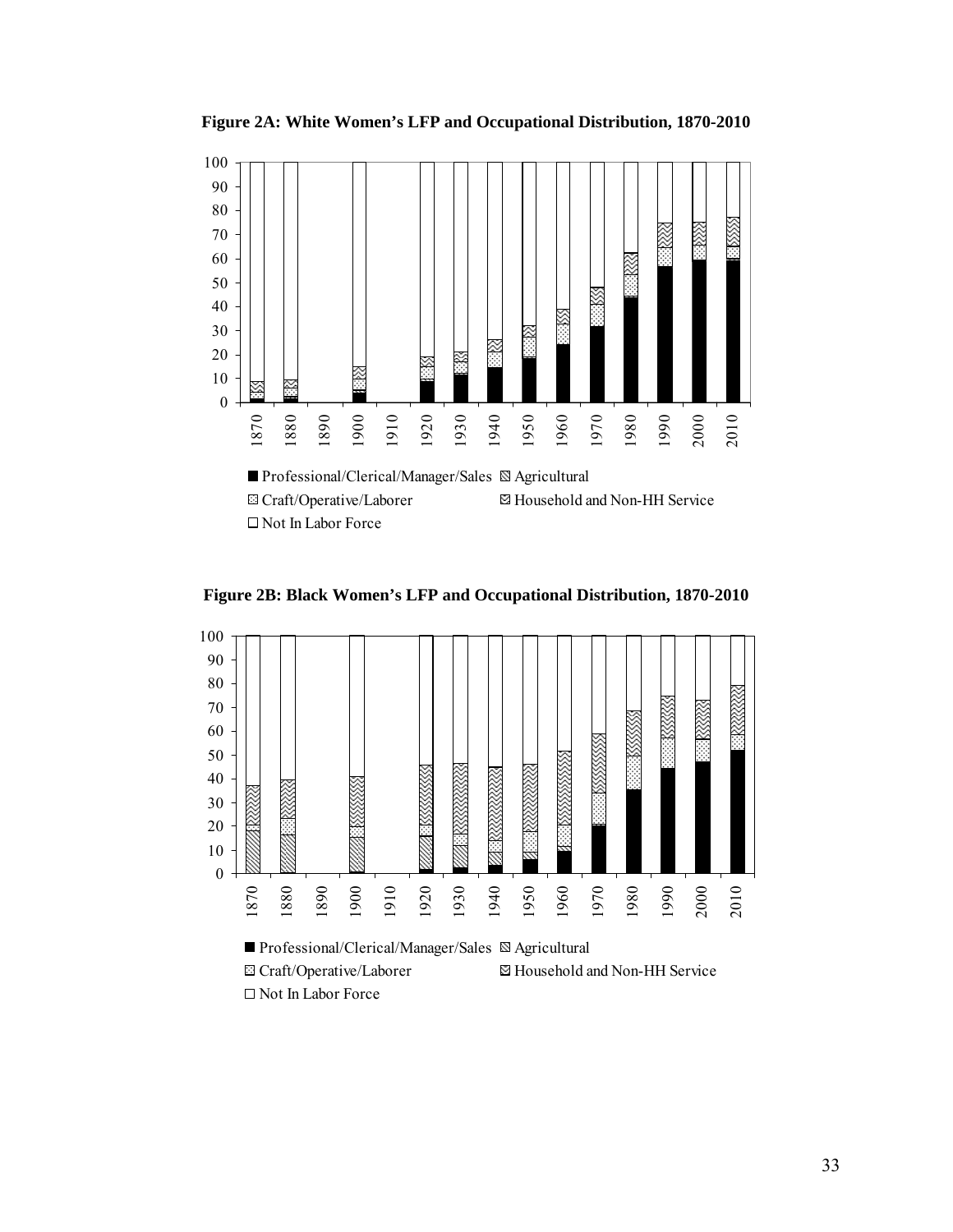

**Figure 3A: Regression-Adjusted Black-White Gap in Labor Force Participation, All Women**

**Figure 3B: Regression Adjusted Black-White Gap in "Dirty Jobs," All Women** 



Notes: "Dirty jobs" are defined as craft, operative, laborer, household service, and non-household-service (e.g., janitors, cleaners, hospital attendants, cooks, waitresses), as opposed to "clean jobs" in the categories of professional, clerical, managerial, and sales, and the not-in-labor force category.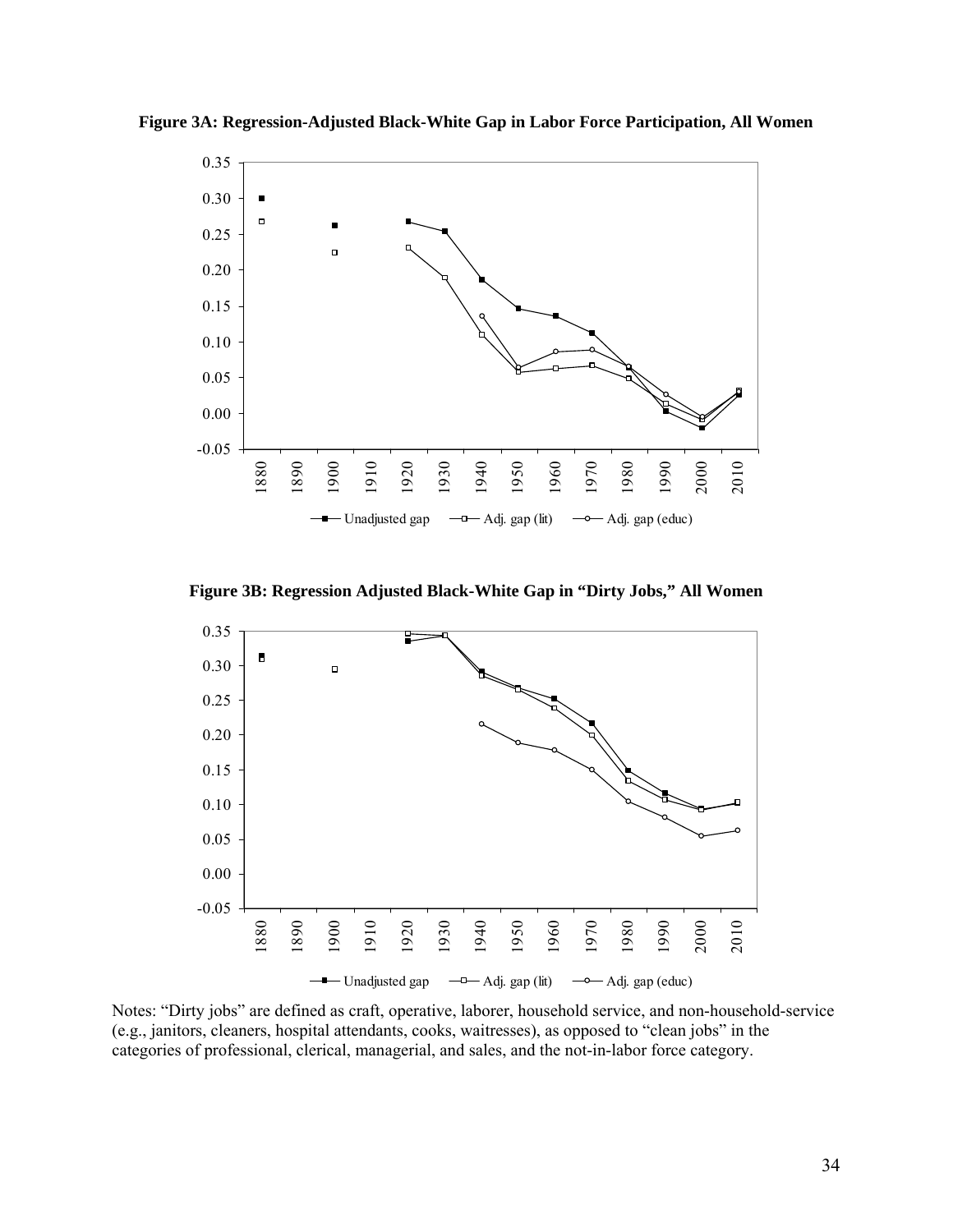



Notes: Coefficients on 'mother works' and the interaction of 'mother works' and a dummy variable for 'black.' Estimates of regression reported in Table 5, Model 4 for each survey wave between 1977 and 1993. Modal daughter is 28 years old in 1977 and 44 years old in 1993.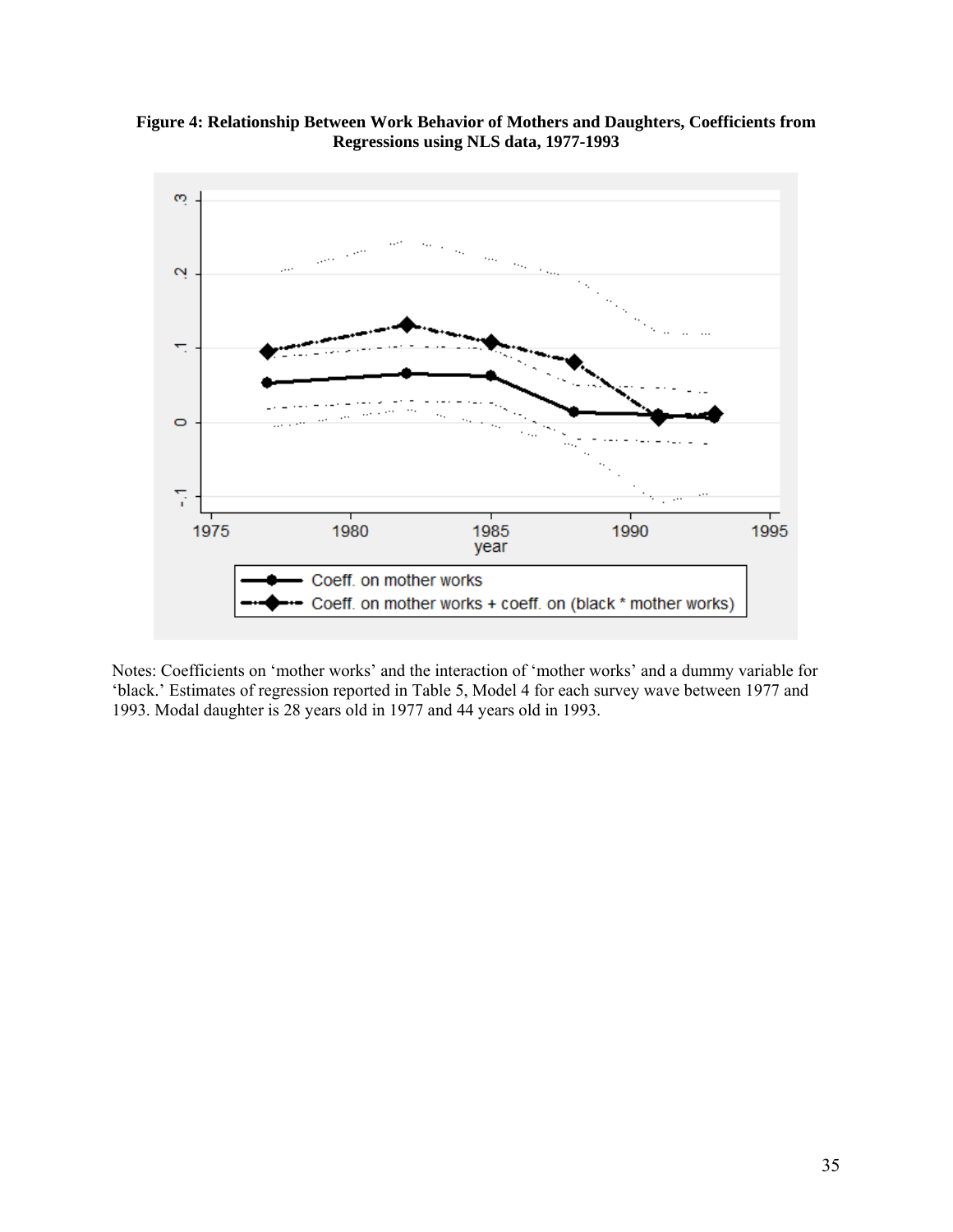|  |  | Table 1: Race and Labor Force Participation in 1870 |  |
|--|--|-----------------------------------------------------|--|
|--|--|-----------------------------------------------------|--|

|                                 |          | $\overline{2}$ | 3        |
|---------------------------------|----------|----------------|----------|
| Panel A: All women, 25-54       |          |                |          |
| All U.S.                        | 0.284    | 0.284          | 0.243    |
|                                 | (0.0288) | (0.0230)       | (0.0333) |
| All South                       | 0.320    | 0.303          | 0.269    |
|                                 | (0.0277) | (0.272)        | (0.0196) |
| Non-farm South                  | 0.329    | 0.307          | 0.289    |
|                                 | (0.0344) | (0.0317)       | (0.0269) |
|                                 |          |                |          |
| Panel B: Married women, 25-54   |          |                |          |
| All U.S.                        | 0.233    | 0.212          | 0.171    |
|                                 | (0.0357) | (0.0316)       | (0.0245) |
| All South                       | 0.253    | 0.234          | 0.167    |
|                                 | (0.0364) | (0.0349)       | (0.0234) |
| Non-farm South                  | 0.283    | 0.245          | 0.193    |
|                                 | (0.0411) | (0.0372)       | (0.0270) |
|                                 |          |                |          |
| Controls for age and birthplace | no       | yes            | yes      |
| Additional controls             | no       | no             | yes      |

Dependent variable  $=1$  if in labor force

Notes and sources: Data are from the IPUMS (Ruggles et al. 2010) sample for 1870. The IPUMS coding of labor force participation is taken at face value. Standard errors are clustered by state of birth. The base sample includes all white and black women age 25 to 54. Column 1's specification includes only the race dummy, giving the unadjusted difference in participation rates. Column 2 adds fixed effects for state of birth and age. Column 3 adds controls for several other observables, including literacy, the number of own children under 5, the number of own children over 5 (in household), marital status, city-resident status (based on IPUMS "metro" variable), farm-resident status, household wealth (four categories), and (if married with spouse present) husband's occupation. Wealth is the combination of real and personal property value.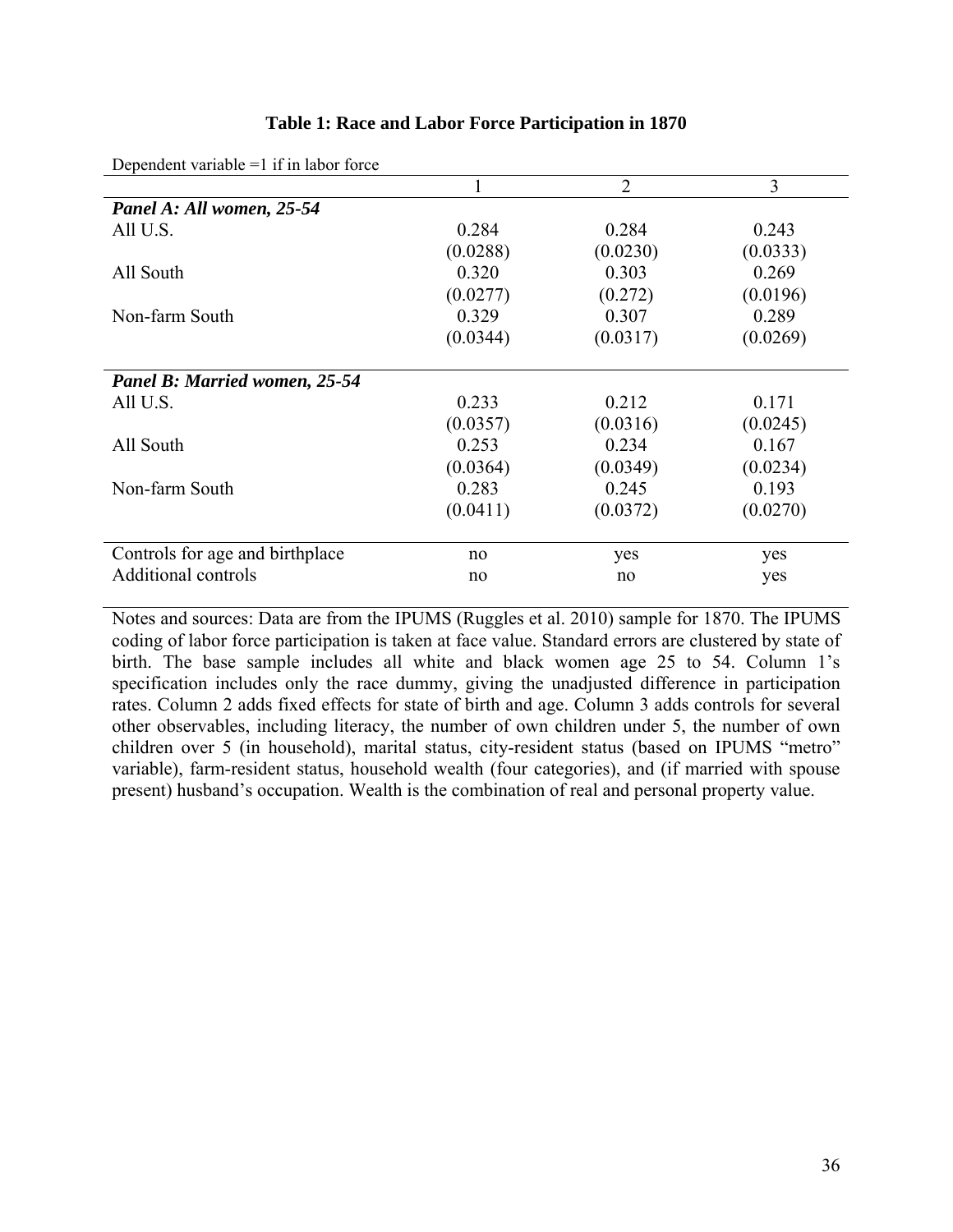| DUDUNUUN VAHAVIU   |                | $\mathbf{I}$ if in favor force |                |                |                |          |          |          |
|--------------------|----------------|--------------------------------|----------------|----------------|----------------|----------|----------|----------|
|                    | 1880           | 1900                           | 1920           | 1940a          | 1940b          | 1960     | 1980     | 2000     |
|                    |                |                                |                |                |                |          |          |          |
| <b>Black</b>       | 0.267          | 0.223                          | 0.230          | 0.112          | 0.120          | 0.076    | 0.054    | 0.001    |
|                    | (0.019)        | (0.011)                        | (0.009)        | (0.008)        | (0.008)        | (0.008)  | (0.009)  | (0.011)  |
| Husband            |                |                                |                |                |                |          |          |          |
| Categories         |                |                                |                |                |                |          |          |          |
| Absent spouse      | $-0.091$       | $-0.133$                       | $-0.176$       | $-0.179$       | $-0.165$       | $-0.236$ | $-0.101$ | $-0.097$ |
| Separated          | $\overline{a}$ | $\overline{a}$                 | ---            | $\overline{a}$ | $\overline{a}$ | $-0.013$ | 0.016    | 0.017    |
| Divorced           | $-0.012$       | 0.033                          | 0.016          | 0.007          | 0.019          | 0.080    | 0.109    | 0.047    |
| Widowed            | $-0.087$       | $-0.055$                       | $-0.110$       | $-0.129$       | $-0.115$       | $-0.031$ | $-0.017$ | $-0.064$ |
| Professional       | $-0.359$       | $-0.501$                       | $-0.574$       | $-0.497$       | $-0.501$       | $-0.311$ | $-0.097$ | $-0.051$ |
| Farmer             | $-0.261$       | $-0.440$                       | $-0.482$       | $-0.452$       | $-0.439$       | $-0.319$ | $-0.159$ | $-0.015$ |
| Craftsmen          | $-0.362$       | $-0.500$                       | $-0.572$       | $-0.507$       | $-0.490$       | $-0.288$ | $-0.087$ | $-0.020$ |
| Operatives         | $-0.363$       | $-0.494$                       | $-0.550$       | $-0.468$       | $-0.448$       | $-0.233$ | $-0.056$ | $-0.015$ |
| Service (hh)       | 0.015          | $-0.206$                       | $-0.292$       | $-0.206$       | $-0.189$       | $-0.126$ | 0.092    |          |
| Service (non-hh)   | $-0.386$       | $-0.510$                       | $-0.535$       | $-0.455$       | $-0.438$       | $-0.197$ | $-0.015$ | 0.015    |
| Farm Laborer       | $-0.297$       | $-0.461$                       | $-0.501$       | $-0.446$       | $-0.426$       | $-0.224$ | $-0.084$ | $-0.010$ |
| Laborer            | $-0.365$       | $-0.496$                       | $-0.538$       | $-0.490$       | $-0.468$       | $-0.230$ | $-0.048$ | $-0.010$ |
| Doesn't work       | $-0.336$       | $-0.453$                       | $-0.497$       | $-0.403$       | $-0.389$       | $-0.253$ | $-0.136$ | $-0.146$ |
| Literate           | $-0.016$       | $-0.009$                       | 0.001          | 0.049          | $---$          | $---$    | $---$    | $---$    |
| Years of school    |                |                                |                |                |                |          |          |          |
| $N/A$ or none      | $---$          | ---                            | ---            | ---            | $-0.131$       | $-0.347$ | $-0.366$ | $-0.299$ |
| 1-4 years          | ---            | $---$                          | ---            | $--$           | $-0.070$       | $-0.182$ | $-0.216$ | $-0.206$ |
| 5-8 years          | ---            | ---                            | ---            | $---$          | $-0.049$       | $-0.095$ | $-0.175$ | $-0.257$ |
| 9 years            | ---            | ---                            | ---            | $---$          | $-0.036$       | $-0.051$ | $-0.148$ | $-0.214$ |
| 10 years           | ---            | ---                            | $---$          | $---$          | $-0.026$       | $-0.035$ | $-0.113$ | $-0.173$ |
| 11 years           | ---            | ---                            | ---            | ---            | $-0.026$       | $-0.016$ | $-0.081$ | $-0.160$ |
| 12 years           |                |                                |                |                |                |          |          |          |
| (omitted)          | ---            | ---                            | ---            | $--$           |                |          |          |          |
| 1 year college     | ---            | ---                            | ---            | ---            | 0.012          | 0.012    | 0.041    | 0.063    |
| 2-3 years college  | ---            | $---$                          | ---            | $\overline{a}$ | 0.040          | 0.028    | 0.050    | 0.103    |
| 4 years college    | ---            | ---                            | ---            | $---$          | 0.068          | 0.074    | 0.077    | 0.110    |
| 5+ years college   | $\rightarrow$  | $---$                          | $\overline{a}$ | $---$          | 0.123          | 0.179    | 0.161    | 0.170    |
| 1 child under 5    | $-0.022$       | $-0.026$                       | $-0.061$       | $-0.138$       | $-0.139$       | $-0.221$ | $-0.223$ | $-0.129$ |
| 2 child under 5    | $-0.032$       | $-0.040$                       | $-0.075$       | $-0.162$       | $-0.162$       | $-0.303$ | $-0.383$ | $-0.253$ |
| 3+ child under 5   | $-0.036$       | $-0.042$                       | $-0.087$       | $-0.173$       | $-0.171$       | $-0.341$ | $-0.462$ | $-0.333$ |
| 1 child over 4     | $-0.021$       | $-0.016$                       | $-0.034$       | $-0.076$       | $-0.071$       | $-0.057$ | $-0.038$ | 0.011    |
| 2 children over 4  | $-0.021$       | $-0.013$                       | $-0.041$       | $-0.106$       | $-0.099$       | $-0.105$ | $-0.075$ | $-0.012$ |
| 3+ children over 4 | $-0.029$       | $-0.011$                       | $-0.034$       | $-0.111$       | $-0.101$       | $-0.124$ | $-0.105$ | $-0.056$ |
|                    |                |                                |                |                |                |          |          |          |
| N                  | 81662          | 131920                         | 198743         | 277727         | 277727         | 342983   | 423501   | 537356   |

# **Table 2: Linear Probability Models of LFP, 1880-2000**

Dependent variable=1 if in labor force

Notes and sources: Data are from IPUMS (Ruggles et al. 2010), and we take the IPUMS coding of labor force participation at face value. The sample includes all women, age 25 to 54. All regressions include fixed effects for state of birth and age, city-resident status (based on IPUMS "metro" variable), and farm-resident status. The omitted "husband category" consists of single, never married women. Occupation categories are based on the IPUMS "occ1950" codes. The omitted educational attainment category (highest grade completed) is 12 years. Standard errors clustered by state of birth are reported under the coefficient for "black"; others are omitted to save space but the full results are available on request.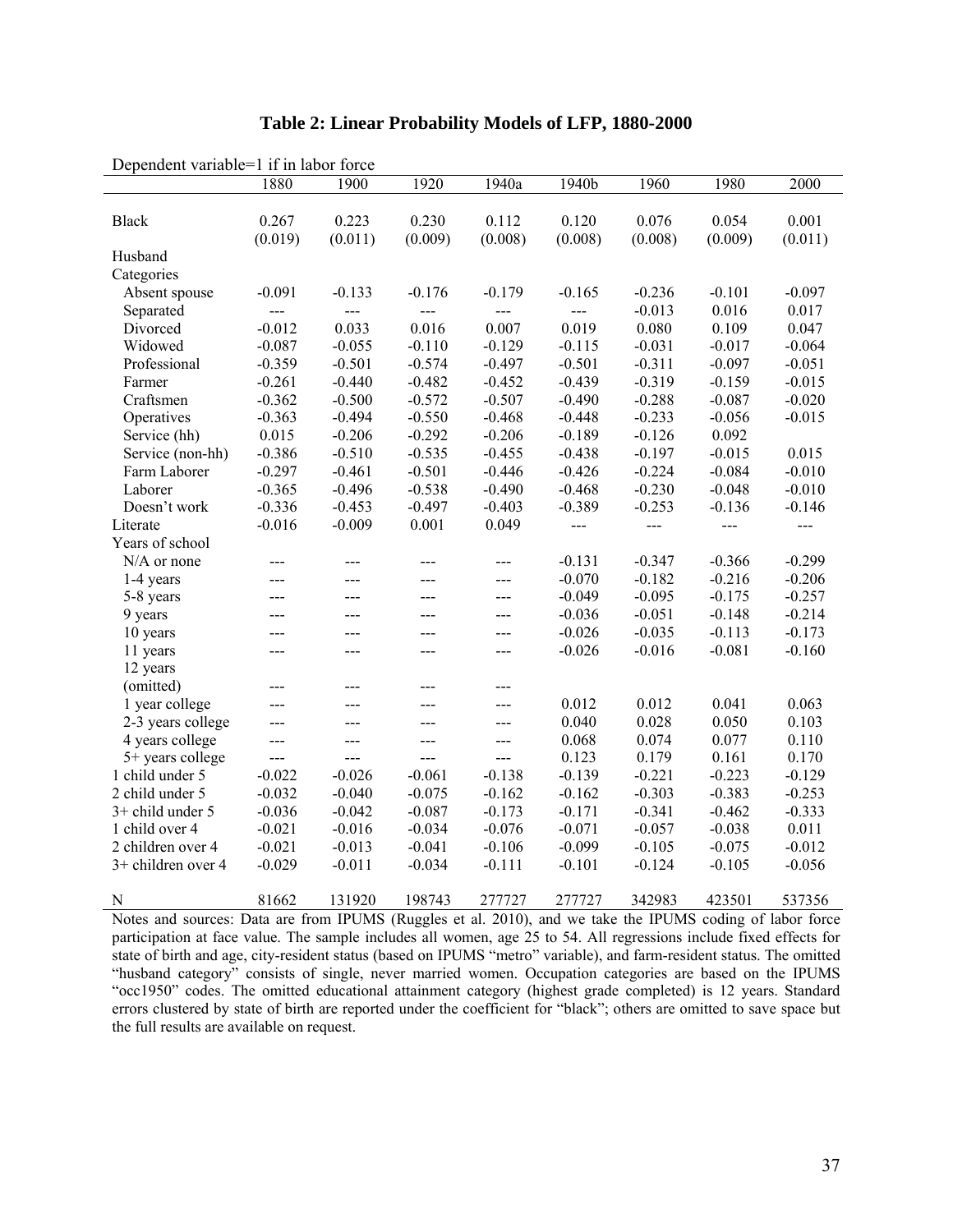| Dependent variable $= 1$ if in the labor force |                   |            |             |            |  |  |  |  |  |  |  |  |
|------------------------------------------------|-------------------|------------|-------------|------------|--|--|--|--|--|--|--|--|
| Gender                                         | Women             | Women      | Women       | Men        |  |  |  |  |  |  |  |  |
| Birth cohort                                   | Born after        | Born after | Born before | Born after |  |  |  |  |  |  |  |  |
| Region                                         | <b>Full South</b> | Deep South | Deep South  | Deep South |  |  |  |  |  |  |  |  |
| Mother south * black                           | 0.045             | 0.092      | 0.004       | 0.004      |  |  |  |  |  |  |  |  |
|                                                | (0.014)           | (0.012)    | (0.013)     | (0.008)    |  |  |  |  |  |  |  |  |
|                                                |                   |            |             |            |  |  |  |  |  |  |  |  |
| Mother born in south                           | $-0.092$          | $-0.105$   | $-0.002$    | $-0.004$   |  |  |  |  |  |  |  |  |
|                                                | (0.003)           | (0.004)    | (0.003)     | (0.002)    |  |  |  |  |  |  |  |  |
| Born south * black                             | 0.186             | 0.113      | 0.046       | 0.045      |  |  |  |  |  |  |  |  |
|                                                | (0.013)           | (0.011)    | (0.013)     | (0.007)    |  |  |  |  |  |  |  |  |
|                                                |                   |            |             |            |  |  |  |  |  |  |  |  |
| Born in south                                  | $-0.054$          | $-0.044$   | 0.029       | 0.011      |  |  |  |  |  |  |  |  |
|                                                | (0.003)           | (0.004)    | (0.003)     | (0.002)    |  |  |  |  |  |  |  |  |
| <b>Black</b>                                   | 0.094             | 0.134      | 0.234       | $-0.017$   |  |  |  |  |  |  |  |  |
|                                                | (0.010)           | (0.006)    | (0.007)     | (0.004)    |  |  |  |  |  |  |  |  |
|                                                |                   |            |             |            |  |  |  |  |  |  |  |  |
| $\boldsymbol{N}$                               | 440,177           | 440,177    | 220,497     | 445,387    |  |  |  |  |  |  |  |  |
| Ages in 1900                                   | 16-34             | 16-34      | $45 - 64$   | 16-34      |  |  |  |  |  |  |  |  |

**Table 3: Mother's slave status and daughter's LFP, 1900** 

Notes: Estimates from 1900 IPUMS 5 percent sample. Columns (1) and (2) include daughters born after Emancipation (birth cohorts of 1866 to 1884). Column (3) contains daughters born before Emancipation (birth cohorts of 1836 to 1855). Column (4) contains sons born after Emancipation. In column (1), the 'South' includes all states in the three southern Census regions. In columns (2)-(4), the 'South' excludes the border states of DC, DE, MD, MO, OK and WV. All regressions include a quadratic in sons or daughter's age and an indicator for literacy.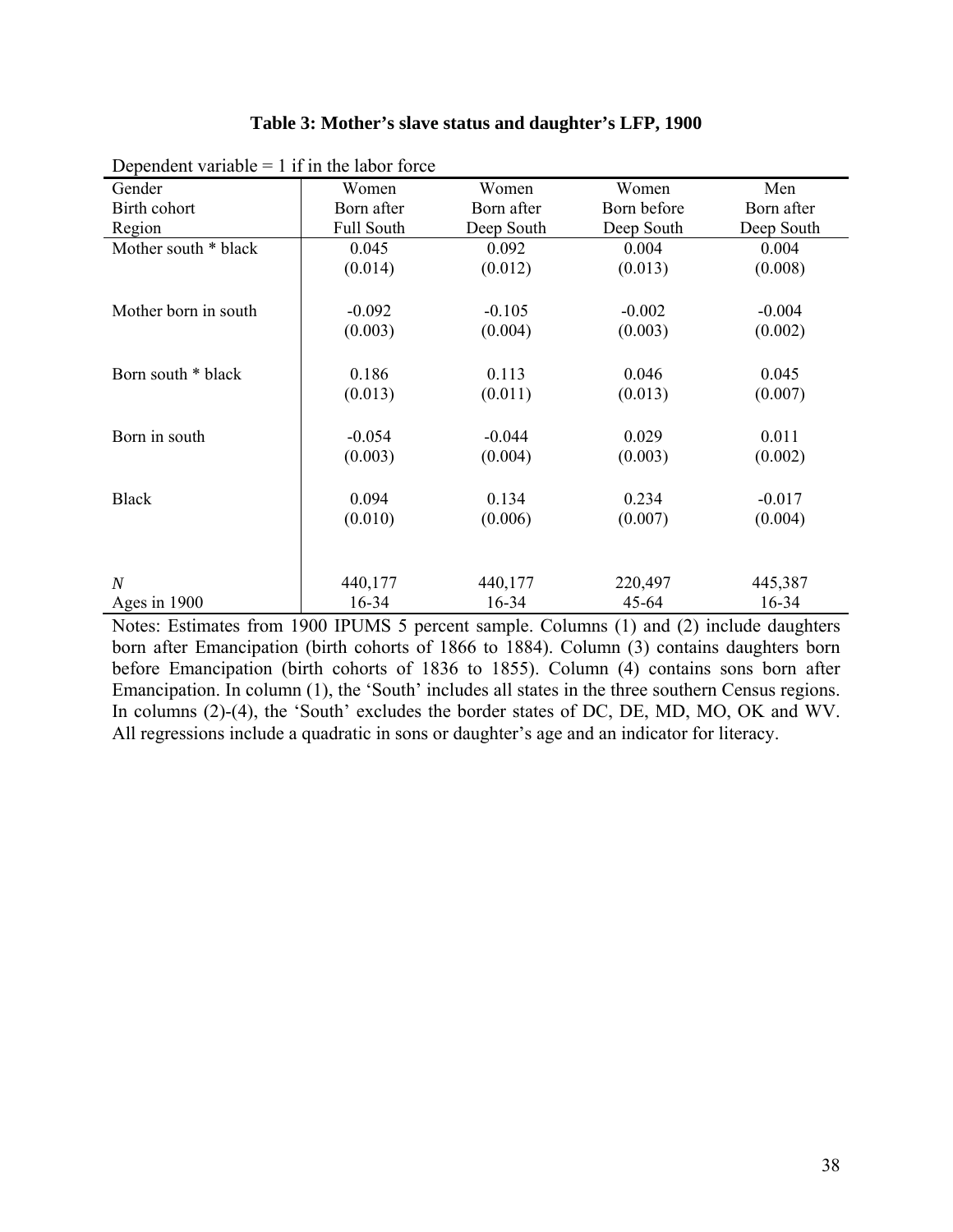| Variable                    | <b>Whites</b> | <b>Blacks</b> |
|-----------------------------|---------------|---------------|
|                             |               |               |
|                             |               |               |
| Age in 1977                 | 27.71         | 27.63         |
|                             | (3.13)        | (3.11)        |
|                             | 2731          | 834           |
| LFP in 1977                 | 0.55          | 0.61          |
|                             | (0.50)        | (0.49)        |
|                             |               |               |
| LFP in 1991                 | 0.72          | 0.74          |
|                             | (0.45)        | (0.44)        |
|                             | 2236          | 592           |
|                             |               |               |
| Mother worked at age 14     | 0.36          | 0.50          |
|                             | (0.48)        | (0.50)        |
| Years of education (1982)   | 13.37         | 12.36         |
|                             | (2.42)        | (2.48)        |
|                             | 2421          | 718           |
| Any children in 1977        | 0.66          | 0.73          |
|                             | (0.47)        | (0.44)        |
|                             |               |               |
| Any children in 1991        | 0.73          | 0.74          |
|                             | (0.44)        | (0.44)        |
| Currently married in 1977   | 0.76          | 0.50          |
|                             | (0.43)        | (0.50)        |
|                             |               |               |
| Currently married in 1991   | 0.74          | 0.40          |
|                             | (0.44)        | (0.49)        |
| Library card at age 14      | 0.79          | 0.50          |
|                             | (0.41)        | (0.50)        |
|                             |               |               |
| Mother's years of education | 11.23         | 9.25          |
|                             | (2.74)        | (3.03)        |
|                             | 2530          | 701           |

# **Table 4: Summary statistics for NLS sample**

Notes: Cells report sample means with standard deviations in parentheses. The number of observations used to calculate means for selected variables are reported in italics to demonstrate attrition over time.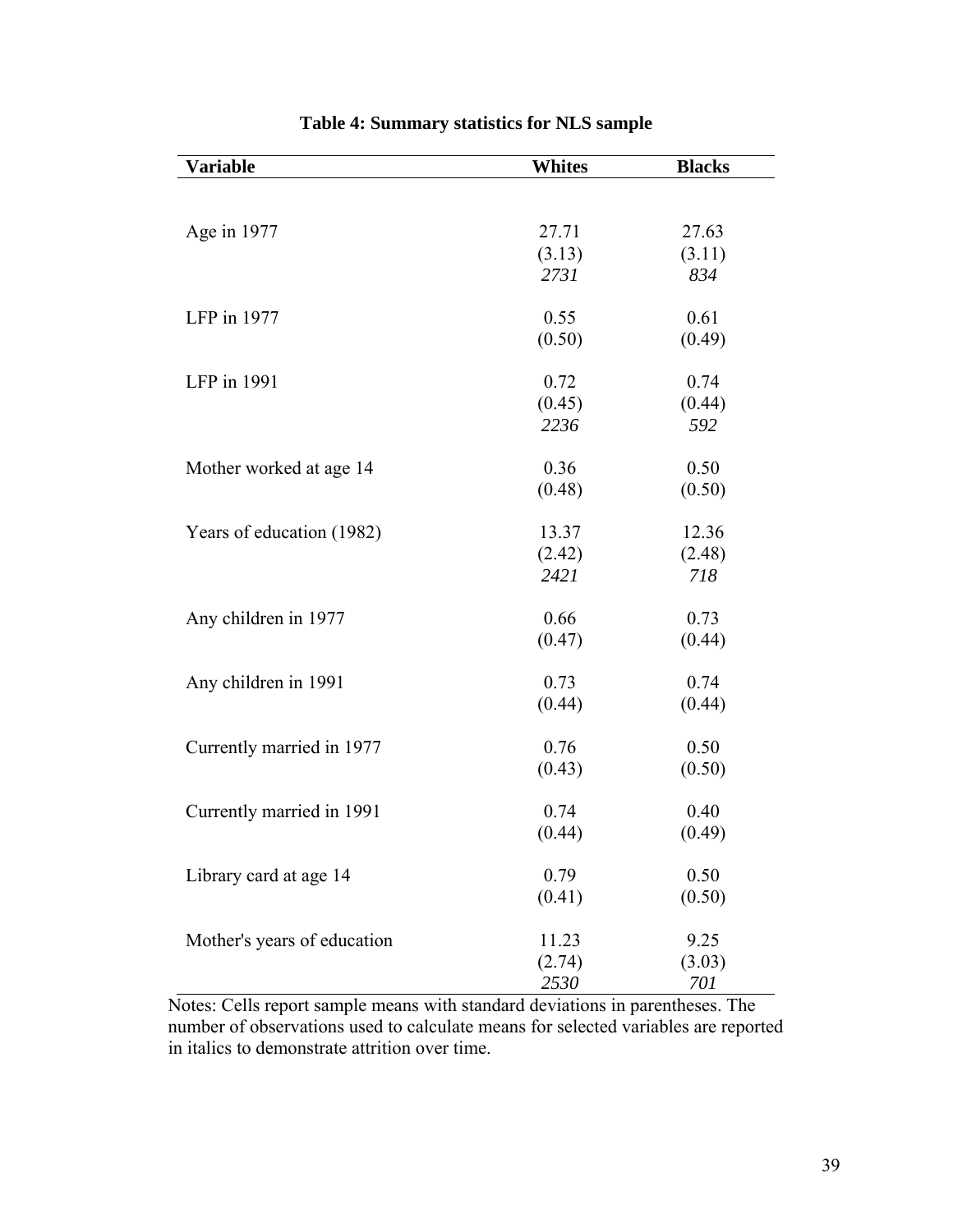| Dependent variable $= 1$ if in labor force |          |           |            |             |
|--------------------------------------------|----------|-----------|------------|-------------|
|                                            | Model 1  | Model 2   | Model 3    | Model 4     |
| Mother worked (R aged 14)                  | $0.034*$ | $0.036*$  | $0.033*$   | $0.054***$  |
|                                            | (0.018)  | (0.020)   | (0.020)    | (0.018)     |
| Mother worked $x$ black                    | 0.031    | 0.007     | 0.006      | 0.014       |
|                                            | (0.056)  | (0.064)   | (0.063)    | (0.058)     |
| <b>Black</b>                               | 0.041    | $0.087*$  | $0.078*$   | 0.034       |
|                                            | (0.039)  | (0.046)   | (0.046)    | (0.042)     |
| Library card at 14                         |          | $0.041*$  | 0.009      | $-0.009$    |
|                                            |          | (0.024)   | (0.024)    | (0.022)     |
| Mother's education 9-12                    |          | $-0.003$  | $-0.031$   | $-0.028$    |
|                                            |          | (0.026)   | (0.026)    | (0.024)     |
| Mother's education $>12$                   |          | 0.005     | $-0.056$   | $-0.063*$   |
|                                            |          | (0.036)   | (0.036)    | (0.033)     |
| Father's education 9-12                    |          | 0.037     | 0.017      | 0.000       |
|                                            |          | (0.024)   | (0.024)    | (0.022)     |
| Father's education $> 12$                  |          | $0.078**$ | 0.034      | $-0.003$    |
|                                            |          | (0.033)   | (0.033)    | (0.031)     |
| Lives $w/$ both parents (age 14)           |          | 0.011     | $-0.016$   | $-0.010$    |
|                                            |          | (0.040)   | (0.039)    | (0.036)     |
| Own education $= 12$                       |          |           | $0.124***$ | $0.112***$  |
|                                            |          |           | (0.031)    | (0.029)     |
| Own education >13                          |          |           | $0.258***$ | $0.165***$  |
|                                            |          |           | (0.033)    | (0.031)     |
| Any children                               |          |           |            | $-0.360***$ |
|                                            |          |           |            | (0.021)     |
| Previously married                         |          |           |            | $0.251***$  |
|                                            |          |           |            | (0.027)     |
| Never married                              |          |           |            | $0.133***$  |

# **Table 5: Mother's work and daughter's LFP in 1977 (At average age = 28)**

(0.027)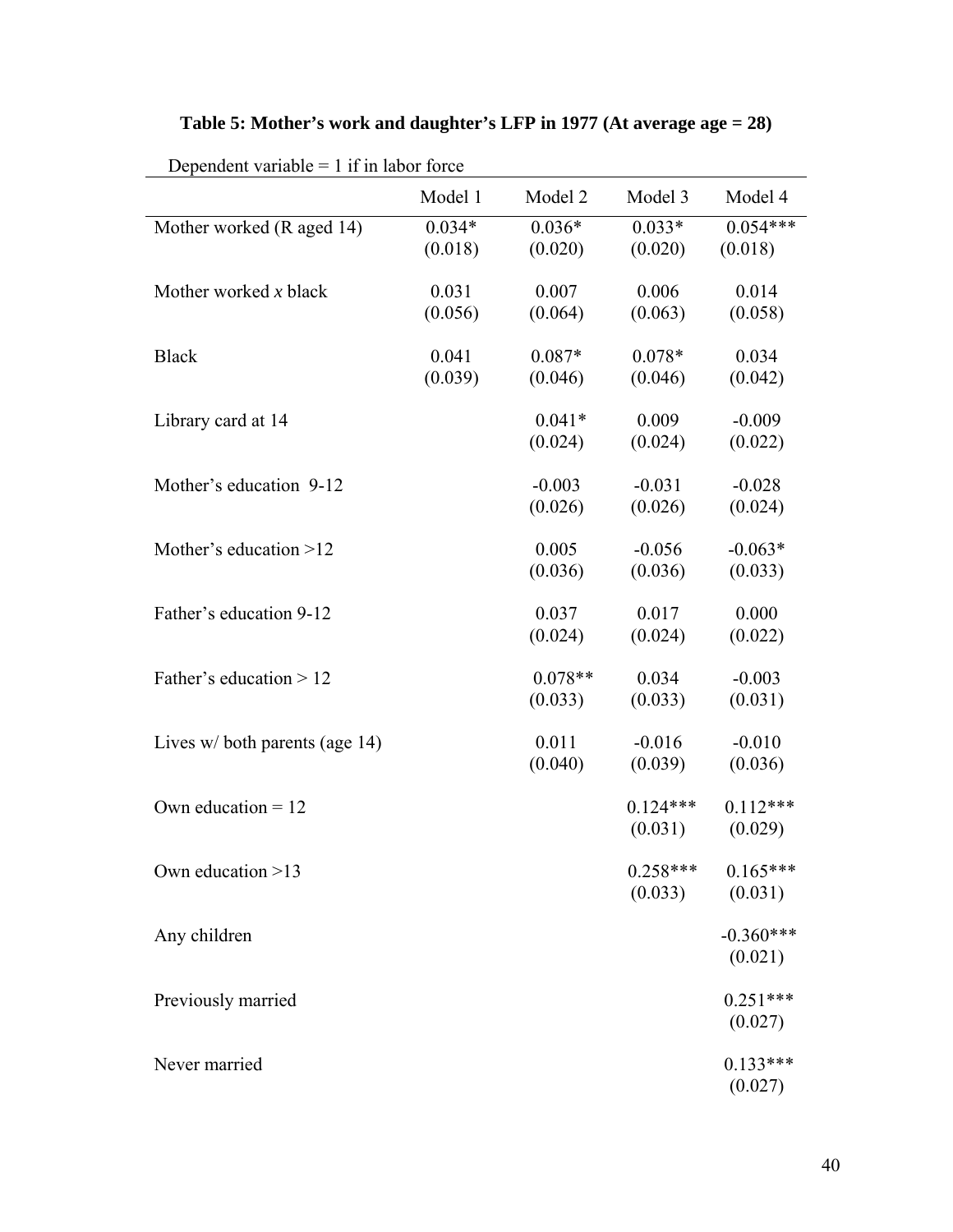| Constant                    | $0.487***$ | $0.319***$ | $0.237***$ | $0.594***$ |  |  |  |  |  |  |  |
|-----------------------------|------------|------------|------------|------------|--|--|--|--|--|--|--|
|                             | (0.030)    | (0.059)    | (0.060)    | (0.044)    |  |  |  |  |  |  |  |
| Dummies for father's occup. |            |            |            |            |  |  |  |  |  |  |  |
| Observations                | 3565       | 2994       | 2994       | 2990       |  |  |  |  |  |  |  |
|                             |            |            |            |            |  |  |  |  |  |  |  |

\* significant at 10%; \*\* significant at 5%; \*\*\* significant at 1%

Notes: Cells report coefficients from a regression of daughter's labor force participation in 1977 on mother's work and other covariates for the NLS sample. Standard errors are reported in parentheses. In addition to the reported covariates, all regressions include dummy variables for daughter's age in 1977 (average = 28 years old). Mother's work activity and other family background characteristics are reported by the daughter in 1968 and refer to the year in which the daughter was 14 years old. The daughter characteristics added in Models 3 and 4 are measured in 1977.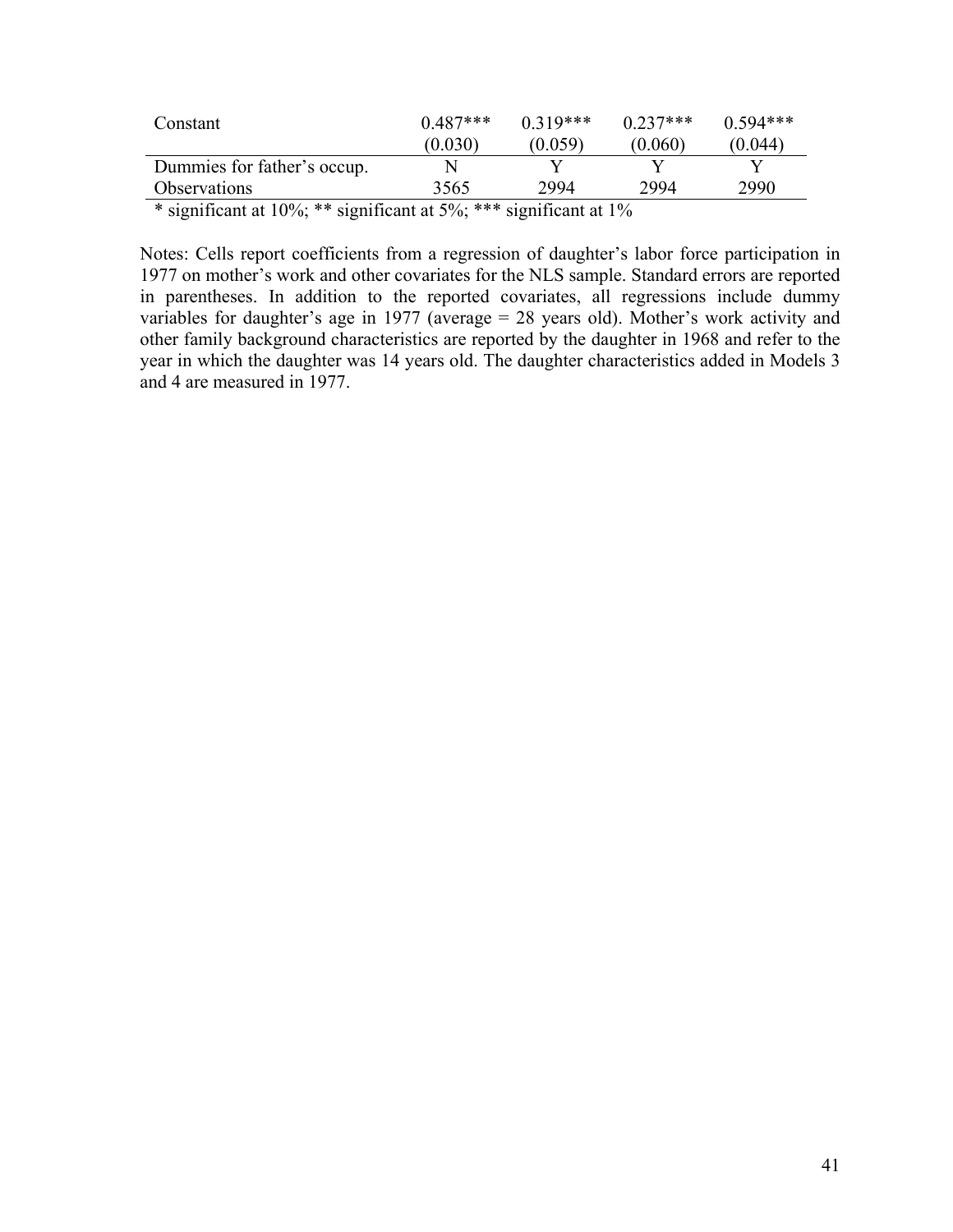|                      |             |            | Dependent variables |             |              |              |
|----------------------|-------------|------------|---------------------|-------------|--------------|--------------|
|                      | Expectation | Highest    | College             | Ever        | Age at first | Age at first |
|                      | housewife   | grade      | degree              | married     | marriage     | birth        |
|                      |             |            |                     |             |              |              |
| Mother worked        | $-0.049**$  | 0.017      | $-0.006$            | $0.017*$    | $-0.637***$  | $-0.491**$   |
|                      | (0.019)     | (0.091)    | (0.017)             | (0.010)     | (0.187)      | (0.243)      |
|                      |             |            |                     |             |              |              |
| Mom work $x$ black   | 0.015       | 0.005      | 0.042               | 0.009       | $-0.290$     | 0.028        |
|                      | (0.064)     | (0.300)    | (0.056)             | (0.031)     | (0.647)      | (0.770)      |
|                      | $-0.237***$ | 0.145      |                     | $-0.096***$ | 1.695***     |              |
| <b>Black</b>         |             |            | 0.007               |             |              | $-0.520$     |
|                      | (0.046)     | (0.218)    | (0.041)             | (0.023)     | (0.476)      | (0.561)      |
| Library card at 14   | 0.005       | $0.891***$ | $0.064***$          | $-0.011$    | $0.585***$   | $0.825***$   |
|                      | (0.023)     | (0.110)    | (0.021)             | (0.011)     | (0.223)      | (0.287)      |
|                      |             |            |                     |             |              |              |
| Mother's educ 9-12   | $0.052**$   | $0.602***$ | $0.050**$           | $0.021*$    | $-0.227$     | $0.925***$   |
|                      | (0.026)     | (0.120)    | (0.023)             | (0.012)     | (0.246)      | (0.315)      |
|                      |             |            |                     |             |              |              |
| Mother's educ $> 12$ | 0.035       | $1.641***$ | $0.240***$          | 0.024       | $0.583*$     | $2.679***$   |
|                      | (0.035)     | (0.165)    | (0.031)             | (0.017)     | (0.342)      | (0.440)      |
|                      |             |            |                     |             |              |              |
| Father's educ 9-12   | $-0.006$    | $0.432***$ | $0.053**$           | $-0.029**$  | $1.140***$   | $0.521*$     |
|                      | (0.023)     | (0.110)    | (0.021)             | (0.011)     | (0.225)      | (0.288)      |
|                      |             |            |                     |             |              |              |
| Father's educ > 12   | $-0.001$    | $1.122***$ | $0.184***$          | $-0.043***$ | $1.659***$   | $1.585***$   |
|                      | (0.032)     | (0.153)    | (0.029)             | (0.016)     | (0.315)      | (0.407)      |
|                      |             |            |                     |             |              |              |
| Lived with 2 parents | $-0.028$    | $0.770***$ | $0.101***$          | $-0.004$    | 0.072        | 1.049**      |
|                      | (0.039)     | (0.182)    | (0.034)             | (0.019)     | (0.373)      | (0.477)      |
|                      |             |            |                     |             |              |              |
| Constant             | $0.588***$  | 11.348***  | $0.088*$            | $0.972***$  | 20.102***    | 20.369***    |
|                      | (0.057)     | (0.274)    | (0.052)             | (0.029)     | (0.561)      | (0.705)      |
| Observations         | 2735        | 2636       | 2636                | 2913        | 2720         | 2608         |

# **Table 6: Mother's work and other daughter outcomes**

\* significant at 10%; \*\* significant at 5%; \*\*\* significant at 1%

Notes: Regression follow the format of Model 2 in Table 5, with the exception of the dependent variables. 'Expectation housewife' is measured from a survey question of what the daughters expect to be doing at age 35. The question is asked in 1968, when the daughters were, on average, 19 years old. 'Highest grade' and 'ever married' are measured in 1982 when the daughters were, on average, 33 years old. 'College degree' is constructed from 'highest grade' and is equal to one for women who completed 16 years or more of schooling.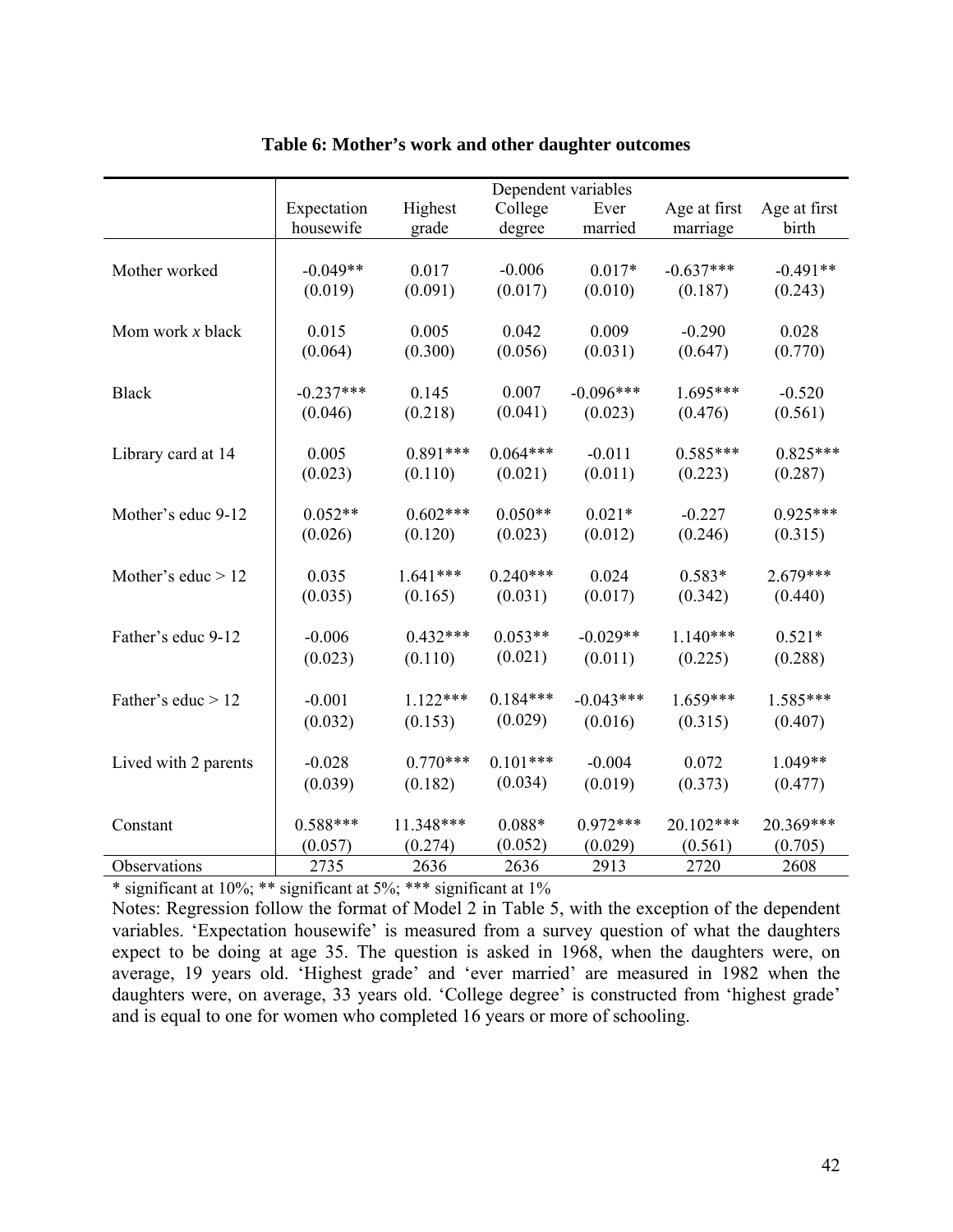|                                           | 1870  | 1880  | 1900  | 1920  | 1930  | 1940  | 1950  | 1960  | 1970  | 1980  | 1990  | 2000  | 2010  |
|-------------------------------------------|-------|-------|-------|-------|-------|-------|-------|-------|-------|-------|-------|-------|-------|
| Panel A: White women, age 25-54           |       |       |       |       |       |       |       |       |       |       |       |       |       |
| In LF and married                         | 0.60  | 1.27  | 1.58  | 4.15  | 6.42  | 10.09 | 17.99 | 27.62 | 34.48 | 43.04 | 49.53 | 48.29 | 44.71 |
| In LF and not married                     | 7.93  | 8.05  | 13.02 | 14.72 | 14.66 | 16.15 | 13.88 | 12.31 | 13.60 | 19.22 | 25.22 | 26.90 | 32.32 |
| Not in LF and not married                 | 20.52 | 17.08 | 13.77 | 9.76  | 8.88  | 8.70  | 6.53  | 4.90  | 5.25  | 4.96  | 4.93  | 6.14  | 7.86  |
| Not in LF and married                     | 70.96 | 73.61 | 71.63 | 71.36 | 70.03 | 65.06 | 61.60 | 55.17 | 46.66 | 32.78 | 20.32 | 18.68 | 15.11 |
| Overall LFP                               | 8.52  | 9.31  | 14.60 | 18.88 | 21.08 | 26.24 | 31.87 | 39.93 | 48.08 | 62.26 | 74.75 | 75.18 | 77.03 |
|                                           |       |       |       |       |       |       |       |       |       |       |       |       |       |
| Percent of married in LF                  | 0.83  | 1.69  | 2.16  | 5.50  | 8.40  | 13.43 | 22.60 | 33.36 | 42.50 | 56.77 | 70.91 | 72.11 | 74.74 |
| Percent of not-married in LF              | 27.87 | 32.02 | 48.60 | 60.14 | 62.26 | 64.99 | 68.01 | 71.55 | 72.13 | 79.49 | 83.64 | 81.41 | 80.44 |
| Share of married in pop.                  | 71.55 | 74.88 | 73.21 | 75.52 | 76.46 | 75.16 | 79.59 | 82.79 | 81.15 | 75.83 | 69.84 | 66.96 | 59.82 |
|                                           |       |       |       |       |       |       |       |       |       |       |       |       |       |
| Panel B: Black women, age 25-54           |       |       |       |       |       |       |       |       |       |       |       |       |       |
| In LF and married                         | 13.81 | 17.59 | 13.68 | 20.61 | 19.84 | 17.72 | 21.90 | 28.39 | 31.97 | 32.51 | 29.56 | 26.89 | 23.89 |
| In LF and not married                     | 23.10 | 21.66 | 27.12 | 24.89 | 26.56 | 27.15 | 23.98 | 25.01 | 27.14 | 36.09 | 45.35 | 46.19 | 55.68 |
| Not in LF and not married                 | 16.60 | 11.01 | 7.78  | 6.97  | 8.71  | 12.38 | 14.80 | 13.35 | 16.22 | 17.33 | 17.14 | 18.23 | 15.19 |
| Not in LF and married                     | 46.49 | 49.74 | 51.42 | 47.53 | 44.89 | 42.75 | 39.31 | 33.26 | 24.67 | 14.07 | 7.95  | 8.69  | 5.24  |
| Overall LFP                               | 36.91 | 39.25 | 40.80 | 45.50 | 46.40 | 44.87 | 45.88 | 53.40 | 59.11 | 68.60 | 74.91 | 73.08 | 79.56 |
|                                           |       |       |       |       |       |       |       |       |       |       |       |       |       |
| Percent of married in LF                  | 22.90 | 26.12 | 21.02 | 30.25 | 30.65 | 29.30 | 35.78 | 46.05 | 56.44 | 69.80 | 78.80 | 75.57 | 82.00 |
| Percent of not-married in LF              | 58.20 | 66.30 | 77.70 | 78.13 | 75.30 | 68.68 | 61.83 | 65.21 | 62.59 | 67.56 | 72.57 | 71.70 | 78.56 |
| Share of married in pop.                  | 60.30 | 67.33 | 65.10 | 68.14 | 64.74 | 60.47 | 61.21 | 61.64 | 56.64 | 46.58 | 37.51 | 35.58 | 29.13 |
|                                           |       |       |       |       |       |       |       |       |       |       |       |       |       |
| Panel C: U.S.-born white women, age 25-54 |       |       |       |       |       |       |       |       |       |       |       |       |       |
| In LF and married                         | 0.47  | 1.01  | 1.47  | 3.85  | 6.37  | 9.94  | 18.02 | 27.61 | 34.65 | 43.43 | 50.04 | 49.17 | 45.63 |
| In LF and not married                     | 6.40  | 6.96  | 12.86 | 15.26 | 15.24 | 16.66 | 13.86 | 12.16 | 13.55 | 19.32 | 25.36 | 27.32 | 32.80 |
| Not in LF and not married                 | 23.22 | 18.88 | 14.70 | 10.38 | 9.20  | 8.62  | 6.29  | 4.83  | 5.13  | 4.67  | 4.78  | 5.83  | 7.67  |
| Not in LF and married                     | 69.91 | 73.15 | 70.97 | 70.51 | 69.19 | 64.77 | 61.84 | 55.39 | 46.67 | 32.58 | 19.82 | 17.68 | 13.90 |
| Overall LFP                               | 6.87  | 7.97  | 14.33 | 19.11 | 21.61 | 26.60 | 31.87 | 39.77 | 48.20 | 62.75 | 75.40 | 76.49 | 78.43 |
|                                           |       |       |       |       |       |       |       |       |       |       |       |       |       |
| Percent of married in LF                  | 0.67  | 1.36  | 2.03  | 5.18  | 8.43  | 13.31 | 22.56 | 33.26 | 42.61 | 57.13 | 71.63 | 73.56 | 76.66 |
| Percent of not-married in LF              | 21.60 | 26.93 | 46.65 | 59.51 | 62.35 | 65.89 | 68.78 | 71.57 | 72.53 | 80.54 | 84.15 | 82.41 | 81.05 |
| Share of married in pop.                  | 70.38 | 74.17 | 72.44 | 74.36 | 75.56 | 74.71 | 79.85 | 83.00 | 81.32 | 76.01 | 69.86 | 66.85 | 59.53 |

Appendix Table A1: Women's Labor Force Participation, by Race, 1870-2010

Notes and sources: Microdata are from IPUMS (Ruggles et al. 2010). "Overall LFP" is the sum of "In LF and married" and "In LF and not married" categories. Participation rate conditional on marital status are reported in row labeled "Percent of married in LF" and so on.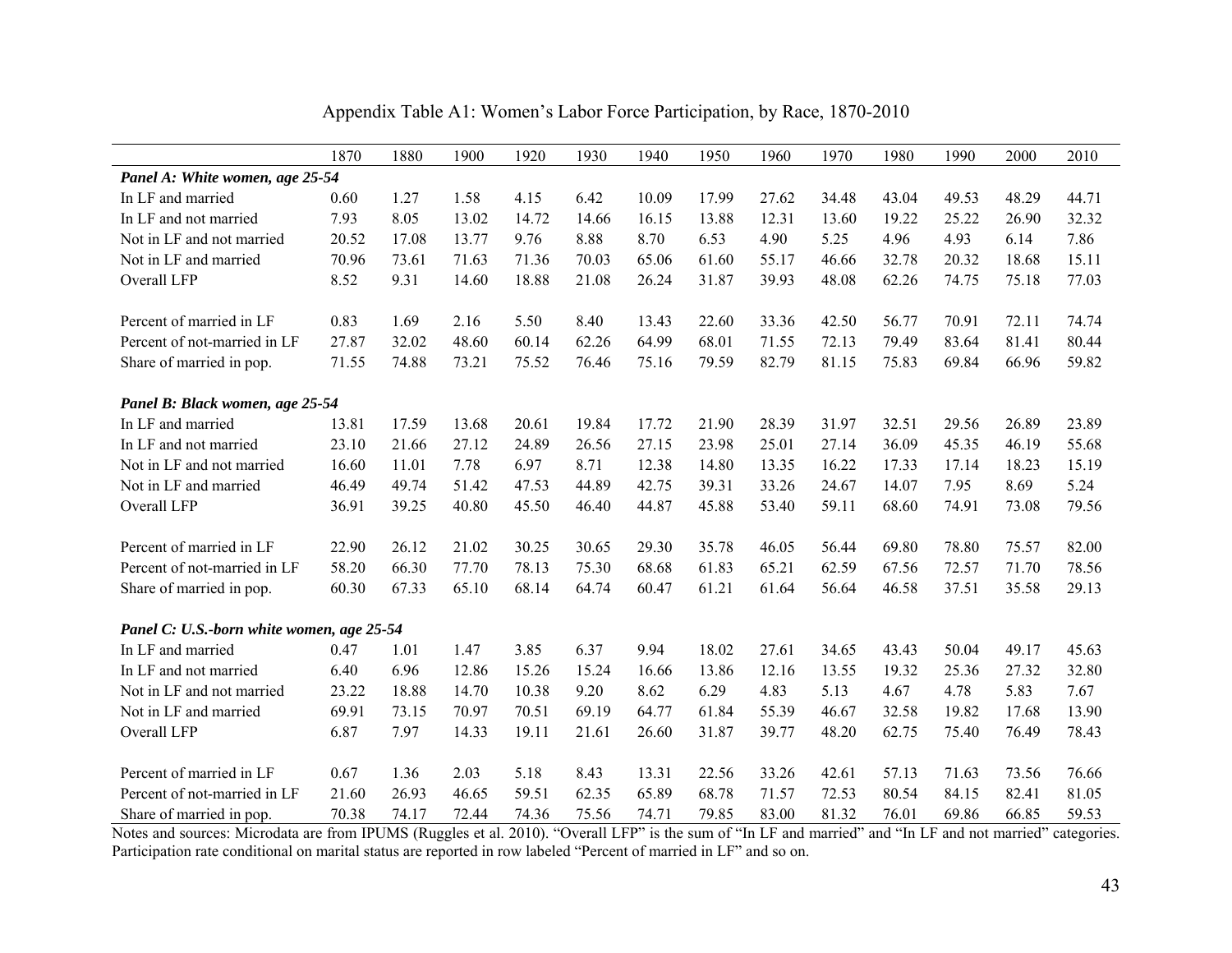|                                   | 1870  | 1880  | 1900  | 1910  | 1920  | 1930  | 1940  |
|-----------------------------------|-------|-------|-------|-------|-------|-------|-------|
| Based on 1920 cell-specific rates |       |       |       |       |       |       |       |
| White Women                       | 11.47 | 12.14 | 15.75 | 17.80 | 18.88 | 20.77 | 25.51 |
| Married                           | 2.79  | 3.11  | 3.24  | 4.78  | 5.50  | 8.09  | 12.48 |
| Single                            | 37.16 | 39.04 | 49.94 | 55.52 | 60.14 | 61.93 | 64.94 |
| <b>Black Women</b>                | 40.39 | 41.86 | 43.95 | 49.52 | 45.50 | 47.65 | 47.66 |
| <b>Married</b>                    | 28.05 | 29.06 | 25.92 | 33.80 | 30.25 | 32.16 | 31.80 |
| Single                            | 62.81 | 68.23 | 77.60 | 81.54 | 78.13 | 76.08 | 71.93 |
| Based on 1940 cell-specific rates |       |       |       |       |       |       |       |
| White Women                       | 13.07 | 13.72 | 17.09 | 19.07 | 19.94 | 21.69 | 26.24 |
| <b>Married</b>                    | 4.91  | 5.24  | 5.08  | 6.49  | 6.88  | 9.27  | 13.43 |
| Single                            | 37.21 | 39.00 | 49.90 | 55.55 | 60.21 | 62.02 | 64.99 |
| <b>Black Women</b>                | 38.37 | 38.71 | 39.73 | 45.60 | 41.39 | 44.45 | 44.87 |
| <b>Married</b>                    | 26.72 | 26.20 | 22.06 | 30.09 | 26.51 | 29.37 | 29.30 |
| Single                            | 59.53 | 64.50 | 72.68 | 77.19 | 73.20 | 72.13 | 68.68 |
| Based on 1960 cell-specific rates |       |       |       |       |       |       |       |
| White Women                       | 22.48 | 23.13 | 25.04 | 26.00 | 26.08 | 26.71 | 30.69 |
| Married                           | 15.58 | 15.98 | 14.23 | 14.47 | 13.93 | 14.94 | 18.52 |
| Single                            | 42.89 | 44.45 | 54.59 | 59.45 | 63.54 | 64.96 | 67.51 |
| <b>Black Women</b>                | 40.25 | 42.06 | 43.18 | 49.22 | 45.02 | 47.42 | 47.29 |
| <b>Married</b>                    | 30.69 | 32.26 | 29.09 | 36.88 | 33.34 | 35.21 | 34.45 |
| Single                            | 57.62 | 62.26 | 69.46 | 74.35 | 70.00 | 69.82 | 66.93 |

Appendix Table A2: Alternative Series of Women's Labor Force Participation, by Race, 1870-1920

Notes and sources: Microdata are from IPUMS (Ruggles et al. 2010). To create an alternative LFP series back to 1870, we first estimate within-cell participation rates for all women (25-54) in 1920, 1940, and 1960 categorized by interactions of race, farm, south, married, and has-boarders status. "Has boarders" is 1 for women who are household heads or spouses of household heads who reside with at least one person whose relation is coded "other nonfamily" in the IPUMS. Then, for women who lived on farms or had boarders in each census year, we replaced their IPUMS reported LFP with the cellspecific rate observed in 1920, 1940, or 1960.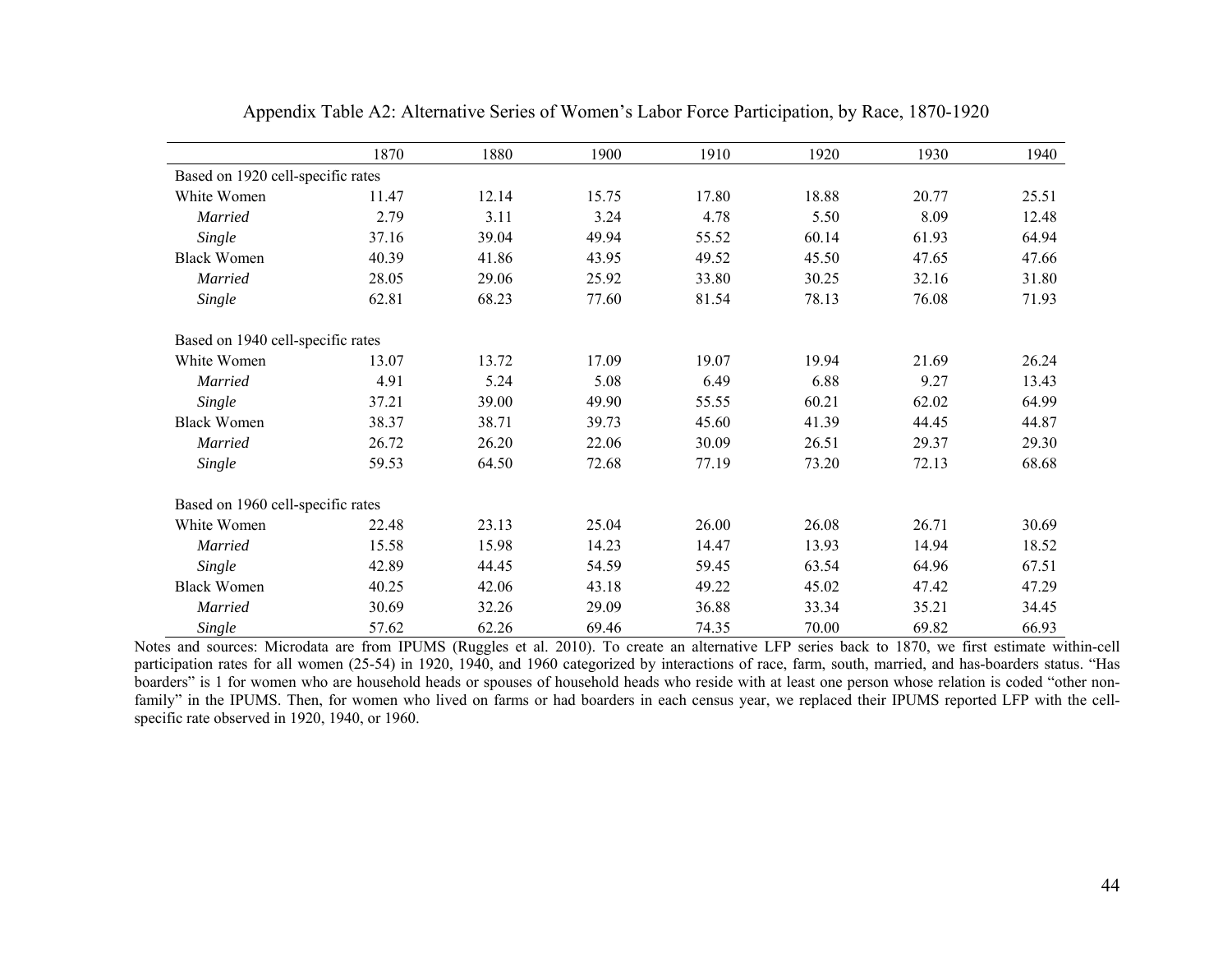|                                              | 1870  | 1880  | 1900  | 1920  | 1930  | 1940  | 1950  | 1960  | 1970  | 1980  | 1990  | 2000  | 2010  |
|----------------------------------------------|-------|-------|-------|-------|-------|-------|-------|-------|-------|-------|-------|-------|-------|
| Panel A: White women, 25-54                  |       |       |       |       |       |       |       |       |       |       |       |       |       |
| Professional/Clerical/Manager/Sales          | 1.12  | 1.66  | 3.87  | 8.60  | 11.46 | 14.00 | 18.37 | 23.59 | 31.12 | 43.74 | 56.04 | 58.77 | 59.46 |
| Agricultural                                 | 0.53  | 0.76  | 1.32  | 1.05  | 0.79  | 0.49  | 0.84  | 0.56  | 0.35  | 0.51  | 0.44  | 0.35  | 0.39  |
| Craft/Operative/Laborer                      | 2.67  | 3.49  | 4.71  | 5.07  | 4.36  | 6.41  | 8.05  | 8.62  | 9.38  | 9.20  | 8.00  | 6.35  | 5.00  |
| Household and Non-HH Service                 | 4.21  | 3.40  | 4.70  | 4.16  | 4.48  | 5.11  | 4.51  | 5.95  | 7.14  | 8.69  | 10.19 | 9.65  | 12.05 |
| Not In Labor Force                           | 91.48 | 90.69 | 85.40 | 81.12 | 78.92 | 74.00 | 68.23 | 61.28 | 52.01 | 37.87 | 25.34 | 24.88 | 23.10 |
|                                              |       |       |       |       |       |       |       |       |       |       |       |       |       |
| Panel B: Black women, 25-54                  |       |       |       |       |       |       |       |       |       |       |       |       |       |
| Professional/Clerical/Manager/Sales          | 0.09  | 0.22  | 0.74  | 1.64  | 2.43  | 3.40  | 5.97  | 9.48  | 20.17 | 34.84 | 43.95 | 47.04 | 51.51 |
| Agricultural                                 | 17.98 | 15.96 | 14.70 | 14.13 | 9.40  | 5.63  | 3.22  | 1.80  | 0.79  | 0.29  | 0.24  | 0.09  | 0.08  |
| Craft/Operative/Laborer                      | 2.21  | 6.77  | 4.09  | 4.47  | 4.68  | 4.86  | 8.27  | 9.01  | 12.83 | 14.41 | 12.64 | 9.28  | 6.90  |
| Household and Non-HH Service                 | 16.64 | 16.30 | 21.27 | 25.25 | 29.89 | 30.76 | 28.27 | 30.99 | 25.15 | 18.73 | 17.73 | 16.43 | 20.81 |
| Not In Labor Force                           | 63.09 | 60.75 | 59.20 | 54.50 | 53.60 | 55.34 | 54.26 | 48.71 | 41.06 | 31.73 | 25.45 | 27.15 | 20.70 |
|                                              |       |       |       |       |       |       |       |       |       |       |       |       |       |
| Panel C: U.S.-born white women,<br>$25 - 54$ |       |       |       |       |       |       |       |       |       |       |       |       |       |
| Not In Labor Force                           | 93.13 | 92.03 | 85.67 | 80.89 | 78.39 | 73.64 | 68.22 | 61.45 | 51.89 | 37.37 | 24.67 | 23.55 | 21.66 |
| Professional/Clerical/Manager/Sales          | 1.10  | 1.69  | 4.38  | 9.84  | 12.85 | 14.97 | 18.89 | 23.93 | 31.65 | 44.91 | 57.18 | 60.61 | 62.58 |
| Agricultural                                 | 0.67  | 0.92  | 1.52  | 1.18  | 0.88  | 0.51  | 0.88  | 0.57  | 0.35  | 0.49  | 0.41  | 0.32  | 0.27  |
| Craft/Operative/(nonfarm) Laborer            | 2.50  | 3.27  | 4.77  | 4.61  | 4.01  | 6.08  | 7.70  | 8.24  | 9.01  | 8.64  | 7.74  | 6.15  | 4.55  |
| Household and non-HH Service                 | 2.59  | 2.09  | 3.67  | 3.47  | 3.87  | 4.80  | 4.30  | 5.81  | 7.09  | 8.60  | 9.99  | 9.37  | 10.93 |

Appendix Table A3: Women's LFP and Occupational Distribution, by Race, 1870-2010

Notes and sources: Data are from the IPUMS (Ruggles et al. 2010). A small number of women who are counted as "in labor force" but without an occupation are omitted from this sample. Therefore, the "not in labor force" row does not necessarily match results in Appendix Table A1. Occupation codes are based on the IPUMS "occ1950" coding scheme.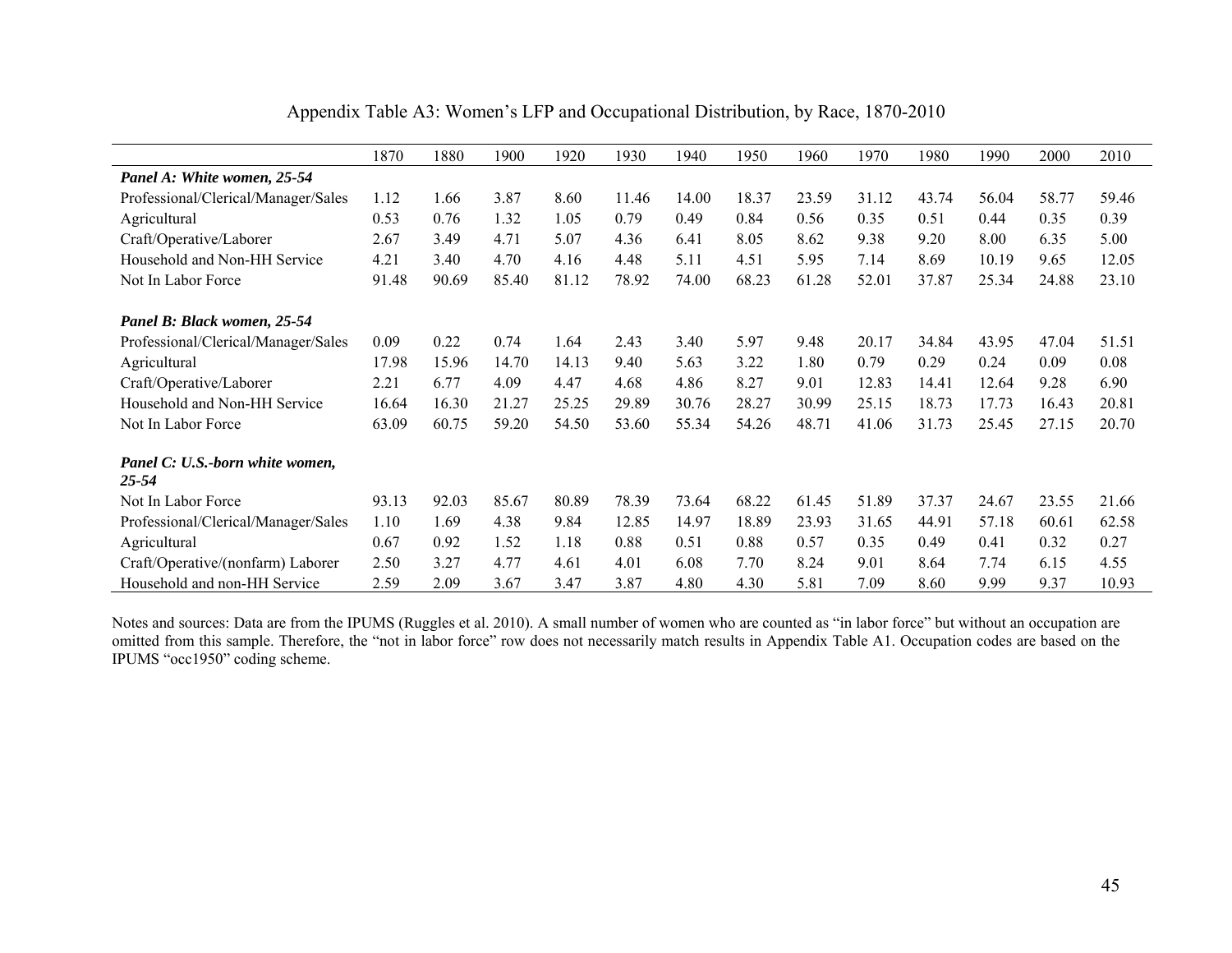|                |                             | 1870  | 1880  | 1900  | 1920  | 1930  | 1940  | 1950  | 1960  | 1970  | 1980  | 1990  | 2000           | 2010  |
|----------------|-----------------------------|-------|-------|-------|-------|-------|-------|-------|-------|-------|-------|-------|----------------|-------|
|                | Panel A: White women, 25-54 |       |       |       |       |       |       |       |       |       |       |       |                |       |
| $\bf{0}$       | Not in Labor Force          | 91.48 | 90.69 | 85.40 | 81.12 | 78.92 | 74.00 | 68.23 | 61.28 | 52.01 | 37.87 | 25.34 | 24.88          | 23.10 |
| 1              | Professional                | 0.73  | 1.06  | 2.01  | 3.03  | 3.83  | 4.12  | 4.57  | 5.62  | 8.71  | 13.79 | 20.04 | 23.77          | 25.36 |
| 1.5            | Teacher                     | 0.57  | 0.80  | 1.32  | 1.77  | 2.24  | 2.26  | 2.03  | 2.44  | 3.34  | 4.78  | 5.62  | 5.54           | 5.81  |
| 1.6            | Other professions           | 0.16  | 0.27  | 0.68  | 1.26  | 1.59  | 1.86  | 2.54  | 3.18  | 5.37  | 9.02  | 14.42 | 18.23          | 19.55 |
| 2              | Clerical                    | 0.03  | 0.05  | 0.73  | 3.37  | 4.80  | 6.45  | 9.15  | 12.73 | 16.73 | 21.21 | 22.19 | 20.01          | 18.92 |
| 3              | Craft                       | 0.32  | 0.30  | 0.39  | 0.44  | 0.37  | 0.45  | 0.65  | 0.61  | 0.98  | 1.49  | 1.70  | 1.47           | 1.13  |
| 4              | Operative                   | 2.31  | 3.04  | 4.11  | 4.25  | 3.65  | 5.71  | 7.19  | 7.81  | 7.97  | 6.99  | 5.36  | 4.20           | 3.17  |
| 4.5            | Manufacturing               | 0.87  | 1.19  | 1.54  | 2.71  | 2.55  | 4.53  | 5.90  | 6.68  | 6.61  | 5.51  | 3.66  | 2.62           | 1.64  |
| 4.6            | Laundry                     | 0.01  | 0.05  | 0.09  | 0.20  | 0.31  | 0.35  | 0.44  | 0.36  | 0.23  | 0.12  | 0.12  | 0.09           | 0.07  |
| 4.7            | <b>Other Operatives</b>     | 1.43  | 1.80  | 2.48  | 1.34  | 0.79  | 0.83  | 0.84  | 0.77  | 1.13  | 1.36  | 1.59  | 1.50           | 1.45  |
| 5              | Laborer                     | 0.04  | 0.15  | 0.21  | 0.37  | 0.33  | 0.25  | 0.22  | 0.20  | 0.42  | 0.72  | 0.94  | 0.67           | 0.70  |
| 6              | Service Household           | 3.80  | 2.76  | 3.20  | 2.31  | 2.15  | 2.20  | 0.91  | 0.93  | 0.61  | 0.40  | 0.41  | $---$          | ---   |
| 7              | Service Non-Household       | 0.41  | 0.65  | 1.50  | 1.85  | 2.32  | 2.91  | 3.60  | 5.02  | 6.52  | 8.29  | 9.78  | 9.65           | 12.05 |
| 8              | Manager                     | 0.25  | 0.39  | 0.53  | 0.73  | 0.96  | 1.29  | 1.65  | 1.73  | 1.87  | 4.68  | 9.01  | 10.29          | 10.48 |
| 9              | Sales                       | 0.10  | 0.16  | 0.60  | 1.46  | 1.87  | 2.14  | 3.01  | 3.51  | 3.80  | 4.05  | 4.80  | 4.71           | 4.69  |
| 10             | Farmers and farm laborers   | 0.53  | 0.76  | 1.32  | 1.05  | 0.79  | 0.49  | 0.84  | 0.56  | 0.35  | 0.51  | 0.44  | 0.35           | 0.39  |
|                | Panel B: Black women, 25-54 |       |       |       |       |       |       |       |       |       |       |       |                |       |
| 0              | Not in Labor Force          | 63.09 | 60.75 | 59.20 | 54.50 | 53.60 | 55.34 | 54.26 | 48.71 | 41.06 | 31.73 | 25.45 | 27.15          | 20.70 |
| 1              | Professional                | 0.02  | 0.12  | 0.43  | 0.95  | 1.53  | 2.12  | 2.77  | 4.13  | 7.92  | 12.23 | 14.76 | 17.11          | 19.46 |
| 1.5            | Teacher                     | 0.02  | 0.10  | 0.37  | 0.76  | 1.15  | 1.69  | 1.72  | 2.36  | 3.52  | 4.72  | 4.44  | 3.81           | 4.09  |
| 1.6            | Other professions           | 0.00  | 0.01  | 0.06  | 0.20  | 0.38  | 0.44  | 1.04  | 1.77  | 4.39  | 7.52  | 10.32 | 13.30          | 15.37 |
| $\overline{2}$ | Clerical                    | 0.00  | 0.01  | 0.05  | 0.25  | 0.31  | 0.50  | 1.90  | 3.97  | 9.96  | 18.40 | 21.54 | 20.15          | 19.99 |
| 3              | Craft                       | 0.00  | 0.06  | 0.05  | 0.07  | 0.14  | 0.21  | 0.32  | 0.42  | 0.93  | 1.65  | 2.09  | 1.69           | 1.25  |
| 4              | Operative                   | 0.54  | 0.85  | 1.65  | 3.02  | 3.54  | 4.02  | 7.10  | 8.00  | 11.07 | 11.43 | 9.27  | 6.66           | 4.81  |
| 4.5            | Manufacturing               | 0.12  | 0.15  | 0.15  | 1.04  | 1.13  | 1.85  | 3.71  | 4.58  | 7.97  | 9.16  | 6.73  | 4.37           | 2.47  |
| 4.6            | Laundry                     | 0.00  | 0.06  | 0.43  | 0.62  | 1.45  | 1.21  | 2.35  | 2.26  | 1.53  | 0.51  | 0.38  | 0.25           | 0.15  |
| 4.7            | Other Operatives            | 0.42  | 0.63  | 1.06  | 1.36  | 0.96  | 0.95  | 1.04  | 1.16  | 1.57  | 1.77  | 2.17  | 2.04           | 2.18  |
| 5              | Laborer                     | 1.67  | 5.87  | 2.38  | 1.38  | 1.00  | 0.64  | 0.84  | 0.59  | 0.84  | 1.33  | 1.27  | 0.93           | 0.85  |
| 6              | Service Household           | 14.30 | 12.91 | 15.01 | 21.02 | 24.85 | 26.07 | 19.24 | 18.82 | 9.70  | 2.40  | 1.00  | $\overline{a}$ | ---   |
| 7              | Service Non-Household       | 2.34  | 3.39  | 6.26  | 4.23  | 5.04  | 4.69  | 9.04  | 12.17 | 15.45 | 16.34 | 16.73 | 16.43          | 20.81 |
| 8              | Manager                     | 0.03  | 0.07  | 0.15  | 0.32  | 0.41  | 0.43  | 0.71  | 0.60  | 0.72  | 2.39  | 5.03  | 6.48           | 8.18  |
| 9              | Sales                       | 0.04  | 0.03  | 0.11  | 0.13  | 0.18  | 0.35  | 0.60  | 0.78  | 1.58  | 1.81  | 2.62  | 3.31           | 3.87  |
| 10             | Farmers and farm laborers   | 17.98 | 15.96 | 14.70 | 14.13 | 9.40  | 5.63  | 3.22  | 1.80  | 0.79  | 0.29  | 0.24  | 0.09           | 0.08  |

Appendix Table A4: Women's Detailed Occupational Distribution, 1870-2010